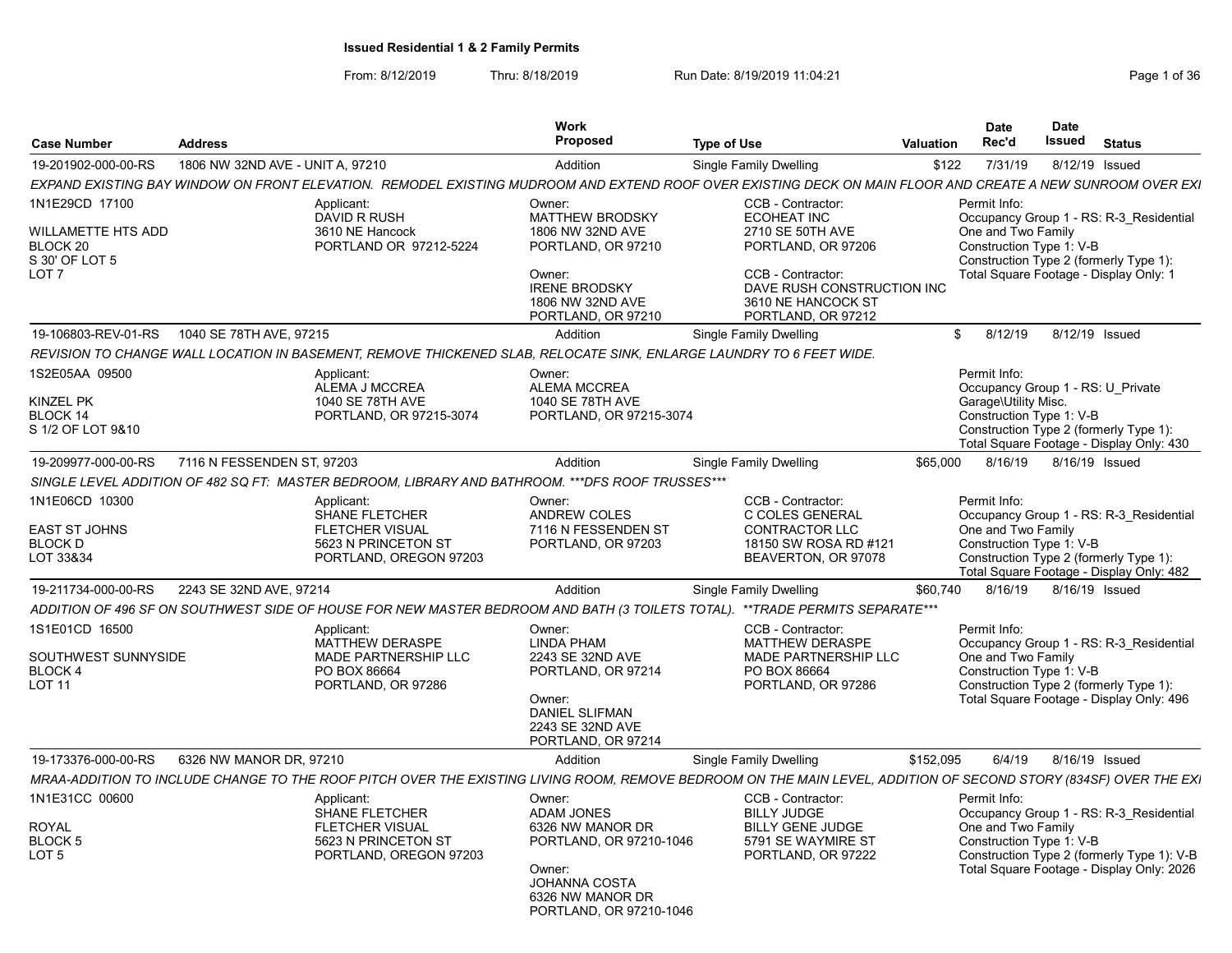| <b>Case Number</b>                                                                           | <b>Address</b>                                                                                                                                                    | <b>Work</b><br><b>Proposed</b>                                                                                                                                                                                        | <b>Type of Use</b>                                                                                                          | <b>Valuation</b> | Date<br>Rec'd                                                                                            | <b>Date</b><br><b>Issued</b> | <b>Status</b>                                                                                                                      |
|----------------------------------------------------------------------------------------------|-------------------------------------------------------------------------------------------------------------------------------------------------------------------|-----------------------------------------------------------------------------------------------------------------------------------------------------------------------------------------------------------------------|-----------------------------------------------------------------------------------------------------------------------------|------------------|----------------------------------------------------------------------------------------------------------|------------------------------|------------------------------------------------------------------------------------------------------------------------------------|
| 19-186870-000-00-RS                                                                          | 2750 NW MONTE VISTA TER, 97210                                                                                                                                    | Addition                                                                                                                                                                                                              | Single Family Dwelling                                                                                                      | \$110,000        | 7/1/19                                                                                                   | 8/16/19 Issued               |                                                                                                                                    |
|                                                                                              | ADDITION OF 498SQFT TO SOUTHWEST CORNER OF HOME TO CREATE MASTER BEDROOM, DEMO EXISTING DECK AND WALLS TO CREATE DOORWAY TO EXISTING MASTERBATH AND SEPAR         |                                                                                                                                                                                                                       |                                                                                                                             |                  |                                                                                                          |                              |                                                                                                                                    |
| 1N1E32DA 06600<br>KINGS HTS & RPLT<br><b>BLOCK 17</b><br>LOT 7-11 TL 6600                    | Applicant:<br>CAMERON DUTZ<br>12365 SW MARION<br><b>TIGARD, OR 97223</b>                                                                                          | Owner:<br><b>CHARLES CURTIS</b><br>2750 NW MONTE VISTA TER<br>PORTLAND, OR 97210-3339<br>Owner:<br><b>KIM CURTIS</b><br>2750 NW MONTE VISTA TER<br>PORTLAND, OR 97210-3339                                            | CCB - Contractor:<br>PEDERSEN & SULLIVAN<br><b>CONSTRUCTION INC</b><br>23415 SW UNGER RD<br>CORNELIUS, OR 97113             |                  | Permit Info:<br>One and Two Family<br>Construction Type 1: V-B                                           |                              | Occupancy Group 1 - RS: R-3 Residential<br>Construction Type 2 (formerly Type 1): V-B<br>Total Square Footage - Display Only: 498  |
| 19-118027-000-00-RS                                                                          | 1207 SW DOLPH ST, 97219                                                                                                                                           | Addition                                                                                                                                                                                                              | Single Family Dwelling                                                                                                      | \$190,027        | 2/8/19                                                                                                   | 8/16/19 Issued               |                                                                                                                                    |
|                                                                                              | 3-7-9:KMAJORS:MRAA: NEW ADDTION OF 1187 SQ. FOOT DWELLING UNIT. REMOVING STOVE FROM EXISTING HOUSE CONVERTING IT TO LIVING SPACE, NOT AN ADU OR TOWNHOUSE. THIS W |                                                                                                                                                                                                                       |                                                                                                                             |                  |                                                                                                          |                              |                                                                                                                                    |
| 1S1E21DC 17400<br><b>CAPITOL HILL</b><br><b>BLOCK 42</b><br>E 1/2 OF LOT 20<br><b>LOT 21</b> | Applicant:<br><b>BRENDA L KEHOE</b><br>9180 SW 23RD DR<br>PORTLAND, OR 97219                                                                                      | Owner:<br>JAMES W JR KEHOE<br>9180 SW 23RD DR<br>PORTLAND, OR 97219<br>Owner:<br><b>BRENDA L KEHOE</b><br>9180 SW 23RD DR<br>PORTLAND, OR 97219<br>Owner:<br>PATRICIA PALMER<br>9180 SW 23RD DR<br>PORTLAND, OR 97219 | CCB - Contractor:<br>TRUE BUILT HOME INC A<br><b>CORPORATION OF WASHINGTON</b><br>2522 NORTH PROCTOR 32<br>TACOMA, WA 98406 |                  | Permit Info:<br>One and Two Family<br>Construction Type 1: V-B<br>Number of New Dwelling Units: 1        |                              | Occupancy Group 1 - RS: R-3 Residential<br>Construction Type 2 (formerly Type 1): V-B<br>Total Square Footage - Display Only: 1819 |
| 19-208332-000-00-RS                                                                          | 11314 SE PINE CT, 97216                                                                                                                                           | Addition                                                                                                                                                                                                              | <b>Single Family Dwelling</b>                                                                                               | \$22,043         | 8/12/19                                                                                                  | 8/12/19 Issued               |                                                                                                                                    |
|                                                                                              | REMOVAL AND REBUILD OF ADDITION TO CREATE BEDROOM, EXTERIOR SPIRAL TO BE REMOVED. ***TRADE PERMITS TO BE OBTAINED SEPARATELY***                                   |                                                                                                                                                                                                                       |                                                                                                                             |                  |                                                                                                          |                              |                                                                                                                                    |
| 1N2E34DC 02600<br><b>BURNSIDE PK</b><br><b>BLOCK2</b><br>LOT 8 EXC PT IN ST 1784/443         | Applicant:<br>YOHANNES GUTETA                                                                                                                                     | Owner:<br><b>MARTHA GELETA</b><br><b>11314 SE PINE CT</b><br>PORTLAND, OR 97216<br>Owner:<br>YOHANES A SR GUTETA<br><b>11314 SE PINE CT</b><br>PORTLAND, OR 97216                                                     |                                                                                                                             |                  | Permit Info:<br>One and Two Family<br>Construction Type 1: V-B<br>Construction Type 2 (formerly Type 1): |                              | Occupancy Group 1 - RS: R-3 Residential<br>Total Square Footage - Display Only: 180                                                |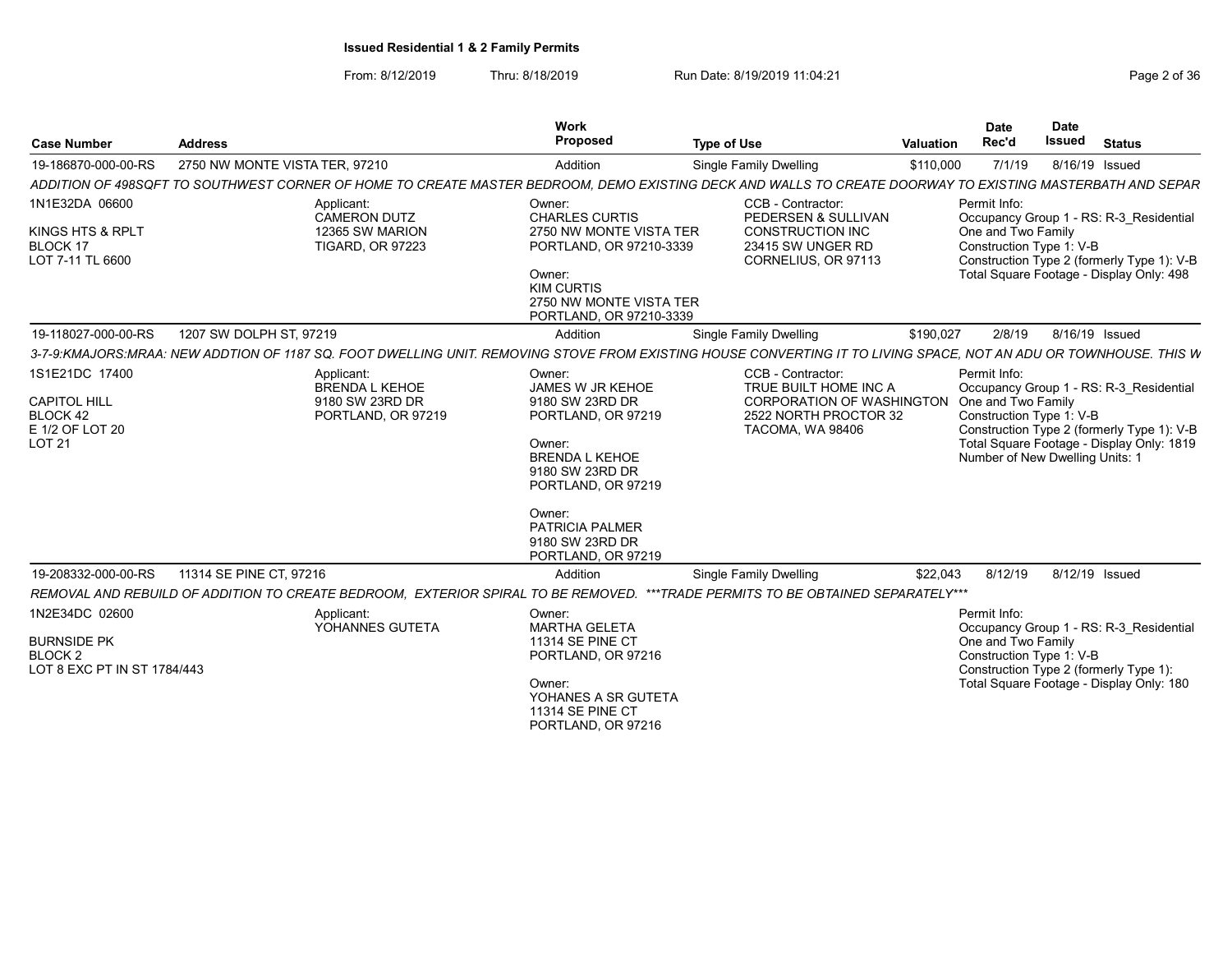| <b>Case Number</b>                                       | <b>Address</b>                                |                                                                                                           | <b>Work</b><br>Proposed                                                                                                                                                                       | <b>Type of Use</b>                                                                                                                                | <b>Valuation</b> | <b>Date</b><br>Rec'd                                           | <b>Date</b><br>Issued | <b>Status</b>                                                                                                                      |
|----------------------------------------------------------|-----------------------------------------------|-----------------------------------------------------------------------------------------------------------|-----------------------------------------------------------------------------------------------------------------------------------------------------------------------------------------------|---------------------------------------------------------------------------------------------------------------------------------------------------|------------------|----------------------------------------------------------------|-----------------------|------------------------------------------------------------------------------------------------------------------------------------|
| 19-170926-000-00-RS                                      | 3735 SE DIVISION ST, 97202                    |                                                                                                           | Addition                                                                                                                                                                                      | <b>Single Family Dwelling</b>                                                                                                                     | \$168,995        | 5/29/19                                                        |                       | 8/13/19 Issued                                                                                                                     |
| 1,380 SQFT ADDITION TO BACK OF HOUSE.                    |                                               |                                                                                                           |                                                                                                                                                                                               |                                                                                                                                                   |                  |                                                                |                       |                                                                                                                                    |
| 1S1E01DD 16900<br><b>ALMOND</b><br>BLOCK 2<br>LOT 6      | Applicant:<br><b>ANDY SINGER</b>              | <b>SEYMOUR GENERAL</b><br>CONTRACTING INC.<br>3825 SW SCHOLLS FERRY ROAD<br>PORTLAND OREGON 97221         | Owner:<br><b>TARA MILLER</b><br>5705 SE WASHINGTON ST<br>PORTLAND, OR 97215-1874<br>Owner:<br>ROB BODNER<br>5705 SE WASHINGTON ST<br>PORTLAND, OR 97215-1874<br>Owner:<br><b>MOLLY BODNER</b> | CCB - Contractor:<br><b>ANDY SINGER</b><br>SEYMOUR GENERAL<br>CONTRACTING INC<br>3825 SW SCHOLLS FERRY RD<br>PORTLAND, OR 97221                   |                  | Permit Info:<br>One and Two Family<br>Construction Type 1: V-B |                       | Occupancy Group 1 - RS: R-3 Residential<br>Construction Type 2 (formerly Type 1):<br>Total Square Footage - Display Only: 1380     |
|                                                          |                                               |                                                                                                           | 5705 SE WASHINGTON ST<br>PORTLAND, OR 97215-1874                                                                                                                                              |                                                                                                                                                   |                  |                                                                |                       |                                                                                                                                    |
| 19-119341-REV-01-RS                                      | 1752 SE LADD AVE, 97214                       |                                                                                                           | Addition                                                                                                                                                                                      | <b>Single Family Dwelling</b>                                                                                                                     |                  | \$<br>7/23/19                                                  |                       | 8/13/19 Issued                                                                                                                     |
|                                                          | REVISION TO FOOTING AT STEEL SPIRAL STAIRCASE |                                                                                                           |                                                                                                                                                                                               |                                                                                                                                                   |                  |                                                                |                       |                                                                                                                                    |
| 1S1E02DB 15900<br><b>LADDS ADD</b><br>BLOCK 13<br>LOT 35 | Applicant:                                    | <b>BRENDON FARRELL</b><br><b>BRENDON FARRELL ARCHITECT</b><br>425 SE 3RD AVENUE #203<br>PORTLAND OR 97214 | Owner:<br>KATE SULLIVAN<br>1752 SE LADD AVE<br>PORTLAND, OR 97214-4733<br>Owner:<br>DANIEL SULLIVAN<br>1752 SE LADD AVE<br>PORTLAND, OR 97214-4733                                            | CCB - Contractor:<br>WOOD INK LLC<br>4828 SE 41ST AVE<br>PORTLAND, OR 97202                                                                       |                  | Permit Info:<br>One and Two Family<br>Construction Type 1: V-B |                       | Occupancy Group 1 - RS: R-3 Residential<br>Construction Type 2 (formerly Type 1): V-B<br>Total Square Footage - Display Only: 1136 |
| 19-119341-DFS-01-RS                                      | 1752 SE LADD AVE, 97214                       |                                                                                                           | Addition                                                                                                                                                                                      | Single Family Dwelling                                                                                                                            | \$1              | 7/23/19                                                        | 8/13/19 Issued        |                                                                                                                                    |
| DFS FOR STEEL SPIRAL STAIRS<br>1S1E02DB 15900            | Applicant:                                    | <b>BRENDON FARRELL</b>                                                                                    | Owner:<br><b>KATE SULLIVAN</b>                                                                                                                                                                | CCB - Contractor:<br><b>GRIZZLY ELECTRIC INC</b>                                                                                                  |                  | Permit Info:                                                   |                       | Occupancy Group 1 - RS: R-3 Residential                                                                                            |
| LADDS ADD<br>BLOCK 13<br><b>LOT 35</b>                   |                                               | <b>BRENDON FARRELL ARCHITECT</b><br>425 SE 3RD AVENUE #203<br>PORTLAND OR 97214                           | 1752 SE LADD AVE<br>PORTLAND, OR 97214-4733<br>Owner:<br>DANIEL SULLIVAN<br>1752 SE LADD AVE<br>PORTLAND, OR 97214-4733                                                                       | 2114 MAIN ST STE 100-117<br>VANCOUVER, WA 98660<br>CCB - Contractor:<br>PRESTIGE PLUMBING LLC<br><b>164 HARDING BLVD</b><br>OREGON CITY, OR 97045 |                  | One and Two Family<br>Construction Type 1: V-B                 |                       | Construction Type 2 (formerly Type 1): V-B<br>Total Square Footage - Display Only: 1136                                            |
|                                                          |                                               |                                                                                                           |                                                                                                                                                                                               | CCB - Contractor:<br><b>WOOD INK LLC</b><br>4828 SE 41ST AVE<br>PORTLAND, OR 97202                                                                |                  |                                                                |                       |                                                                                                                                    |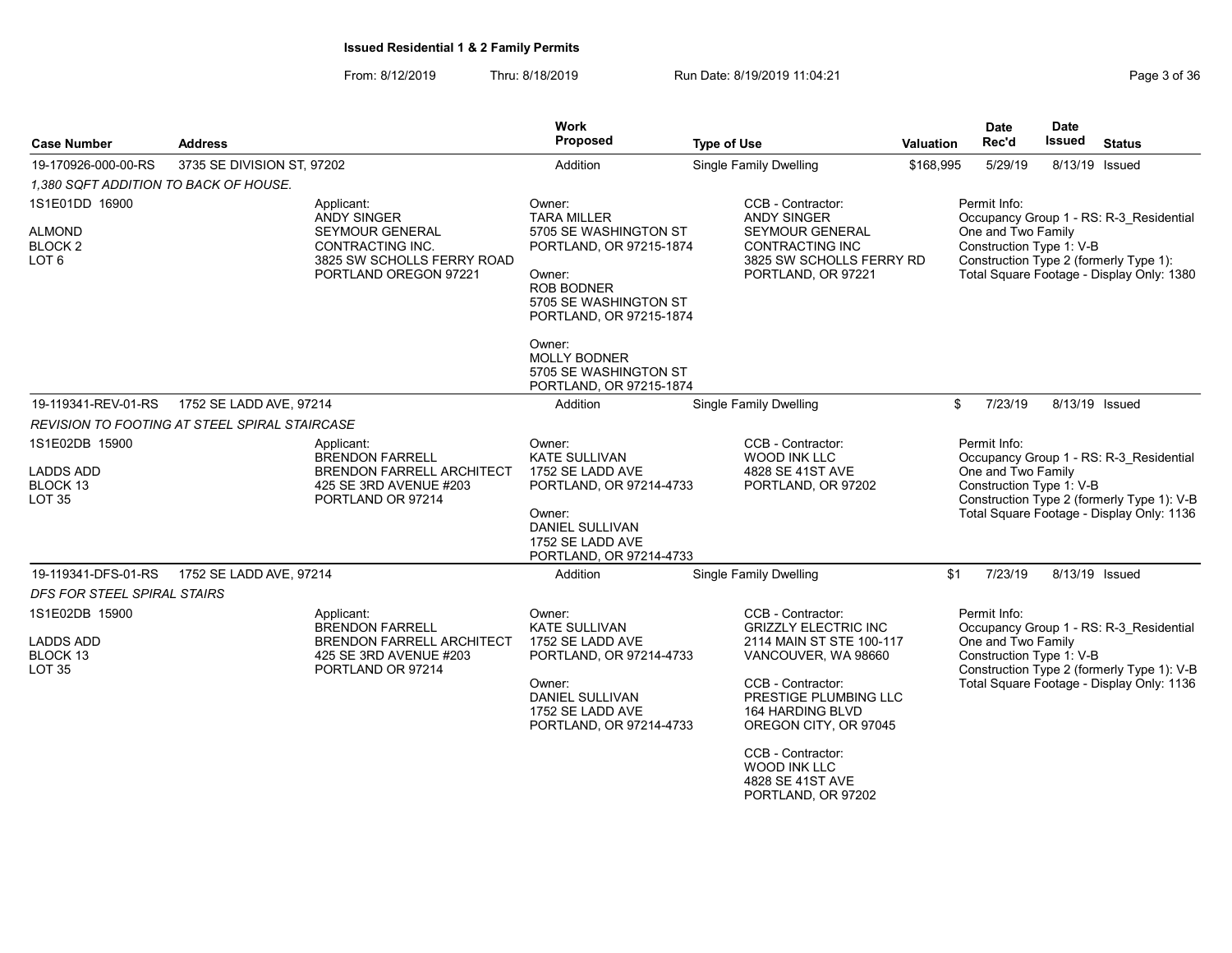From: 8/12/2019 Thru: 8/18/2019 Run Date: 8/19/2019 11:04:21 From: 8/12/2019 11:04:21

| <b>Case Number</b>                              | <b>Address</b>             |                                                                                                                                                | <b>Work</b><br>Proposed                                                            | <b>Type of Use</b>                                                                                                                                                 | <b>Valuation</b> | <b>Date</b><br>Rec'd                                                                                  | <b>Date</b><br><b>Issued</b> | <b>Status</b>                                                                         |
|-------------------------------------------------|----------------------------|------------------------------------------------------------------------------------------------------------------------------------------------|------------------------------------------------------------------------------------|--------------------------------------------------------------------------------------------------------------------------------------------------------------------|------------------|-------------------------------------------------------------------------------------------------------|------------------------------|---------------------------------------------------------------------------------------|
| 19-168411-DFS-01-RS                             | 7024 N DELAWARE AVE, 97217 |                                                                                                                                                | Addition                                                                           | Single Family Dwelling                                                                                                                                             | \$2,500          | 7/24/19                                                                                               | 8/13/19 Issued               |                                                                                       |
| <b>DFS ROOF TRUSSES</b>                         |                            |                                                                                                                                                |                                                                                    |                                                                                                                                                                    |                  |                                                                                                       |                              |                                                                                       |
| 1N1E16AB 11500                                  |                            | Applicant:                                                                                                                                     | Owner:                                                                             | CCB - Contractor:                                                                                                                                                  |                  | Permit Info:                                                                                          |                              |                                                                                       |
| FIRST ELECTRIC ADD<br>BLOCK 1<br>LOT 5&6        |                            | <b>KENDRA DUONG</b><br><b>KENDRA C DUONG ARCHITECT</b><br>3415 NE FREMONT ST<br>PORTLAND, OR 97212                                             | <b>KELLY BAWDEN</b><br>7024 N DELAWARE AVE<br>PORTLAND, OR 97217-5702              | <b>BUILDING ARTS LLC</b><br>1724 NE 53RD AVE<br>PORTLAND, OR 97213                                                                                                 |                  | One and Two Family<br>Construction Type 1: V-B                                                        |                              | Occupancy Group 1 - RS: R-3 Residential<br>Construction Type 2 (formerly Type 1): V-B |
|                                                 |                            |                                                                                                                                                | Owner:<br><b>JEREMIAH BAWDEN</b><br>7024 N DELAWARE AVE<br>PORTLAND, OR 97217-5702 |                                                                                                                                                                    |                  |                                                                                                       |                              | Total Square Footage - Display Only: 414                                              |
| 17-268884-REV-01-RS                             | 6369 SE 159TH DR, 97236    |                                                                                                                                                | Addition                                                                           | <b>Single Family Dwelling</b>                                                                                                                                      | \$               | 8/13/19                                                                                               | 8/13/19 Issued               |                                                                                       |
|                                                 |                            | REVISION TO SITE PLAN TO PROTECT DIFFERENT TREE AND SHOW 14" PLUM TREE FRONT YARD                                                              |                                                                                    |                                                                                                                                                                    |                  |                                                                                                       |                              |                                                                                       |
| 1S2E13DD 01200<br>SYCAMORE AC<br>LOT 90 TL 1200 |                            | Applicant:<br>MYKHAYLO CHUBAY<br>6369 SE 159TH DR<br>PORTLAND, OR 97236                                                                        | Owner:<br><b>MYKHAYLO CHUBAY</b><br>6369 SE 159TH DR<br>PORTLAND, OR 97236         |                                                                                                                                                                    |                  | Permit Info:<br>Occupancy Group 1 - RS: U Private<br>Garage\Utility Misc.<br>Construction Type 1: V-B |                              | Construction Type 2 (formerly Type 1): V-B                                            |
|                                                 |                            |                                                                                                                                                | Owner:<br>KATERYNA CHUBAY<br>6369 SE 159TH DR<br>PORTLAND, OR 97236                |                                                                                                                                                                    |                  |                                                                                                       |                              | Total Square Footage - Display Only: 592                                              |
| 19-189835-000-00-RS                             | 3724 SE HARRISON ST, 97214 |                                                                                                                                                | <b>Addition</b>                                                                    | Single Family Dwelling                                                                                                                                             | \$58,046         | 7/8/19                                                                                                |                              | 8/15/19 Under Inspection                                                              |
|                                                 |                            | 474 SQFT addition and kitchen remodel off rear of house w/ a 9.6' return on East side. addition to include bedroom, bathroom, laundry and Deck |                                                                                    |                                                                                                                                                                    |                  |                                                                                                       |                              |                                                                                       |
| 1S1E01DA 21500                                  |                            | Applicant:<br>ANGELA GILMORE                                                                                                                   | Owner:<br>OLINGHOUSE, LLONA TR                                                     | CCB - Contractor:<br>PROGRESSIVE BUILDERS                                                                                                                          |                  | Permit Info:                                                                                          |                              | Occupancy Group 1 - RS: R-3 Residential                                               |
| PARK VIEW RPLT & EXTD<br>BLOCK 5<br>LOT 3       |                            | PROGRESSIVE BUILDERS<br><b>NORTHWEST</b><br>8575 SW BARBUR BLVD                                                                                | 1521 SE 54TH AVE<br>PORTLAND, OR 97215                                             | NORTHWEST INC<br>8575 SW BARBUR BLVD<br>PORTLAND, OR 97219                                                                                                         |                  | One and Two Family<br>Construction Type 1: V-B                                                        |                              | Construction Type 2 (formerly Type 1):                                                |
|                                                 |                            | PORTLAND, OR 97219                                                                                                                             | Owner:<br>OLINGHOUSE, J THOMAS TR<br>1521 SE 54TH AVE<br>PORTLAND, OR 97215        |                                                                                                                                                                    |                  |                                                                                                       |                              | Total Square Footage - Display Only: 474                                              |
| 19-158941-000-00-RS                             | 2824 SE 18TH AVE, 97202    |                                                                                                                                                | Addition                                                                           | <b>Single Family Dwelling</b>                                                                                                                                      | \$225,000        | 5/1/19                                                                                                | 8/16/19 Issued               |                                                                                       |
|                                                 |                            |                                                                                                                                                |                                                                                    | MRAA: MAJOR REMODEL FIRST FLOOR, FINISH BASEMENT AS LIVING SPACE ONLY (NOT AN ADU) AND ADD SECOND FLOOR. APPROX 1560 SQ FT ADDITION. ****TRADE PERMITS WILL BE SEP |                  |                                                                                                       |                              |                                                                                       |
| 1S1E11AB 14700<br>TIBBETTS ADD                  |                            | Applicant:<br><b>JOHN HAYDEN</b><br>1815 N SIMPSON ST                                                                                          | Owner:<br>STEPHANI HAYDEN<br>1815 N SIMPSON ST                                     | CCB - Contractor:<br>R & E CONSTRUCTION LLC<br>16080 SW COLONY DR                                                                                                  |                  | Permit Info:<br>One and Two Family                                                                    |                              | Occupancy Group 1 - RS: R-3 Residential                                               |
| BLOCK 22<br>LOT 2                               |                            | PORTLAND, OR 97217                                                                                                                             | PORTLAND, OR 97217                                                                 | <b>TIGARD, OR 97224</b>                                                                                                                                            |                  | Construction Type 1: V-B                                                                              |                              | Construction Type 2 (formerly Type 1): V-B                                            |
|                                                 |                            |                                                                                                                                                | Owner:<br><b>JOHN HAYDEN</b><br>1815 N SIMPSON ST<br>PORTLAND, OR 97217            |                                                                                                                                                                    |                  |                                                                                                       |                              | Total Square Footage - Display Only: 2298                                             |

Total # of RS Addition permits issued: 15 Total valuation of RS Addition permits issued: \$1,054,569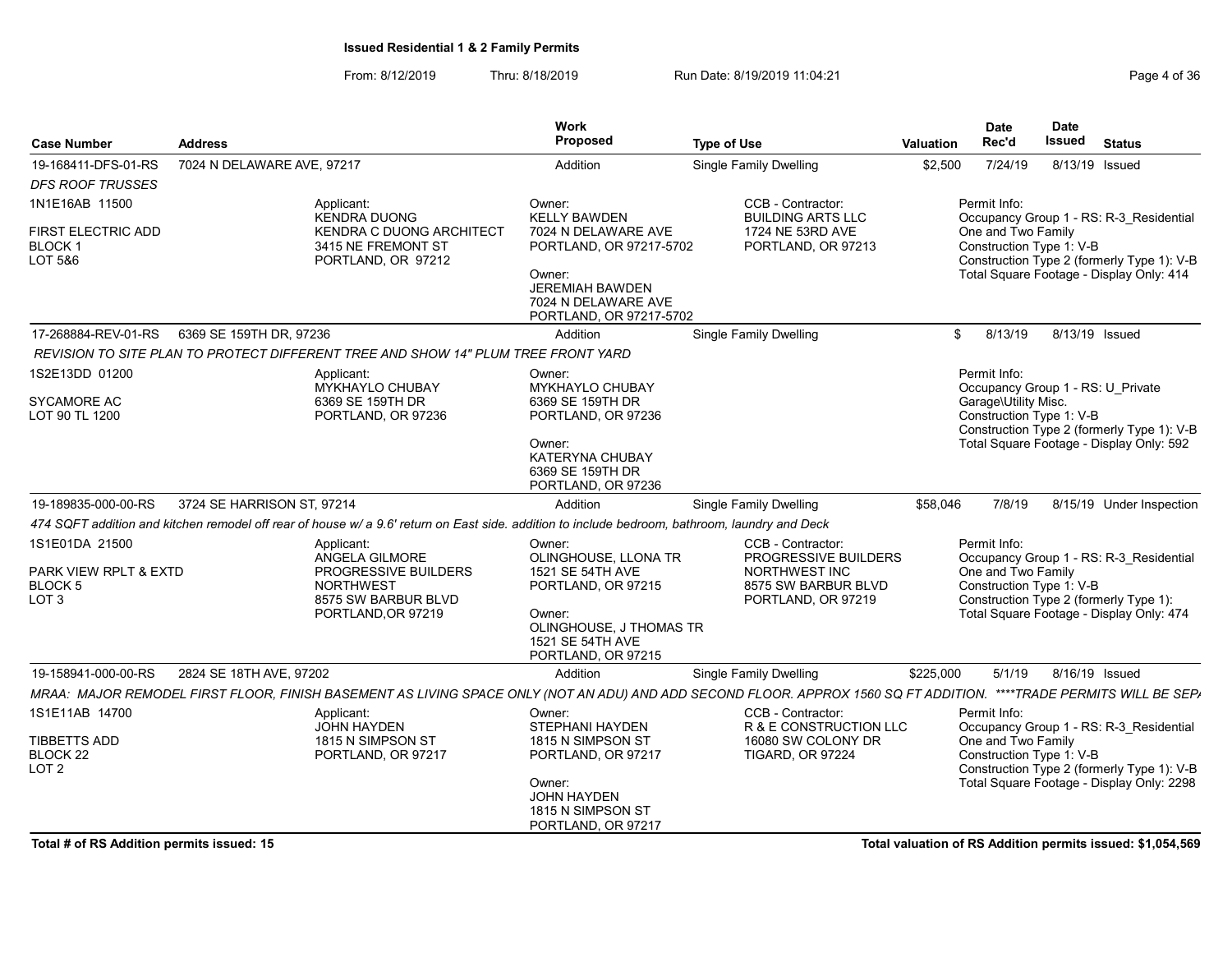| <b>Case Number</b>                              | <b>Address</b>                                                  |                                                                                                                    | <b>Work</b><br>Proposed                                                         | <b>Type of Use</b>                                                                                                                                              | <b>Valuation</b> | <b>Date</b><br>Rec'd                                                        | <b>Date</b><br><b>Issued</b> | <b>Status</b>                                                                                                              |
|-------------------------------------------------|-----------------------------------------------------------------|--------------------------------------------------------------------------------------------------------------------|---------------------------------------------------------------------------------|-----------------------------------------------------------------------------------------------------------------------------------------------------------------|------------------|-----------------------------------------------------------------------------|------------------------------|----------------------------------------------------------------------------------------------------------------------------|
| 19-209187-000-00-RS                             | 6123 SE 47TH AVE - Unit B, 97206                                |                                                                                                                    | Alteration                                                                      | <b>Accessory Dwelling Unit</b>                                                                                                                                  | \$35,000         | 8/16/19                                                                     | 8/16/19 Issued               |                                                                                                                            |
|                                                 |                                                                 |                                                                                                                    |                                                                                 | ADU: CONVERT THE SECOND FLOOR (CURRENTLY UNHEATED STORAGE) OF DETACHED GARAGE TO AN ACCESSORY DWELLING UNIT TO INCLUDE: LIVING ROOM, KITCHEN, BATHROOM, AND     |                  |                                                                             |                              |                                                                                                                            |
| 1S2E18CD 12700                                  |                                                                 | Applicant:<br>John Carson<br><b>Rick McBee Excavating</b>                                                          | Owner:<br>FIG, WILLIAM G TR<br>6136 SE 46TH AVE<br>PORTLAND, OR 97206<br>Owner: | CCB - Contractor:<br>WOLF DOG CONSTRUCTION LLC<br>12950 SE POWELL BLVD<br>PORTLAND, OR 97236                                                                    |                  | Permit Info:<br>Construction Type 1: V-B<br>Number of New Dwelling Units: 1 |                              | Occupancy Group 1 - RS: R-3 Remodel<br>Construction Type 2 (formerly Type 1):                                              |
|                                                 |                                                                 |                                                                                                                    | CIMMIYOTTI, GREGORY T TR<br>6136 SE 46TH AVE<br>PORTLAND, OR 97206              |                                                                                                                                                                 |                  |                                                                             |                              |                                                                                                                            |
| 19-208469-000-00-RS                             | 150 NW HERMOSA BLVD, 97210                                      |                                                                                                                    | Alteration                                                                      | <b>Accessory Structure</b>                                                                                                                                      | \$28,500         | 8/13/19                                                                     | 8/13/19 Issued               |                                                                                                                            |
|                                                 |                                                                 |                                                                                                                    |                                                                                 | CONVERSION OF DETACHED GARAGE TO HABITABLE SPACE TO INCLUDE LIVING AREA, 2 BEDROOMS, BATHROOM AND LAUNDRY AREA, NO KITCHEN NO SINK ***NOT ADU******TRADE PERMIT |                  |                                                                             |                              |                                                                                                                            |
| 1N1E32DB 11000                                  |                                                                 | Applicant:<br><b>GENE BOLANTE</b>                                                                                  | Owner:<br>MARK R MADDEN REV LIV TR                                              | CCB - Contractor:<br><b>FRANK STOCK</b>                                                                                                                         |                  | Permit Info:                                                                |                              | Occupancy Group 1 - RS: R-3 Remodel                                                                                        |
| KINGS HTS & RPLT<br>BLOCK 6<br>LOT 3-6 TL 11000 |                                                                 | STUDIO 3 ARCHITECTURE<br>275 COURT ST NE<br><b>SALEM, OR 97301</b>                                                 | 1447 SW HIGHLAND RD<br>PORTLAND, OR 97221                                       | <b>WDC CONSTRUCTION LLC</b><br>PO BOX 96068<br>PORTLAND, OR 97296                                                                                               |                  | Construction Type 1: V-B                                                    |                              | Construction Type 2 (formerly Type 1):<br>Total Square Footage - Display Only: 432                                         |
| 19-204549-000-00-RS                             | 1536 SW MONTGOMERY ST, 97201                                    |                                                                                                                    | Alteration                                                                      | Duplex                                                                                                                                                          | \$50,000         | 8/14/19                                                                     | 8/14/19 Issued               |                                                                                                                            |
|                                                 |                                                                 |                                                                                                                    |                                                                                 | CONVERSION/REMODEL OF BASEMENT TO HABITABLE SPACE FOR 1536 UNIT OF DUPLEX, 3 BEDROOMS, 3 BATHROOMS LAUNDRY ROOM AND SITTING ROOM. ADDING WINDOW WELLS FURRI     |                  |                                                                             |                              |                                                                                                                            |
| 1S1E04AC 05300                                  |                                                                 | Applicant:<br><b>RICHARD ADAMS</b><br><b>FASTER PERMITS</b><br>2000 SW 1ST AVENUE SUITE 420<br>PORTLAND, OR 97201  | Owner:<br>PAOLO BALDUZZI AND<br><b>VERONIQUE</b><br>PORTLAND, OR 97214          | CCB - Contractor:<br>HK DEVELOPMENT INC<br>PO BOX 10382<br>4110 SE HAWTHORNE BLVD #622 PORTLAND, OR 97296                                                       |                  | Permit Info:<br>Construction Type 1: V-B                                    |                              | Occupancy Group 1 - RS: R-3 Remodel<br>Construction Type 2 (formerly Type 1):<br>Total Square Footage - Display Only: 1217 |
| 19-191442-REV-01-RS                             | 5936 SW 30TH AVE, 97239                                         |                                                                                                                    | Alteration                                                                      | Duplex                                                                                                                                                          | \$9,000          | 8/15/19                                                                     | 8/15/19 Issued               |                                                                                                                            |
|                                                 |                                                                 | VALUE ADDED REVISION TO LOWER THE GRADE FOR STAIRWAY TO THE BASEMENT TO ALLOW FOR HEADROOM TO STORAGE AREA         |                                                                                 |                                                                                                                                                                 |                  |                                                                             |                              |                                                                                                                            |
| 1S1E17DA 01500                                  |                                                                 | Applicant:<br><b>JOHN DeJong</b>                                                                                   | Owner:<br><b>DENNEY LLC</b>                                                     | CCB - Contractor:<br>JOHN DOCTOR INC                                                                                                                            |                  | Permit Info:                                                                |                              | Occupancy Group 1 - RS: R-3 Remodel                                                                                        |
| SECTION 17 1S 1E<br>TL 1500 0.11 ACRES          |                                                                 | <b>Tech Engineering</b><br>P.O. Box 80483<br>Portland, OR 97280                                                    | PO BOX 69282<br>PORTLAND, OR 97239-0282                                         | 7530 SW IOWA HILL ROAD<br>CORNELIUS, OR 97113                                                                                                                   |                  | Construction Type 1: V-B                                                    |                              | Construction Type 2 (formerly Type 1):<br>Total Square Footage - Display Only: 608                                         |
| 19-212050-000-00-RS                             | 2538 SE 37TH AVE, 97202                                         |                                                                                                                    | Alteration                                                                      | <b>Duplex</b>                                                                                                                                                   | \$11.348         | 8/16/19                                                                     | 8/16/19 Issued               |                                                                                                                            |
|                                                 | SOLAR INSTALLATION- 4.875KW PV ARRAY ON ROOF - NON-PRESCRIPTIVE |                                                                                                                    |                                                                                 |                                                                                                                                                                 |                  |                                                                             |                              |                                                                                                                            |
| 1S1E12AA 21000                                  |                                                                 | Applicant:<br><b>BRION WICKSTROM</b><br>SYNCHRO SOLAR<br>2870 NE HOGAN DR<br><b>STE E 240</b><br>GRESHAM, OR 97030 | Owner:<br>37TH AVENUE CONDOS LLC<br>3330 NW YEON AVE #100<br>PORTLAND, OR 97210 | CCB - Contractor:<br>SYNCHRO SOLAR LLC<br>2870 NE HOGAN DR SUITE E240<br>GRESHAM, OR 97030                                                                      |                  | Permit Info:<br>Construction Type 1: V-B                                    |                              | Occupancy Group 1 - RS: R-3 Remodel<br>Construction Type 2 (formerly Type 1):<br>Total Square Footage - Display Only: 278  |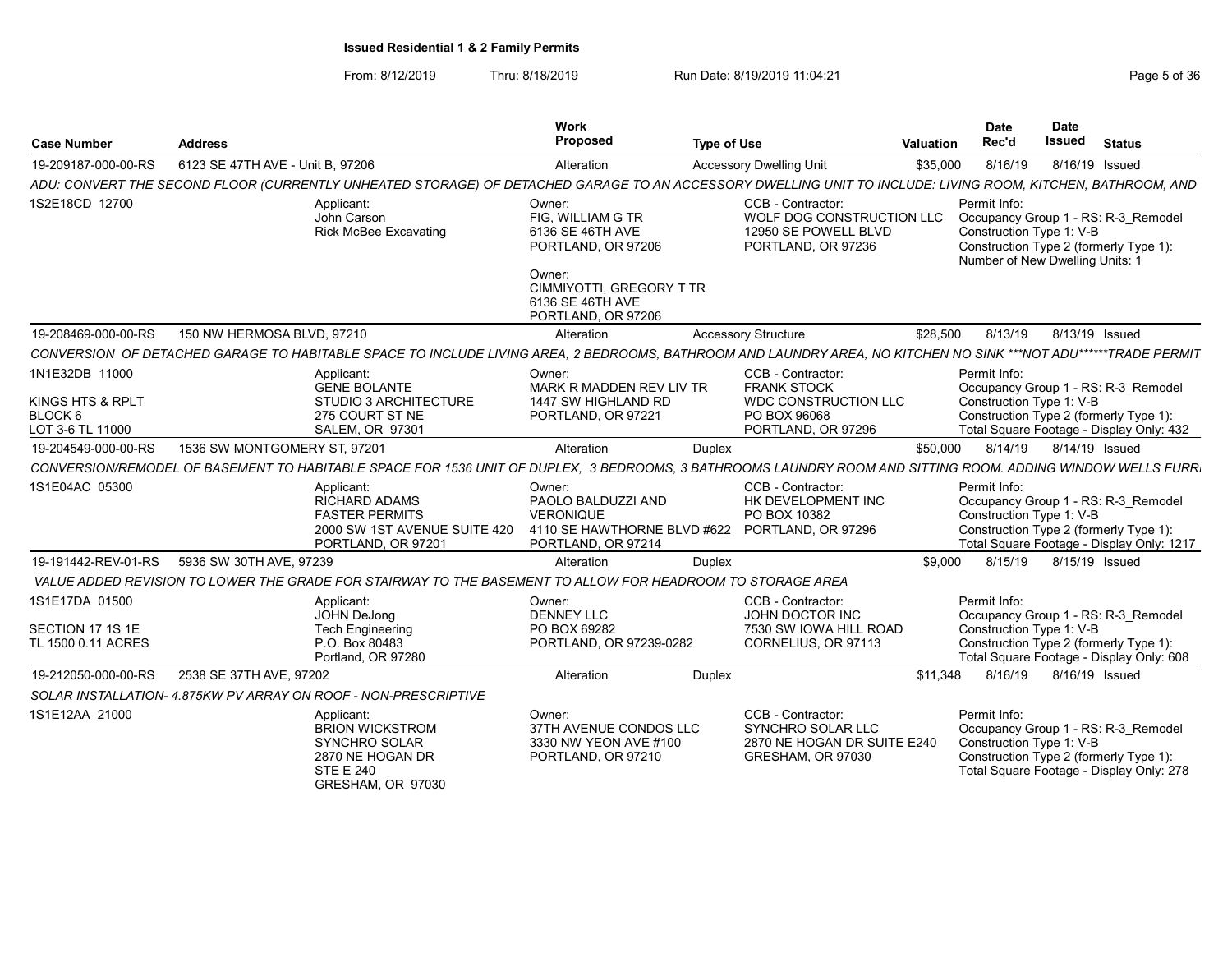| <b>Case Number</b>                                        | <b>Address</b>                |                                                                                                                                                               | <b>Work</b><br>Proposed                                                     | <b>Type of Use</b>                                                                                                                   | <b>Valuation</b> | <b>Date</b><br>Rec'd                                           | <b>Date</b><br><b>Issued</b> | <b>Status</b>                                                                      |
|-----------------------------------------------------------|-------------------------------|---------------------------------------------------------------------------------------------------------------------------------------------------------------|-----------------------------------------------------------------------------|--------------------------------------------------------------------------------------------------------------------------------------|------------------|----------------------------------------------------------------|------------------------------|------------------------------------------------------------------------------------|
| 19-208352-000-00-RS                                       | 3305 NE 50TH AVE, 97213       |                                                                                                                                                               | Alteration                                                                  | Garage/Carport                                                                                                                       | \$500            | 8/13/19                                                        | 8/13/19 Issued               |                                                                                    |
| SOLAR - 2.79KW ROOF TOP MOUNTED PV SYSTEM - PRESCRIPTIVE  |                               |                                                                                                                                                               |                                                                             |                                                                                                                                      |                  |                                                                |                              |                                                                                    |
| 1N2E30BA 04400                                            |                               | Applicant:<br><b>HALEY POLK</b>                                                                                                                               | Owner:<br><b>THEA JUNG</b>                                                  | CCB - Contractor:<br><b>JORDAN WEISMAN</b>                                                                                           |                  | Permit Info:                                                   |                              | Occupancy Group 1 - RS: R-3 Remodel                                                |
| ROSE CITY PK<br>BLOCK 154<br>LOT <sub>8</sub>             |                               | SUNBRIDGE SOLAR<br>421 C ST UNIT 5A<br>WASHOUGAL, WA 98671                                                                                                    | 3305 NE 50TH AVE<br>PORTLAND, OR 97213                                      | SUNBRIDGE SOLAR LLC<br>706 W 17TH STREET<br>VANCOUVER, WA 98660                                                                      |                  | Construction Type 1: V-B                                       |                              | Construction Type 2 (formerly Type 1):                                             |
|                                                           |                               |                                                                                                                                                               | Owner:<br><b>STEVE POPP</b><br>3305 NE 50TH AVE<br>PORTLAND, OR 97213       |                                                                                                                                      |                  |                                                                |                              |                                                                                    |
| 19-198861-000-00-RS                                       | 9103 SE KNAPP ST, 97266       |                                                                                                                                                               | Alteration                                                                  | <b>Single Family Dwelling</b>                                                                                                        | \$12,547         | 7/25/19                                                        | 8/12/19 Issued               |                                                                                    |
| <b>VOLUNTARY UNDERPINNING USING 6 HELICAL PIERS.</b>      |                               |                                                                                                                                                               |                                                                             |                                                                                                                                      |                  |                                                                |                              |                                                                                    |
| 1S2E21BD 06200                                            |                               | Applicant:<br><b>EMILY SINGLETON</b>                                                                                                                          | Owner:<br>RUDOLPH CUNNINGHAM                                                | CCB - Contractor:<br><b>TERRAFIRMA FOUNDATION</b>                                                                                    |                  | Permit Info:                                                   |                              | Occupancy Group 1 - RS: R-3_Residential                                            |
| <b>HOLLYWOOD</b><br>LOT 15 TL 6200                        |                               | <b>TERRAFIRMA FOUNDATION</b><br><b>SYSTEMS</b><br>7910 SW HUNZIKER ST<br>TIGARD OR 97223                                                                      | 9103 SE KNAPP ST<br>PORTLAND, OR 97266                                      | <b>REPAIR INC</b><br>761 NE GARDEN VALLEY BLVD<br>ROSEBURG, OR 97470                                                                 |                  | One and Two Family<br>Construction Type 1: V-B                 |                              | Construction Type 2 (formerly Type 1):                                             |
| 19-170094-000-00-RS                                       | 3178 SW FAIRMOUNT BLVD, 97239 |                                                                                                                                                               | Alteration                                                                  | Single Family Dwelling                                                                                                               | \$24,500         | 5/25/19                                                        | 8/12/19 Issued               |                                                                                    |
|                                                           |                               | REMODEL EXISTING MAIN FLOOR AND BASEMENT BATHROOMS. REMOVE POOL FROM POOL ROOM AND CONVERT THIS SPACE TO A NEW MASTER BEDROOM AND BATHROOM (3RD).             |                                                                             |                                                                                                                                      |                  |                                                                |                              |                                                                                    |
| 1S1E16BB 00900<br>SLAVINS ADD & PLAT 2<br><b>BLOCK 14</b> |                               | Applicant:<br><b>BOB MCCURDY</b><br>ALPENGLOW CONSTRUCTION CO 504 GRAND ST #H13<br>8105 SW 71ST AVE                                                           | Owner:<br><b>TANYA SELVARATNAM</b><br>NEW YORK, NY 10002-4138               | CCB - Contractor:<br>ALPENGLOW CONSTRUCTION CO Occupancy Group 1 - RS: R-3 Residential<br>8105 SW 71ST AV<br>PORTLAND, OR 97223-9305 |                  | Permit Info:<br>One and Two Family<br>Construction Type 1: V-B |                              |                                                                                    |
| LOT 7 TL 900                                              |                               | PORTLAND, OR 97223                                                                                                                                            |                                                                             | CCB - Contractor:<br>JAVAZ HEATING & AIR<br><b>CONDITIONING LLC</b><br>12009 REES ST NE<br>DONALD, OR 97020                          |                  |                                                                |                              | Construction Type 2 (formerly Type 1):                                             |
| 19-169895-000-00-RS                                       | 5124 NE GARFIELD AVE, 97211   |                                                                                                                                                               | Alteration                                                                  | <b>Single Family Dwelling</b>                                                                                                        | \$45,000         | 8/12/19                                                        |                              | 8/12/19 Under Inspection                                                           |
|                                                           |                               | CREATE HABITABLE SPACE IN BASEMENT - FAMILY ROOM, BATHROOM, LAUNDRY AND SHOP. NEW EGRESS WINDOW. REPLACE EXISTING STAIRS TO BASEMENT AND SECOND FLOOR. ***TRA |                                                                             |                                                                                                                                      |                  |                                                                |                              |                                                                                    |
| 1N1E22AA 11400                                            |                               | Applicant:<br><b>BEATE IOANIDE-CULI</b>                                                                                                                       | Owner:<br>DANIELLE BOSCHETTO                                                | CCB - Contractor:<br>CHRISTIAN A IOANIDE                                                                                             |                  | Permit Info:                                                   |                              | Occupancy Group 1 - RS: R-3 Remodel                                                |
| <b>WALNUT PK</b><br>BLOCK 25<br>LOT <sub>2</sub>          |                               | R & B DESIGN STUDIO<br>70 NE FREMONT ST<br>PORTLAND OR 97212                                                                                                  | 5124 NE GARFIELD AVE<br>PORTLAND, OR 97211                                  | CHRISTIAN A IOANIDE<br>PO BOX 90220<br>PORTLAND, OR 97290                                                                            |                  | Construction Type 1: V-B                                       |                              | Construction Type 2 (formerly Type 1):<br>Total Square Footage - Display Only: 489 |
|                                                           |                               |                                                                                                                                                               | Owner:<br><b>BRIAN MAHANA</b><br>5124 NE GARFIELD AVE<br>PORTLAND, OR 97211 |                                                                                                                                      |                  |                                                                |                              |                                                                                    |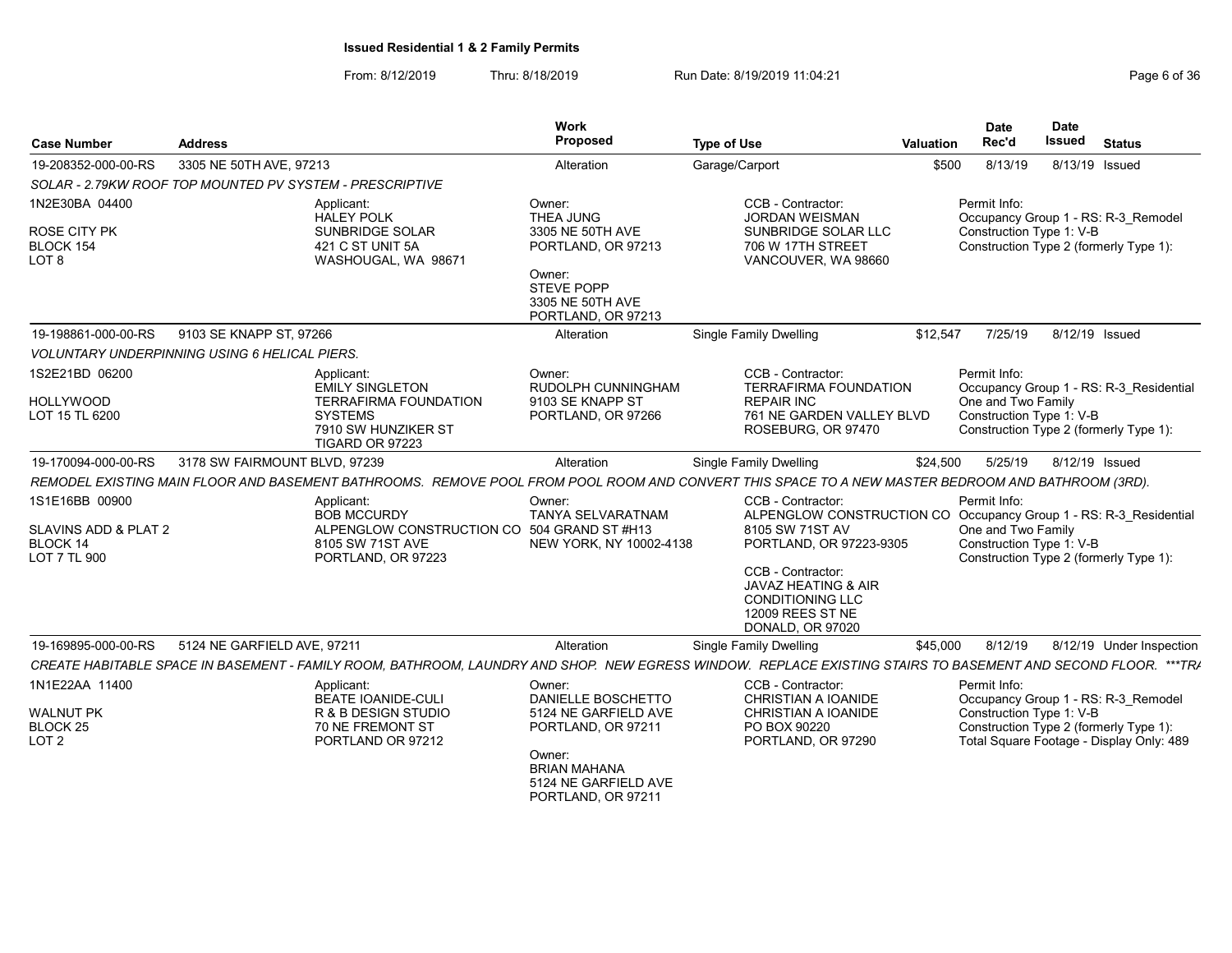| <b>Case Number</b>                                                                                 | <b>Address</b>                      |                                                                                                                                                                | <b>Work</b><br>Proposed                                                                                                                                           | <b>Type of Use</b> |                                                                                                                  | Valuation | <b>Date</b><br>Rec'd                                                        | <b>Date</b><br><b>Issued</b> | <b>Status</b>                                                                                                             |
|----------------------------------------------------------------------------------------------------|-------------------------------------|----------------------------------------------------------------------------------------------------------------------------------------------------------------|-------------------------------------------------------------------------------------------------------------------------------------------------------------------|--------------------|------------------------------------------------------------------------------------------------------------------|-----------|-----------------------------------------------------------------------------|------------------------------|---------------------------------------------------------------------------------------------------------------------------|
| 19-183201-000-00-RS                                                                                | 5144 NE FLANDERS ST - Unit B, 97213 |                                                                                                                                                                | Alteration                                                                                                                                                        |                    | <b>Single Family Dwelling</b>                                                                                    | \$39,000  | 8/12/19                                                                     |                              | 8/12/19 Issued                                                                                                            |
|                                                                                                    |                                     | ADU: CREATE ADU IN BASEMENT TO INCLUDE TWO BEDROOMS; BATHROOM; KITCHEN; NEW STAIRWAY FROM FIRST FLOOR TO BASEMENT *ELECTRICAL, MECHANICAL, PLUMBING SEPARATE   |                                                                                                                                                                   |                    |                                                                                                                  |           |                                                                             |                              |                                                                                                                           |
| 1N2E31CA 01900                                                                                     |                                     | Applicant:<br><b>KEN DYRESON</b><br>D2/S<br>3239 NE 66TH AVE<br>PORTLAND OR 97213                                                                              | Owner:<br><b>GEORGE LAIRD</b><br>3625 SE 39TH AVE<br>PORTLAND, OR 97202                                                                                           |                    | CCB - Contractor:<br>PLUMB & LINE LLC<br>8955 N BERKELEY AVE<br>PORTLAND, OR 97203                               |           | Permit Info:<br>Construction Type 1: V-B<br>Number of New Dwelling Units: 1 |                              | Occupancy Group 1 - RS: R-3 Remodel<br>Construction Type 2 (formerly Type 1):<br>Total Square Footage - Display Only: 953 |
| 19-208538-000-00-RS                                                                                | 724 NW ALBEMARLE TER, 97210         |                                                                                                                                                                | Alteration                                                                                                                                                        |                    | <b>Single Family Dwelling</b>                                                                                    | \$1.000   | 8/12/19                                                                     | 8/12/19 Final                |                                                                                                                           |
| <b>FINAL ONLY FOR 1995-051722RS</b>                                                                |                                     |                                                                                                                                                                |                                                                                                                                                                   |                    |                                                                                                                  |           |                                                                             |                              |                                                                                                                           |
| 1N1E32AD 09900<br><b>WESTOVER TERR</b><br><b>BLOCK7</b><br>LOT 13 EXC S 12.12'<br>LOT 14 EXC N 10' |                                     | Applicant:<br><b>SETH LOWE</b><br><b>OREGON RESIDENTIAL</b><br><b>CONSTRUCTION</b><br><b>PO BOX 426</b><br>LAKE OSWEGO OR 97034                                | Owner:<br><b>GONDWANA ASSOC LLC</b><br>1260 NW NAITO PKWY UNIT 1006<br>PORTLAND, OR 97209                                                                         |                    | CCB - Contractor:<br><b>OREGON RESIDENTIAL</b><br><b>CONSTRUCTION LLC</b><br>PO BOX 426<br>LAKE OSWEGO, OR 97034 |           | Permit Info:<br>One and Two Family<br>Construction Type 1: V-B              |                              | Occupancy Group 1 - RS: R-3 Residential<br>Construction Type 2 (formerly Type 1):                                         |
| 19-170490-000-00-RS                                                                                | 5317 N CONCORD AVE, 97217           |                                                                                                                                                                | Alteration                                                                                                                                                        |                    | <b>Single Family Dwelling</b>                                                                                    | \$24,000  | 8/12/19                                                                     |                              | 8/12/19 Under Inspection                                                                                                  |
|                                                                                                    |                                     | CONVERT BASEMENT TO LIVING SPACE; ADD WALLS TO CREATE NEW BEDROOM, FAMILY ROOM, AND NEW BATHROOM; MAIN FL WORK TO INCLUDE ADDITION OF PARTITION WALL FOR NEW I |                                                                                                                                                                   |                    |                                                                                                                  |           |                                                                             |                              |                                                                                                                           |
| 1N1E21AA 07800<br><b>RIVERSIDE ADD</b><br>BLOCK <sub>2</sub><br>N 33 1/3' OF LOT 13                |                                     | Applicant:<br><b>DARREN SCHROEDER</b><br>DARREN SCHROEDER DESIGN<br>AND CONSULTING<br>716 SE 45TH AVE<br>PORTLAND OR 97215                                     | Owner:<br>FITZGERALD PROPERTIES LLC<br>2724 NE 25TH AVE<br>PORTLAND, OR 97212                                                                                     |                    |                                                                                                                  |           | Permit Info:<br>Construction Type 1: V-B                                    |                              | Occupancy Group 1 - RS: R-3 Remodel<br>Construction Type 2 (formerly Type 1):<br>Total Square Footage - Display Only: 588 |
| 19-136384-REV-03-RS                                                                                | 3056 NE 127TH AVE, 97230            |                                                                                                                                                                | Alteration                                                                                                                                                        |                    | <b>Single Family Dwelling</b>                                                                                    | \$18,614  | 8/12/19                                                                     |                              | 8/12/19 Issued                                                                                                            |
|                                                                                                    |                                     | VALUE ADDED REVISION TO PUT DOOR IN AND STEPS TO EXIT TO REAR YARD                                                                                             |                                                                                                                                                                   |                    |                                                                                                                  |           |                                                                             |                              |                                                                                                                           |
| 1N2E26BD 01700<br><b>GATEVIEW HTS</b><br><b>LOT 21</b>                                             |                                     | Applicant:<br><b>MESFIEN EPHREM</b><br>3056 NE 127TH AVE<br>PORTLAND, OR 97230                                                                                 | Owner:<br><b>TIRSTE WOSENU</b><br>3056 NE 127TH AVE<br>PORTLAND, OR 97230-1621<br>Owner:<br><b>MESFIEN EPHREM</b><br>3056 NE 127TH AVE<br>PORTLAND, OR 97230-1621 |                    |                                                                                                                  |           | Permit Info:<br>Construction Type 1: V-B                                    |                              | Occupancy Group 1 - RS: R-3 Remodel<br>Construction Type 2 (formerly Type 1):<br>Total Square Footage - Display Only: 456 |
| 19-206345-000-00-RS                                                                                | 4616 SW PATTON RD, 97221            |                                                                                                                                                                | Alteration                                                                                                                                                        |                    | <b>Single Family Dwelling</b>                                                                                    | \$6,750   | 8/12/19                                                                     |                              | 8/12/19 Issued                                                                                                            |
|                                                                                                    |                                     | SOLAR INSTALLATION- 15.48 KW PV ARRAY ON ROOF - NON-PRESCRIPTIVE                                                                                               |                                                                                                                                                                   |                    |                                                                                                                  |           |                                                                             |                              |                                                                                                                           |
| 1S1E07AD 05900<br><b>SANDRA LEE</b><br>LOT <sub>4</sub>                                            |                                     | Applicant:<br><b>JOHN GRIESER</b><br><b>ELEMENTAL ENERGY</b><br>1339 SE 8TH AVE<br>PORTLAND OR 97214                                                           | Owner:<br>CLAPPISON, VALERIE J TR<br>4616 SW PATTON RD<br>PORTLAND, OR 97221<br>Owner:                                                                            |                    | CCB - Contractor:<br>ELEMENTAL ENERGY LLC<br>1339 SE 8TH AVE #B<br>PORTLAND, OR 97214                            |           | Permit Info:<br>One and Two Family<br>Construction Type 1: V-B              |                              | Occupancy Group 1 - RS: R-3_Residential<br>Construction Type 2 (formerly Type 1):                                         |
|                                                                                                    |                                     |                                                                                                                                                                | KEEPERS, GEORGE A TR<br>4616 SW PATTON RD<br>PORTLAND, OR 97221                                                                                                   |                    |                                                                                                                  |           |                                                                             |                              |                                                                                                                           |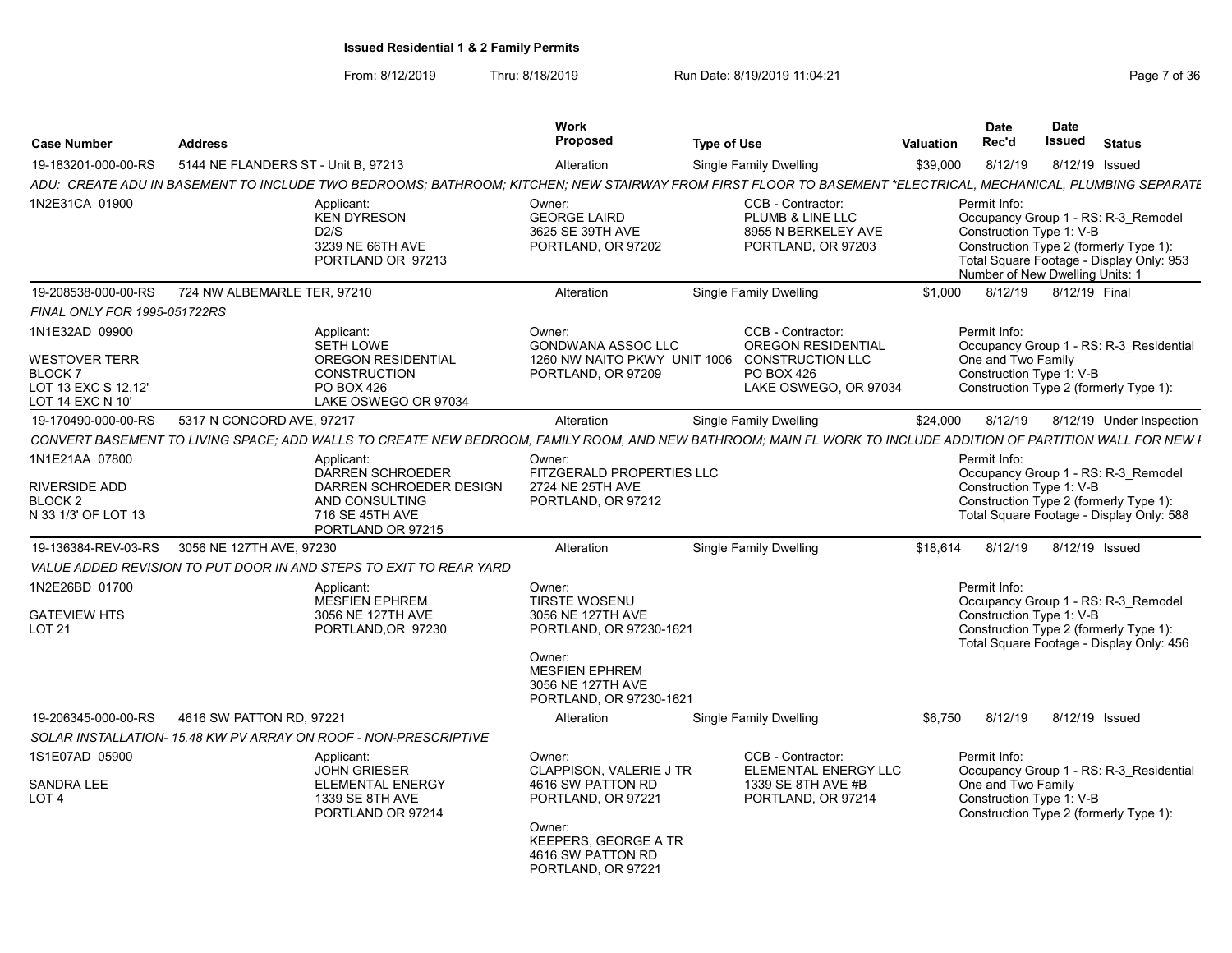| <b>Case Number</b>                                            | <b>Address</b>                                                                                                                                                               | <b>Work</b><br>Proposed                                                             | <b>Type of Use</b>                                                                                                        | <b>Valuation</b> | <b>Date</b><br>Rec'd                                                                                     | <b>Date</b><br>Issued | <b>Status</b>                           |
|---------------------------------------------------------------|------------------------------------------------------------------------------------------------------------------------------------------------------------------------------|-------------------------------------------------------------------------------------|---------------------------------------------------------------------------------------------------------------------------|------------------|----------------------------------------------------------------------------------------------------------|-----------------------|-----------------------------------------|
| 19-194447-000-00-RS                                           | 13131 NW MOUNTAIN VIEW RD, 97231                                                                                                                                             | Alteration                                                                          | <b>Single Family Dwelling</b>                                                                                             | \$244,276        | 7/17/19                                                                                                  | 8/13/19 Issued        |                                         |
|                                                               | DAMAGE REPAIR FROM TREE. Roof, deck, and window reconstruction due to fallen tree damage at the SE corner of the home. No plumbing/mechanical work expected to be performed. |                                                                                     |                                                                                                                           |                  |                                                                                                          |                       |                                         |
| 2N1W33AD 00300<br><b>HARBORTON</b><br>BLOCK 3<br>LOT 26-28    | Applicant:<br><b>MELISSA PELOQUIN</b><br>CIRCULATION CONSTRUCTION<br>CO.<br>3439 NE SANDY BLVD<br>PORTLAND, OR 97232                                                         | Owner:                                                                              | CCB - Contractor:<br><b>FORM AND FUNCTION</b><br><b>CONSTRUCTION LLC</b><br>3439 NE SANDY BLVD #374<br>PORTLAND, OR 97232 |                  | Permit Info:<br>One and Two Family<br>Construction Type 1: V-B<br>Construction Type 2 (formerly Type 1): |                       | Occupancy Group 1 - RS: R-3 Residential |
| 19-209002-000-00-RS                                           | 2711 SE 60TH AVE, 97206                                                                                                                                                      | Alteration                                                                          | Single Family Dwelling                                                                                                    | \$50,000         | 8/13/19                                                                                                  | 8/13/19 Issued        |                                         |
|                                                               | KITCHEN REMODEL, REMOVING AN INTERIOR WALL. PUTTING IN AN EXTERIOR DOOR AT KITCHEN.                                                                                          |                                                                                     |                                                                                                                           |                  |                                                                                                          |                       |                                         |
| 1S2E07AA 13100                                                |                                                                                                                                                                              | Owner:<br><b>MELISSA ESEPPI</b>                                                     | CCB - Contractor:<br><b>PAUL BISBY</b>                                                                                    |                  | Permit Info:                                                                                             |                       | Occupancy Group 1 - RS: R-3 Residential |
| FRANKLIN PK VIEW<br>BLOCK 3<br>LOT <sub>7</sub>               |                                                                                                                                                                              | 2711 SE 60TH AVE<br>PORTLAND, OR 97206                                              | TIM LEITNER CONSTRUCTION<br><b>CONTRACTING INC</b><br>PO BOX 1665                                                         |                  | One and Two Family<br>Construction Type 1: V-B<br>Construction Type 2 (formerly Type 1):                 |                       |                                         |
|                                                               |                                                                                                                                                                              | Owner:<br><b>JOSEPH DESMARAIS</b><br>2711 SE 60TH AVE<br>PORTLAND, OR 97206         | FAIRVIEW, OR 97024                                                                                                        |                  |                                                                                                          |                       |                                         |
| 19-209067-000-00-RS                                           | 8810 E BURNSIDE ST, 97216                                                                                                                                                    | Alteration                                                                          | Single Family Dwelling                                                                                                    | \$600            | 8/13/19                                                                                                  | 8/13/19 Issued        |                                         |
|                                                               | VOLUNTARY INSTALLATION OF ANCHORS BETWEEN EXISTING FRAMED STRUCTURE AND CONCRETE FOUNDATION                                                                                  |                                                                                     |                                                                                                                           |                  |                                                                                                          |                       |                                         |
| 1N2E33CD 11100<br>MONTICELLO ADD<br><b>BLOCK 4</b><br>LOT 1-3 | Applicant:<br><b>ALEXANDER SAMPLE</b><br>8810 E BURNSIDE ST<br>PORTLAND OR 97216                                                                                             | Owner:<br><b>KATHERINE KILBOURN</b><br>6309 SE WOODSTOCK BLVD<br>PORTLAND, OR 97206 |                                                                                                                           |                  | Permit Info:<br>One and Two Family<br>Construction Type 1: V-B<br>Construction Type 2 (formerly Type 1): |                       | Occupancy Group 1 - RS: R-3 Residential |
|                                                               |                                                                                                                                                                              | Owner:<br>ALEXANDER SAMPLE<br>6309 SE WOODSTOCK BLVD<br>PORTLAND, OR 97206          |                                                                                                                           |                  |                                                                                                          |                       |                                         |
| 19-183014-000-00-RS                                           | 4415 SW FAIRVIEW BLVD, 97221                                                                                                                                                 | Alteration                                                                          | <b>Single Family Dwelling</b>                                                                                             | \$45,000         | 8/13/19                                                                                                  | 8/13/19 Issued        |                                         |
|                                                               | REPLACE EXISTING ELEVATED DRIVEWAY CONNECTED TO SINGLE FAMILY DWELLING WITH SAME SIZE AND LOCATION; KEEPING EXISTING FOOTINGS AND RETAINING WALL                             |                                                                                     |                                                                                                                           |                  |                                                                                                          |                       |                                         |
| 1S1E05BC 00300                                                | Applicant:<br><b>MARK ENGBERG</b>                                                                                                                                            | Owner:<br><b>ALLISON RHODES</b>                                                     | CCB - Contractor:<br>NWR CONSTRUCTION INC                                                                                 |                  | Permit Info:<br>Occupancy Group 1 - RS: U_Decks,                                                         |                       |                                         |
| SECTION 05 1S 1E<br>TL 300 0.73 ACRES                         | <b>COLAB ARCHITECTURE</b><br>421 SW 6TH AVENUE STE 1250<br>PORTLAND OR 97204                                                                                                 | 4415 SW FAIRVIEW BLVD<br>PORTLAND, OR 97221-2867                                    | 4637 SE 27TH AVE<br>PORTLAND, OR 97202                                                                                    |                  | Patios, Porches, Carports<br>Construction Type 1: V-B<br>Construction Type 2 (formerly Type 1):          |                       |                                         |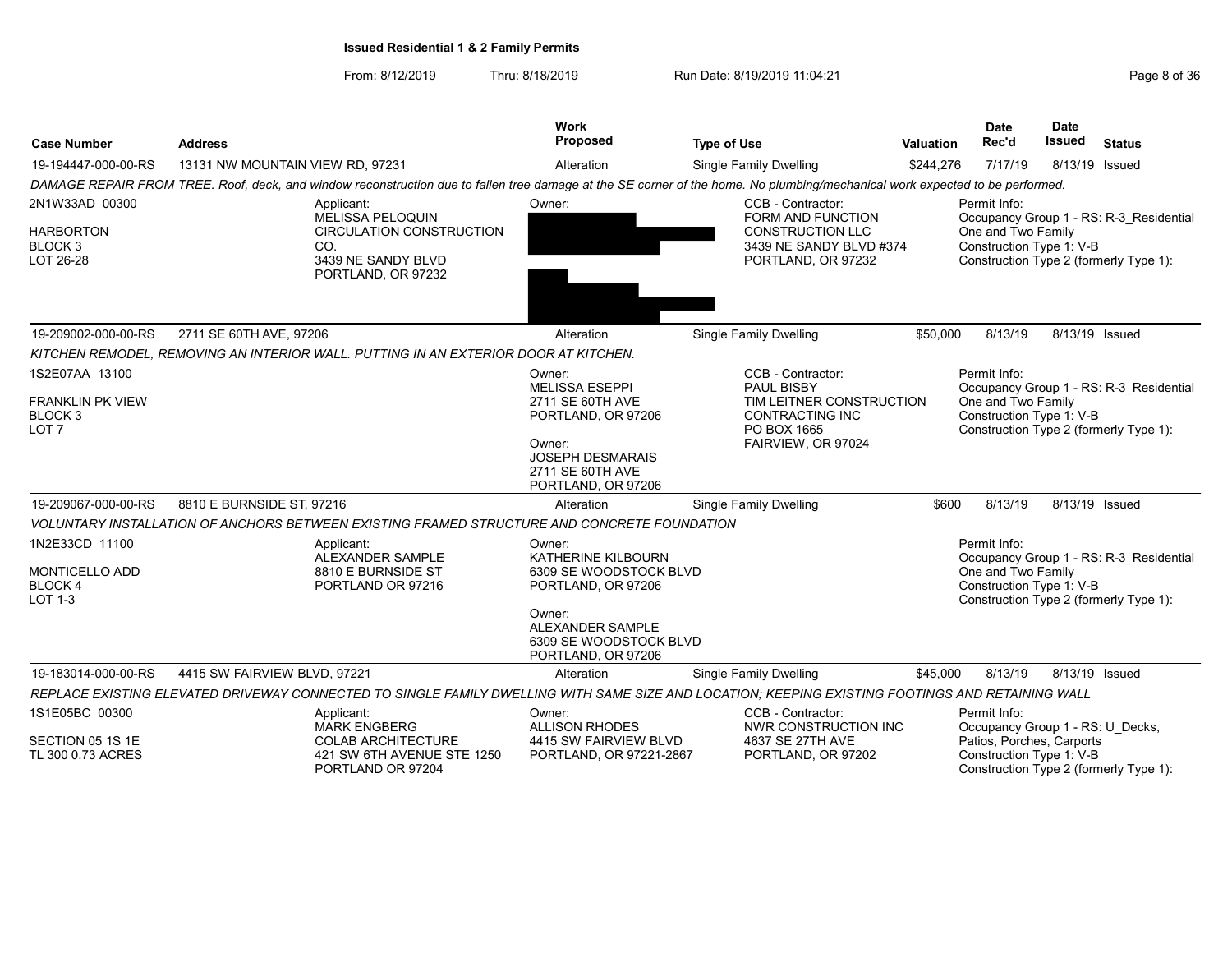| <b>Case Number</b>                                                              | <b>Address</b>                                         |                                                                                                                                                                  | Work<br><b>Proposed</b>                                                                                                                           | <b>Type of Use</b>                                                                                                                                                                         | <b>Valuation</b> | Date<br>Rec'd                                                  | <b>Date</b><br><b>Issued</b> | <b>Status</b>                                                                                                             |
|---------------------------------------------------------------------------------|--------------------------------------------------------|------------------------------------------------------------------------------------------------------------------------------------------------------------------|---------------------------------------------------------------------------------------------------------------------------------------------------|--------------------------------------------------------------------------------------------------------------------------------------------------------------------------------------------|------------------|----------------------------------------------------------------|------------------------------|---------------------------------------------------------------------------------------------------------------------------|
| 19-189994-000-00-RS                                                             | 1421 NE GERTZ RD - UNIT A, 97211                       |                                                                                                                                                                  | Alteration                                                                                                                                        | <b>Single Family Dwelling</b>                                                                                                                                                              | \$200,000        | 7/9/19                                                         |                              | 8/14/19 Issued                                                                                                            |
|                                                                                 |                                                        | WHOLE HOUSE REMODEL. ADDING SECOND STORY. ADDING A SMALL ADDITION AT BACK OF HOUSE. 3 BATHROOMS. ADDING NEW DECKS. REBUILDING GARAGE UNDER DIFFRENT PERMIT.***   |                                                                                                                                                   |                                                                                                                                                                                            |                  |                                                                |                              |                                                                                                                           |
| 1N1E11AB 00100<br>GOLF AC & PLAT 2<br>LOT 14 TL 100                             |                                                        |                                                                                                                                                                  | Owner:<br><b>DOREEN WAITT</b><br>1421 NE GERTZ RD<br>PORTLAND, OR 97211<br>Owner:<br><b>DARRYL WAITT</b>                                          | CCB - Contractor:<br><b>KAYA INC</b><br>5802 N GREELEY AVE<br>PORTLAND, OR 97217                                                                                                           |                  | Permit Info:<br>One and Two Family<br>Construction Type 1: V-B |                              | Occupancy Group 1 - RS: R-3 Residential<br>Construction Type 2 (formerly Type 1):                                         |
|                                                                                 |                                                        |                                                                                                                                                                  | 1421 NE GERTZ RD<br>PORTLAND, OR 97211                                                                                                            |                                                                                                                                                                                            |                  |                                                                |                              |                                                                                                                           |
| 19-209708-000-00-RS                                                             | 8535 SE 11TH AVE, 97202                                |                                                                                                                                                                  | Alteration                                                                                                                                        | <b>Single Family Dwelling</b>                                                                                                                                                              | \$500            | 8/14/19                                                        |                              | 8/14/19 Issued                                                                                                            |
|                                                                                 |                                                        | "SOLAR - 4.03KW ROOF TOP MOUNTED PV SYSTEM - PRESCRIPTIVE                                                                                                        |                                                                                                                                                   |                                                                                                                                                                                            |                  |                                                                |                              |                                                                                                                           |
| 1S1E26BA 13500<br><b>SELLWOOD</b><br>BLOCK 40<br>S 40' OF LOT 4                 |                                                        | Applicant:<br><b>CLIFFORD BARRY</b><br><b>C&amp;B RENEWABLE ENERGY LLC</b><br>12399 NW WALKER DR<br>PORTLAND OR 97229                                            | Owner:<br><b>KESKA KEMPER</b><br>8535 SE 11TH AVE<br>PORTLAND, OR 97202<br>Owner:<br>ELIZABETH STANHOPE<br>8535 SE 11TH AVE<br>PORTLAND, OR 97202 | CCB - Contractor:<br>LIGHTING ELECTRIC LLC<br>2225 MOLALLA RD<br>WOODBURN, OR 97071<br>CCB - Contractor:<br><b>C&amp;B RENEWABLE ENERGY LLC</b><br>12399 NW WAKER DR<br>PORTLAND, OR 97229 |                  | Permit Info:<br>One and Two Family<br>Construction Type 1: V-B |                              | Occupancy Group 1 - RS: R-3 Residential<br>Construction Type 2 (formerly Type 1):                                         |
| 19-171076-000-00-RS                                                             | 1535 SE PINE ST, 97214                                 |                                                                                                                                                                  | Alteration                                                                                                                                        | <b>Single Family Dwelling</b>                                                                                                                                                              | \$24,492         | 8/14/19                                                        |                              | 8/14/19 Issued                                                                                                            |
|                                                                                 |                                                        | CREATE HABITABLE SPACE IN BASEMENT INCLUDES SINK, LIVING AREA, BATHROOM AND 2 BEDROOMS, SINK OUTSIDE BATHROOM; CUT NEW DOORWAY FOR INTERIOR STAIRS; **ADDED TRA  |                                                                                                                                                   |                                                                                                                                                                                            |                  |                                                                |                              |                                                                                                                           |
| 1N1E35DC 10800<br><b>AIKENS</b><br>BLOCK 319<br>LOT 5                           |                                                        | Applicant:<br><b>STEPHEN HAMILTON</b><br>1535 SE PINE ST<br>PORTLAND, OR 97202                                                                                   | Owner:<br><b>STEPHEN HAMILTON</b><br>1535 SE PINE ST<br>PORTLAND, OR 97214-1455                                                                   |                                                                                                                                                                                            |                  | Permit Info:<br>Construction Type 1: V-B                       |                              | Occupancy Group 1 - RS: R-3 Remodel<br>Construction Type 2 (formerly Type 1):<br>Total Square Footage - Display Only: 600 |
| 19-209931-000-00-RS                                                             | 3116 SE 10TH AVE, 97202                                |                                                                                                                                                                  | Alteration                                                                                                                                        | <b>Single Family Dwelling</b>                                                                                                                                                              | \$24,000         | 8/14/19                                                        |                              | 8/14/19 Under Inspection                                                                                                  |
|                                                                                 |                                                        | REMODEL MAIN FLOOR OF HOUSE: REMOVE NON-BEARING WALL BETWEEN DINING AND KITCHEN. ADD WALL IN EXISTING BATH TO CREATE AN ADDITIONAL 1/2 BATH, ADD WALLS TO CREATI |                                                                                                                                                   |                                                                                                                                                                                            |                  |                                                                |                              |                                                                                                                           |
| 1S1E11BD 17500<br><b>BROOKLAND HTS</b><br>BLOCK <sub>2</sub><br>S 28' OF LOT 14 |                                                        | Applicant:<br>ANDRES TACUBA<br><b>JBE CUSTOM HOMES</b><br>1331 NE KILLINGSWORTH ST<br>PORTLAND OR 97211                                                          | Owner:<br><b>MARY BREAZEALE</b><br>3116 SE 10TH AVE<br>PORTLAND, OR 97202-2520                                                                    | CCB - Contractor:<br><b>JBE CUSTOM HOMES LLC</b><br>1331 NE KILLINGSWORTH ST<br>PORTLAND, OR 97211                                                                                         |                  | Permit Info:<br>Construction Type 1: V-B                       |                              | Occupancy Group 1 - RS: R-3 Remodel<br>Construction Type 2 (formerly Type 1):<br>Total Square Footage - Display Only: 400 |
| 19-206221-000-00-RS                                                             | 2724 NE 20TH AVE, 97212                                |                                                                                                                                                                  | Alteration                                                                                                                                        | Single Family Dwelling                                                                                                                                                                     | \$18,000         | 8/14/19                                                        |                              | 8/14/19 Issued                                                                                                            |
|                                                                                 | <i>CREATE NEW BATHROOM IN BASEMENT AND SECOND SINK</i> |                                                                                                                                                                  |                                                                                                                                                   |                                                                                                                                                                                            |                  |                                                                |                              |                                                                                                                           |
| 1N1E26AD 09000<br><b>IRVINGTON</b><br>BLOCK <sub>25</sub><br>LOT <sub>13</sub>  |                                                        | Applicant:<br>AARON SCOTHORN<br>AARON RICHARD SCOTHORN<br>18111 LOWER MIDHILL DR<br>WEST LINN, OR 97068                                                          | Owner:<br><b>MARISA SCHMIDT</b><br>2724 NE 20TH AVE<br>PORTLAND, OR 97212<br>Owner:<br>THOMAS BIELAVITZ<br>2724 NE 20TH AVE<br>PORTLAND, OR 97212 | CCB - Contractor:<br>AARON SCOTHORN<br>AARON RICHARD SCOTHORN<br>18111 LOWER MIDHILL DR<br>WEST LINN, OR 97068                                                                             |                  | Permit Info:<br>Construction Type 1: V-B                       |                              | Occupancy Group 1 - RS: R-3 Remodel<br>Construction Type 2 (formerly Type 1):<br>Total Square Footage - Display Only: 90  |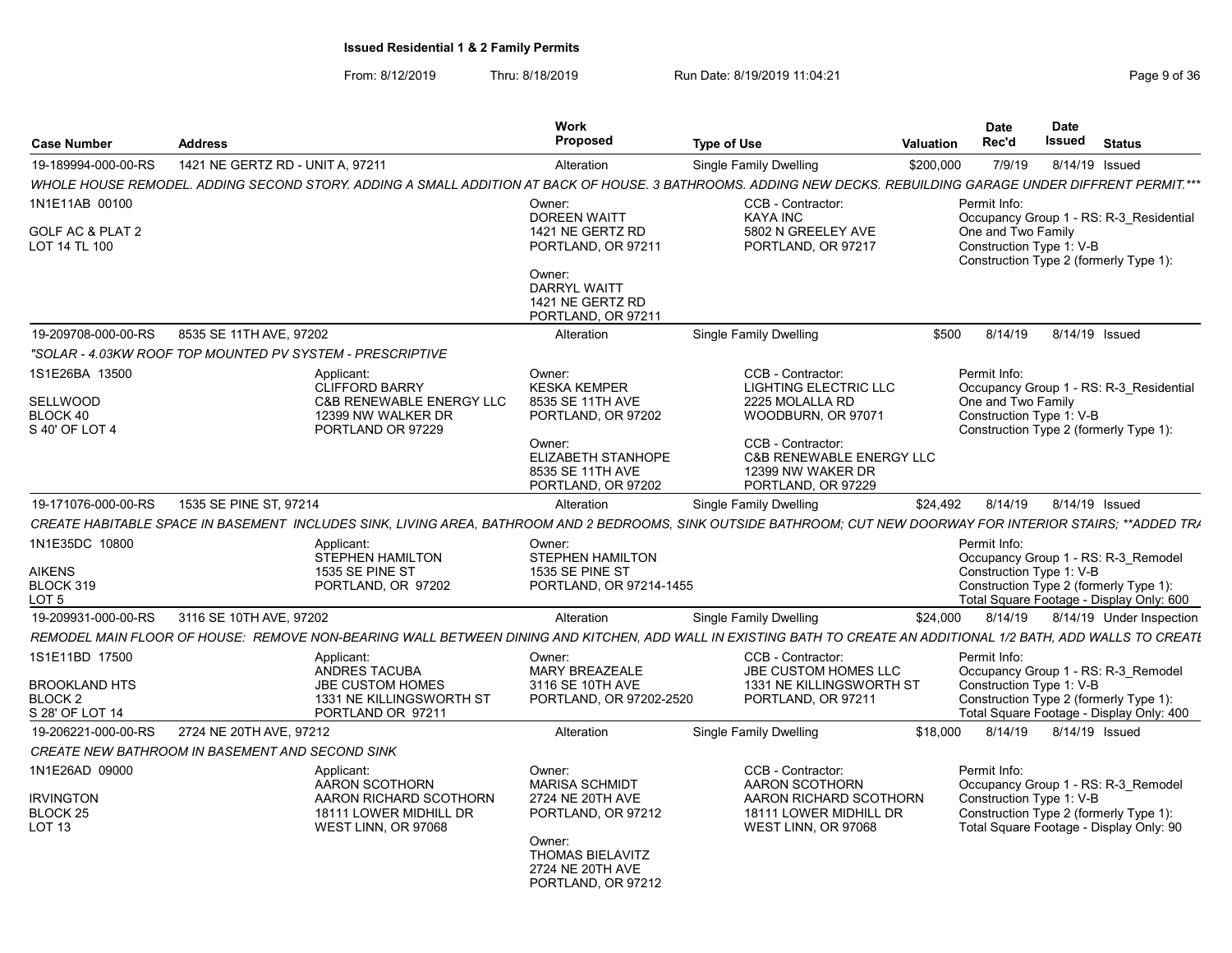| <b>Case Number</b>                                                 | <b>Address</b>                      |                                                                                                 | Work<br><b>Proposed</b>                                                                                                                                     | <b>Type of Use</b>                                                                                                                                             | <b>Valuation</b> | Date<br>Rec'd                                                                                     | <b>Date</b><br>Issued | <b>Status</b>                                                                                                                 |
|--------------------------------------------------------------------|-------------------------------------|-------------------------------------------------------------------------------------------------|-------------------------------------------------------------------------------------------------------------------------------------------------------------|----------------------------------------------------------------------------------------------------------------------------------------------------------------|------------------|---------------------------------------------------------------------------------------------------|-----------------------|-------------------------------------------------------------------------------------------------------------------------------|
| 19-175704-REV-02-RS                                                | 1615 N HIGHLAND ST, 97217           |                                                                                                 | Alteration                                                                                                                                                  | <b>Single Family Dwelling</b>                                                                                                                                  | \$               | 8/14/19                                                                                           | 8/14/19 Final         |                                                                                                                               |
|                                                                    |                                     | REVISION TO ADD DOORWAY TO UNFINISHED ATTIC AREA ON SECOND FLOOR                                |                                                                                                                                                             |                                                                                                                                                                |                  |                                                                                                   |                       |                                                                                                                               |
| 1N1E16DA 05100                                                     |                                     | Applicant:<br><b>SHANE EBBERTS</b>                                                              | Owner:<br>SE CONSTRUCTION LLC                                                                                                                               | CCB - Contractor:<br>SE CONSTRUCTION LLC                                                                                                                       |                  | Permit Info:                                                                                      |                       | Occupancy Group 1 - RS: R-3 Remodel                                                                                           |
| ROSALIND ADD<br>BLOCK <sub>2</sub><br>LOT 10                       |                                     | SE CONSTRUCTION LLC<br>PO BOX 2294<br>CLACKAMAS OR 97015                                        | PO BOX 2294<br>CLACKAMAS, OR 97015-2294                                                                                                                     | PO BOX 2294<br>CLACKAMAS, OR 97015                                                                                                                             |                  | Construction Type 1: V-B                                                                          |                       | Construction Type 2 (formerly Type 1):<br>Total Square Footage - Display Only: 241                                            |
| 19-210130-000-00-RS                                                | 2225 NE 17TH AVE, 97212             |                                                                                                 | Alteration                                                                                                                                                  | <b>Single Family Dwelling</b>                                                                                                                                  | \$50,000         | 8/14/19                                                                                           |                       | 8/14/19 Under Inspection                                                                                                      |
|                                                                    |                                     |                                                                                                 |                                                                                                                                                             | REMODEL BASEMENT: ADD LAUNDRY, FULL BATHROOM AND LIVING AREA. REMOVING WALLS ON FIRST FLOOR, MOVING BATHROOM, REMODEL KITCHEN. NO EXTERIOR CHANGES INCLUDIN    |                  |                                                                                                   |                       |                                                                                                                               |
| 1N1E26DB 14700<br><b>IRVINGTON</b><br>BLOCK 50<br>LOT <sub>3</sub> |                                     | Applicant:<br><b>BRIAN GERBER</b><br>2225 NE 17TH AVE<br>PORTLAND OR 97212                      | Owner:<br><b>FLORENCE GERBER</b><br>5348 N MARYLAND AVE<br>PORTLAND, OR 97217<br>Owner:<br><b>BRIAN GERBER</b><br>5348 N MARYLAND AVE<br>PORTLAND, OR 97217 | CCB - Contractor:<br>MANZOS CONSTRUCTION LLC<br>706 NE LIBERTY ST<br>PORTLAND, OR 97211                                                                        |                  | Permit Info:<br>One and Two Family<br>Construction Type 1: V-B                                    |                       | Occupancy Group 1 - RS: R-3 Residential<br>Construction Type 2 (formerly Type 1):                                             |
| 19-190426-000-00-RS                                                | 3704 SW ALICE ST, 97219             |                                                                                                 | Alteration                                                                                                                                                  | <b>Single Family Dwelling</b>                                                                                                                                  | \$8,200          | 8/14/19                                                                                           | 8/14/19 Issued        |                                                                                                                               |
|                                                                    |                                     |                                                                                                 |                                                                                                                                                             | KITCHEN REMODEL: REMOVE AND RE-SUPPORT ONE WALL, REMOVING SIDE DOOR, CHANGING WINDOWS AND PATIO DOOR. MECH, ELEC AND PLUMBING PERMITS TO BE OBTAINED SEPARA    |                  |                                                                                                   |                       |                                                                                                                               |
| 1S1E29BD 01300                                                     |                                     | Applicant:                                                                                      | Owner:                                                                                                                                                      | CCB - Contractor:                                                                                                                                              |                  | Permit Info:                                                                                      |                       |                                                                                                                               |
| SECTION 29 1S 1E<br>TL 1300 0.24 ACRES                             |                                     | <b>CHRIS BITTNER</b><br><b>RIVERLAND HOMES</b><br>PO BOX 2432<br>LAKE OSWEGO, OR 97035          | HALL-MICHELOTTI REVOCABLE<br><b>TRUST</b><br>3704 SW ALICE ST<br>PORTLAND, OR 97219                                                                         | <b>RIVERLAND HOMES INC</b><br>PO BOX 2432<br>LAKE OSWEGO, OR 97035                                                                                             |                  | Construction Type 1: V-B                                                                          |                       | Occupancy Group 1 - RS: R-3 Remodel<br>Construction Type 2 (formerly Type 1):<br>Total Square Footage - Display Only: 184     |
| 18-191189-REV-01-RS                                                | 4320 SE 46TH AVE - Unit B. 97206    |                                                                                                 | Alteration                                                                                                                                                  | <b>Single Family Dwelling</b>                                                                                                                                  | $\mathbb{S}$     | 8/15/19                                                                                           | 8/15/19 Issued        |                                                                                                                               |
|                                                                    |                                     |                                                                                                 |                                                                                                                                                             | REVISION TO CHANGE FLOOR CEILING ASSEMBLY IN ORDER TO MEET CEILING HEIGHT REQUIREMENTS. CHANGES TO FLOOR PLAN TO INCLUDE MOVING BEDROOM WALL, CHANGING POCKE   |                  |                                                                                                   |                       |                                                                                                                               |
| 1S2E07CD 05800                                                     |                                     | Applicant:<br><b>JORDAN DAVIS</b><br>4320 SE 46TH AVE<br>PORTLAND, OR 97206                     | Owner:<br><b>CARRIE SANNEMAN</b><br>4320 SE 46TH AVE<br>PORTLAND, OR 97206<br>Owner:<br><b>JORDAN DAVIS</b><br>4320 SE 46TH AVE<br>PORTLAND, OR 97206       |                                                                                                                                                                |                  | Permit Info:<br>One and Two Family<br>Construction Type 1: V-B                                    |                       | Occupancy Group 1 - RS: R-3 Residential<br>Construction Type 2 (formerly Type 1):                                             |
| 19-206905-000-00-RS                                                | 7105 N ATLANTIC AVE - Unit B, 97217 |                                                                                                 | Alteration                                                                                                                                                  | <b>Single Family Dwelling</b>                                                                                                                                  | \$74,946         | 8/15/19                                                                                           | 8/15/19 Issued        |                                                                                                                               |
|                                                                    |                                     |                                                                                                 |                                                                                                                                                             | ADU : CONVERT 612 SF OF BASEMENT TO ACCESSORY DWELLING UNIT TO INCLUDE: LIVING ROOM, KITCHEN, ONE BEDROOM, AND ONE BATHROOM; EXTERIOR ENTRY DOOR ON SOUTH ELEV |                  |                                                                                                   |                       |                                                                                                                               |
| 1N1E16BA 19200                                                     |                                     | Applicant:<br>KATHARINA STEINMEYER<br><b>UDU DESIGN</b><br>4223 SE REX ST<br>PORTLAND, OR 97206 | Owner:<br><b>HEATHER BROOKS</b><br>10902 NW SKYLINE BLVD<br>PORTLAND, OR 97231-2630                                                                         | CCB - Contractor:<br>OLTEAN CONSTRUCTION LLC<br>3825 SE 14TH AVE<br>PORTLAND, OR 97202                                                                         |                  | Permit Info:<br>One and Two Family<br>Construction Type 1: V-B<br>Number of New Dwelling Units: 1 |                       | Occupancy Group 1 - RS: R-3 Residential<br>Construction Type 2 (formerly Type 1):<br>Total Square Footage - Display Only: 612 |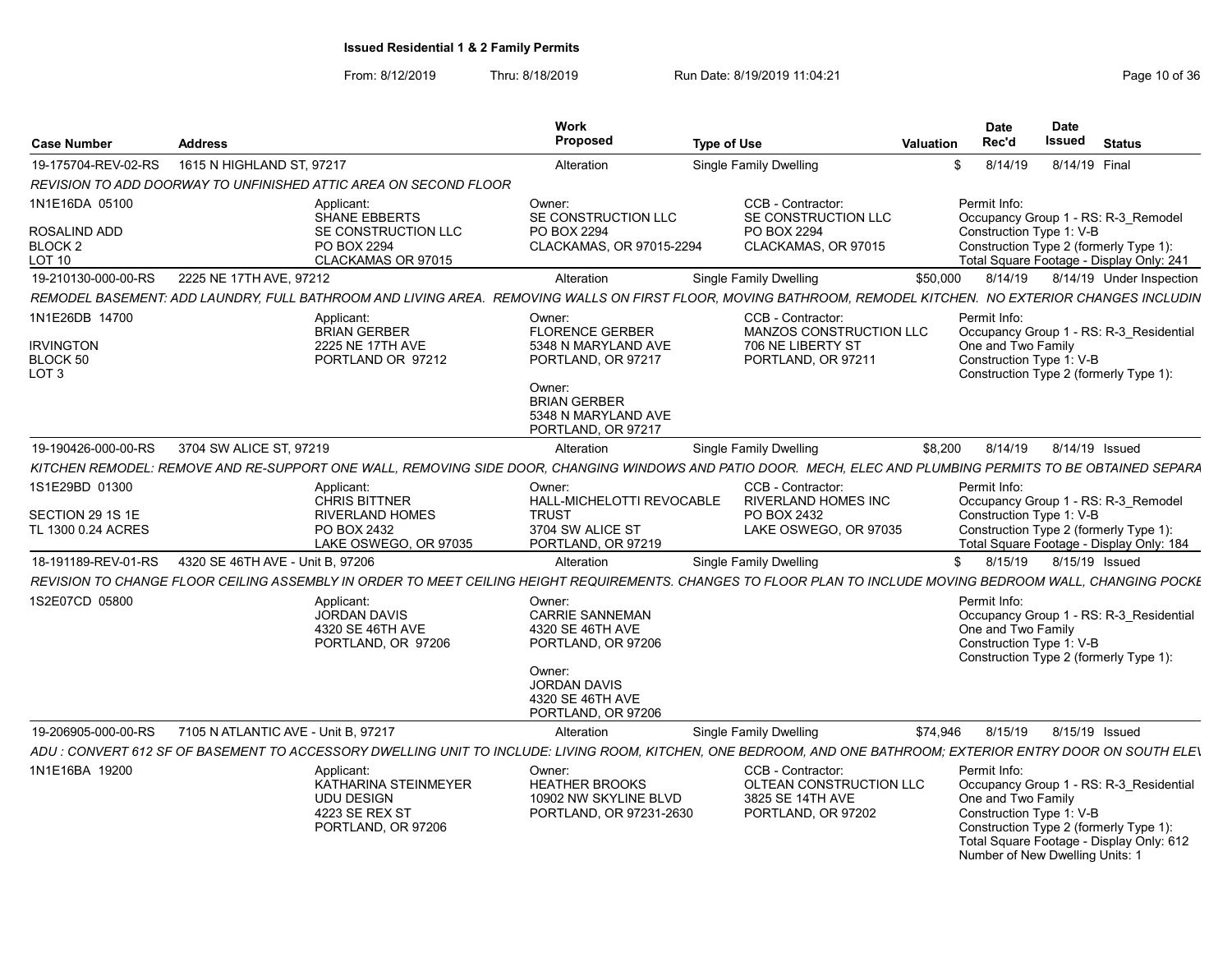| <b>Case Number</b>                                   | <b>Address</b>           |                                                                                                       | <b>Work</b><br><b>Proposed</b>                                                                                                                       | <b>Type of Use</b>                                                                                                                                                                                                                                                                                                                        | Valuation | <b>Date</b><br>Rec'd                                           | <b>Date</b><br><b>Issued</b> | <b>Status</b>                                                                                                                     |
|------------------------------------------------------|--------------------------|-------------------------------------------------------------------------------------------------------|------------------------------------------------------------------------------------------------------------------------------------------------------|-------------------------------------------------------------------------------------------------------------------------------------------------------------------------------------------------------------------------------------------------------------------------------------------------------------------------------------------|-----------|----------------------------------------------------------------|------------------------------|-----------------------------------------------------------------------------------------------------------------------------------|
| 19-210903-000-00-RS                                  | 3035 NE 52ND AVE, 97213  |                                                                                                       | Alteration                                                                                                                                           | <b>Single Family Dwelling</b>                                                                                                                                                                                                                                                                                                             | \$15,000  | 8/15/19                                                        |                              | 8/15/19 Issued                                                                                                                    |
|                                                      |                          |                                                                                                       |                                                                                                                                                      | ADD BATHROOM IN BASEMENT; ADD WALLS IN BASEMENT TO CREATE STORAGE ROOMS; MOVE WALLS OF EXISTING BEDROOM IN ATTIC TO CREATE CLOSET ***ELECTRICAL, MECHANICAL, A                                                                                                                                                                            |           |                                                                |                              |                                                                                                                                   |
| 1N2E30BA 18800<br>ROSE CITY PK<br>BLOCK 138<br>LOT 2 | Applicant:<br><b>LLC</b> | <b>DALLAS YORGASON</b><br><b>INTEGRITY HOMES SOLUTIONS</b><br>6931 OLD PACIFIC HWY<br>KALAMA WA 98625 | Owner:<br>INTEGRITY HOME SOLUTIONS LLC ALI SAAD<br>6931 OLD PACIFIC HWY S<br>KALAMA, WA 98625                                                        | CCB - Contractor:<br>1700 NE 162ND AVE APT C4<br>PORTLAND, OR 97213                                                                                                                                                                                                                                                                       |           | Permit Info:<br>One and Two Family<br>Construction Type 1: V-B |                              | Occupancy Group 1 - RS: R-3 Residential<br>Construction Type 2 (formerly Type 1): V-B<br>Total Square Footage - Display Only: 204 |
| 19-211143-000-00-RS                                  | 2735 SE 111TH AVE, 97266 |                                                                                                       | Alteration                                                                                                                                           | <b>Single Family Dwelling</b>                                                                                                                                                                                                                                                                                                             | \$1,500   | 8/15/19                                                        |                              | 8/15/19 Issued                                                                                                                    |
|                                                      |                          |                                                                                                       |                                                                                                                                                      | ALTERATION TO LEGALIZE STRUCTURAL WORK ASSOCIATED WITH KITCHEN REMODEL. REMOVE INTERIOR WALL AND ADD 2 BEAMS. ALL INTERIOR WORK. ***PLUMBING AND ELECTRICAL ALL                                                                                                                                                                           |           |                                                                |                              |                                                                                                                                   |
| 1S2E10BA 07000<br>SAMIRA'S GARDEN<br>LOT 1           | Applicant:               | <b>EDWARD CASLEY</b><br>2735 SE 111TH AVE<br>PORTLAND, OR 97266                                       | Owner:<br><b>EDWARD CASLEY</b><br>2735 SE 111TH AVE<br>PORTLAND, OR 97266<br>Owner:<br>LINDA WILLIAMS<br>2735 SE 111TH AVE<br>PORTLAND, OR 97266     |                                                                                                                                                                                                                                                                                                                                           |           | Permit Info:<br>One and Two Family<br>Construction Type 1: V-B |                              | Occupancy Group 1 - RS: R-3 Residential<br>Construction Type 2 (formerly Type 1):                                                 |
| 19-211403-000-00-RS                                  | 7707 SE 18TH AVE, 97202  |                                                                                                       | Alteration                                                                                                                                           | <b>Single Family Dwelling</b>                                                                                                                                                                                                                                                                                                             | \$3,800   | 8/15/19                                                        |                              | 8/15/19 Issued                                                                                                                    |
|                                                      |                          |                                                                                                       |                                                                                                                                                      | PARTIAL BASEMENT CONVERSION TO LIVING SPACE. NEW SPACE TO INCLUDE FAMILY ROOM. UPGRADE LAUNDRY ROOM. ASSOCIATED MECHANICAL, ELECTRICAL AND PLUMBING.                                                                                                                                                                                      |           |                                                                |                              |                                                                                                                                   |
| 1S1E23AC 20800<br>SOUTHMORELAND<br>BLOCK 2<br>LOT 16 | Applicant:               | <b>MIKE ANDREYUK</b><br><b>RECRAFT LLC</b><br>997 SW WESTWOOD DR<br>PORTLAND, OR 97239                | Owner:<br><b>STEPHANIE YOST</b><br>7707 SE 18TH AVE<br>PORTLAND, OR 97202<br>Owner:<br><b>ERIC YOST</b><br>7707 SE 18TH AVE<br>PORTLAND, OR 97202    | CCB - Contractor:<br>L & K ELECTRIC INC<br>10122 SE SHADY LN<br>DAMASCUS, OR 97089<br>CCB - Contractor:<br>ELK COUNTRY PLUMBING &<br><b>HEATING LLC</b><br>6125 SE MITCHELL ST.<br>PORTLAND, OR 97206<br>portland OR 97206<br>CCB - Contractor:<br><b>MIKE ANDREYUK</b><br><b>RECRAFT LLC</b><br>997 SW WESTWOOD DR<br>PORTLAND, OR 97239 |           | Permit Info:<br>One and Two Family<br>Construction Type 1: V-B |                              | Occupancy Group 1 - RS: R-3 Residential<br>Construction Type 2 (formerly Type 1):                                                 |
| 19-211486-000-00-RS                                  | 6535 SE 22ND AVE, 97202  |                                                                                                       | Alteration                                                                                                                                           | Single Family Dwelling                                                                                                                                                                                                                                                                                                                    | \$15,000  | 8/16/19                                                        |                              | 8/15/19 Issued                                                                                                                    |
|                                                      |                          |                                                                                                       |                                                                                                                                                      | CONVERT BASEMENT TO LIVING SPACE TO INCLUDE (2) BEDROOMS, LAUNDRY, STORAGE, PANTRY, NEW EGRESS WINDOW WELL ON SOUTH SIDE OF BASEMENT, NEW EXTERIOR STAIR WITH                                                                                                                                                                             |           |                                                                |                              |                                                                                                                                   |
| 1S1E14DD 06100<br>WESTMORELAND<br>BLOCK 35<br>LOT 13 | Applicant:               | <b>LAURA LEHMAN</b><br>6535 SE 22ND AVENUE<br>PORTLAND OR 97202                                       | Owner:<br><b>GARRETT LEHMAN</b><br>6535 SE 22ND AVE<br>PORTLAND, OR 97202<br>Owner:<br><b>LAURA LEHMAN</b><br>6535 SE 22ND AVE<br>PORTLAND, OR 97202 | CCB - Contractor:<br>JEFF MCCOY CONSTRUCTION LLC Occupancy Group 1 - RS: R-3 Remodel<br>PO BOX 82005<br>PORTLAND, OR 97282                                                                                                                                                                                                                |           | Permit Info:<br>Construction Type 1: V-B                       |                              | Construction Type 2 (formerly Type 1):<br>Total Square Footage - Display Only: 329                                                |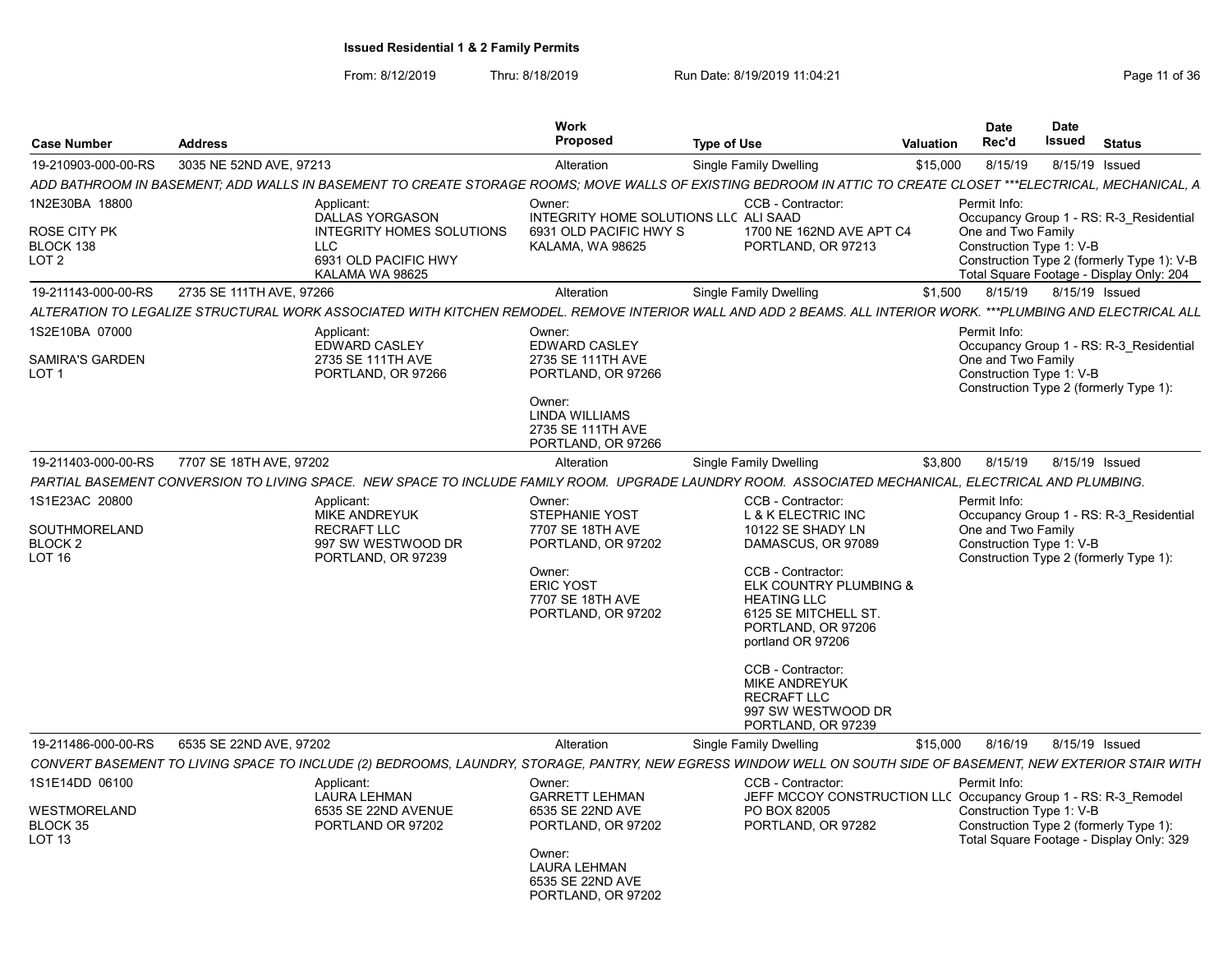| <b>Case Number</b>                                                                                  | <b>Address</b>              |                                                                                                                                                              | <b>Work</b><br><b>Proposed</b>                                                                                                                                    | <b>Type of Use</b> |                                                                                                                                               | <b>Valuation</b> | <b>Date</b><br>Rec'd                                                                                      | <b>Date</b><br>Issued | <b>Status</b>                                                                                                              |
|-----------------------------------------------------------------------------------------------------|-----------------------------|--------------------------------------------------------------------------------------------------------------------------------------------------------------|-------------------------------------------------------------------------------------------------------------------------------------------------------------------|--------------------|-----------------------------------------------------------------------------------------------------------------------------------------------|------------------|-----------------------------------------------------------------------------------------------------------|-----------------------|----------------------------------------------------------------------------------------------------------------------------|
| 19-211500-000-00-RS                                                                                 | 7662 SE LINCOLN ST. 97215   |                                                                                                                                                              | Alteration                                                                                                                                                        |                    | <b>Single Family Dwelling</b>                                                                                                                 | \$8.000          | 8/16/19                                                                                                   |                       | 8/15/19 Issued                                                                                                             |
|                                                                                                     |                             | ALTERATION TO CREATE BATHROOM IN BASEMENT, AND ADD NEW WINDOW IN STORAGE PORTION OF BASEMENT                                                                 |                                                                                                                                                                   |                    |                                                                                                                                               |                  |                                                                                                           |                       |                                                                                                                            |
| 1S2E05DC 01001<br>PARTITION PLAT 2008-129<br>LOT 1                                                  |                             | Applicant:<br><b>KWOK WAI YU</b><br>3721 SE 79TH AVE<br>PORTLAND, OR 97206-2323                                                                              | Owner:<br><b>KWOK WAI YU</b><br>3721 SE 79TH AVE<br>PORTLAND, OR 97206-2323                                                                                       |                    |                                                                                                                                               |                  | Permit Info:<br>Construction Type 1: V-B                                                                  |                       | Occupancy Group 1 - RS: R-3 Remodel<br>Construction Type 2 (formerly Type 1):<br>Total Square Footage - Display Only: 99   |
| 19-211001-000-00-RS                                                                                 | 4506 NE SIMPSON ST. 97218   |                                                                                                                                                              | Alteration                                                                                                                                                        |                    | <b>Single Family Dwelling</b>                                                                                                                 | \$6,500          | 8/16/19                                                                                                   |                       | 8/16/19 Issued                                                                                                             |
|                                                                                                     |                             | REPLACE AND CREATE LARGER SECOND STORY EXTERIOR DECK ON SOUTH (REAR) ELEVATION                                                                               |                                                                                                                                                                   |                    |                                                                                                                                               |                  |                                                                                                           |                       |                                                                                                                            |
| 1N2E18CC 05800<br><b>BERGLER'S ADDITION</b><br>LOT 1                                                |                             | Applicant:<br><b>RODNEY BENDER</b><br>4506 NE SIMPSON SST<br>PORTLAND OR 97218                                                                               | Owner:<br><b>SHANI BENDER</b><br>4506 NE SIMPSON ST<br>PORTLAND, OR 97218-1448<br>Owner:<br><b>RODNEY BENDER</b><br>4506 NE SIMPSON ST<br>PORTLAND, OR 97218-1448 |                    |                                                                                                                                               |                  | Permit Info:<br>Occupancy Group 1 - RS: U Decks,<br>Patios, Porches, Carports<br>Construction Type 1: V-B |                       | Construction Type 2 (formerly Type 1):<br>Total Square Footage - Display Only: 204                                         |
| 19-204992-000-00-RS                                                                                 | 724 NW ALBEMARLE TER, 97210 |                                                                                                                                                              | Alteration                                                                                                                                                        |                    | <b>Single Family Dwelling</b>                                                                                                                 | \$100,000        | 8/16/19                                                                                                   |                       | 8/16/19 Issued                                                                                                             |
|                                                                                                     |                             | ALTERATION TO ADD NEW FRAMING AND RECONFIGURE UPPER FLOOR. INCLUDES 3 NEW POSTS ON BASEMENT AND MAIN FLOOR, PATCH DOOR BETWEEN DINING AND KITCHEN ON MAIN FL |                                                                                                                                                                   |                    |                                                                                                                                               |                  |                                                                                                           |                       |                                                                                                                            |
| 1N1E32AD 09900<br><b>WESTOVER TERR</b><br><b>BLOCK 7</b><br>LOT 13 EXC S 12.12'<br>LOT 14 EXC N 10' |                             | Applicant:<br><b>SETH LOWE</b><br>POBOX 426<br>LAKE OSWEGO OR 97034                                                                                          | Owner:<br><b>GONDWANA ASSOC LLC</b><br>1260 NW NAITO PKWY UNIT 1006 CONSTRUCTION LLC<br>PORTLAND, OR 97209                                                        |                    | CCB - Contractor:<br>OREGON RESIDENTIAL<br><b>PO BOX 426</b><br>LAKE OSWEGO, OR 97034                                                         |                  | Permit Info:<br>Construction Type 1: V-B                                                                  |                       | Occupancy Group 1 - RS: R-3 Remodel<br>Construction Type 2 (formerly Type 1):<br>Total Square Footage - Display Only: 1218 |
| 19-211684-000-00-RS                                                                                 | 5111 SE HAROLD ST. 97206    |                                                                                                                                                              | Alteration                                                                                                                                                        |                    | <b>Single Family Dwelling</b>                                                                                                                 | \$25,000         | 8/16/19                                                                                                   |                       | 8/16/19 Issued                                                                                                             |
|                                                                                                     |                             | REPAIR EXISTING FLOOR FRAMING DUE TO FIRE DAMAGE, TWO NEW OPENINGS IN EXISTING INTERIOR BEARING WALLS. NO EXTERIOR WORK.                                     |                                                                                                                                                                   |                    |                                                                                                                                               |                  |                                                                                                           |                       |                                                                                                                            |
| 1S2E18DB 04900<br><b>GERMANIA</b><br>BLOCK 3<br>LOT 9-12                                            |                             | Applicant:<br>ANTHONY BOUDON<br>MILLER CONSULTING ENGINEERS 5111 SE HAROLD ST<br>9570 SW BARBUR BLVD, STE 100<br>PORTLAND, OR 97219                          | Owner:<br><b>TIMOTHY DIETER</b><br>PORTLAND, OR 97206-5638<br>Owner:<br><b>DIANE OLSON-DIETER</b><br>5111 SE HAROLD ST<br>PORTLAND, OR 97206-5638                 |                    | CCB - Contractor:<br>GREAT WESTERN RESTORATION Occupancy Group 1 - RS: R-3 Remodel<br>& REMODELING INC<br>PO BOX 489<br>OREGON CITY, OR 97045 |                  | Permit Info:<br>Construction Type 1: V-B                                                                  |                       | Construction Type 2 (formerly Type 1):<br>Total Square Footage - Display Only: 400                                         |
| 19-211602-000-00-RS                                                                                 | 2227 SW IDAHO ST, 97239     |                                                                                                                                                              | Alteration                                                                                                                                                        |                    | <b>Single Family Dwelling</b>                                                                                                                 | \$23,349         | 8/16/19                                                                                                   |                       | 8/16/19 Issued                                                                                                             |
|                                                                                                     |                             | BASEMENT ALTERATION; FURR OUT WALLS CREATE BEDROOM; RECONFIGURE EXISTING BATHROOM; NEW FAMILY ROOM;***NOT AN ADU***                                          |                                                                                                                                                                   |                    |                                                                                                                                               |                  |                                                                                                           |                       |                                                                                                                            |
| 1S1E16CC 08300<br><b>BERTHA</b><br>BLOCK 5<br>LOT 5                                                 |                             | Applicant:<br><b>MOLLY HALSTRAD</b><br>2227 SW IDAHO ST<br>PORTLAND OR 97239                                                                                 | Owner:<br><b>JOHN RICHTER</b><br>15845 SW BRECCIA DR<br>BEAVERTON, OR 97007<br>Owner:<br><b>MOLLY HALSTEAD</b><br>15845 SW BRECCIA DR<br>BEAVERTON, OR 97007      |                    |                                                                                                                                               |                  | Permit Info:<br>Construction Type 1: V-B                                                                  |                       | Occupancy Group 1 - RS: R-3 Remodel<br>Construction Type 2 (formerly Type 1):<br>Total Square Footage - Display Only: 572  |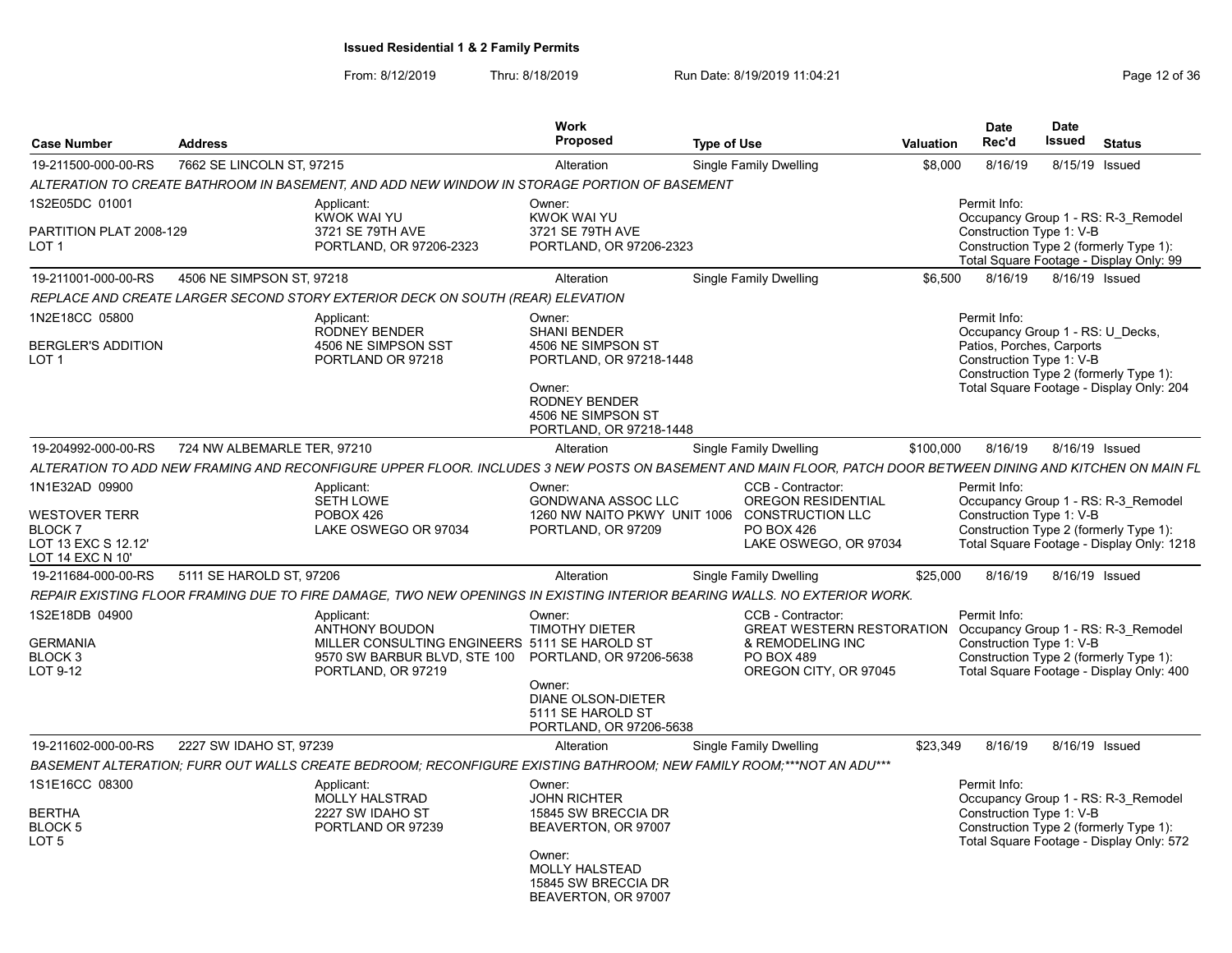From: 8/12/2019 Thru: 8/18/2019 Run Date: 8/19/2019 11:04:21 From: 8/12/2019 11:04:21

| <b>Case Number</b>                                                                   | <b>Address</b>                                |                                                                                                                                               | Work<br>Proposed                                                                                                                                                  | <b>Type of Use</b>                                                                                                         | <b>Valuation</b> | <b>Date</b><br>Rec'd                                                                                     | Date<br><b>Issued</b> | <b>Status</b>                                                                   |
|--------------------------------------------------------------------------------------|-----------------------------------------------|-----------------------------------------------------------------------------------------------------------------------------------------------|-------------------------------------------------------------------------------------------------------------------------------------------------------------------|----------------------------------------------------------------------------------------------------------------------------|------------------|----------------------------------------------------------------------------------------------------------|-----------------------|---------------------------------------------------------------------------------|
| 19-212159-000-00-RS                                                                  | 3127 SW WILBARD ST, 97219                     |                                                                                                                                               | Alteration                                                                                                                                                        | Single Family Dwelling                                                                                                     | \$2,000          | 8/16/19                                                                                                  | 8/16/19 Issued        |                                                                                 |
| <b>REPLACE BEAM ON GARAGE AWNING</b>                                                 |                                               |                                                                                                                                               |                                                                                                                                                                   |                                                                                                                            |                  |                                                                                                          |                       |                                                                                 |
| 1S1E29DB 01900<br><b>INDIAN HILLS</b><br>BLOCK 6                                     |                                               | Applicant:<br><b>JOHN FOXWELL</b><br>3127 SW WILBARD<br>PORTLAND OR 97219                                                                     | Owner:<br><b>JOHN JR FOXWELL</b><br>3127 SW WILBARD ST<br>PORTLAND, OR 97219                                                                                      | CCB - Contractor:<br><b>BARRY ALLEN WOODWORTH</b><br>490 SW BROOKWOOD AVE<br>HILLSBORO, OR 97123                           |                  | Permit Info:<br>Construction Type 1: V-B<br>Construction Type 2 (formerly Type 1):                       |                       | Occupancy Group 1 - RS: R-3 Remodel                                             |
| LOT 8                                                                                |                                               |                                                                                                                                               |                                                                                                                                                                   |                                                                                                                            |                  |                                                                                                          |                       | Total Square Footage - Display Only: 10                                         |
| 19-212011-000-00-RS                                                                  | 6914 SW 52ND AVE, 97219                       |                                                                                                                                               | Alteration                                                                                                                                                        | <b>Single Family Dwelling</b>                                                                                              | \$39,473         | 8/16/19                                                                                                  | 8/16/19 Issued        |                                                                                 |
|                                                                                      |                                               | BASEMENT REMODEL - ADD BATHROOM, BEDROOM, FAMILY ROOM AND CLOSET. NEW EGRESS WINDOW. NEW POST AND BEAM STRUCTURE.***TRADE PERMITS SEPARATE*** |                                                                                                                                                                   |                                                                                                                            |                  |                                                                                                          |                       |                                                                                 |
| 1S1E19AB 10300<br>HOFFMANS ADD<br><b>BLOCK 5</b><br>LOT 6 EXC N 5'<br>N 10' OF LOT 7 |                                               | Applicant:<br><b>BEATE IOANIDE-CULI</b><br><b>R &amp; B DESIGN STUDIO</b><br>70 NE FREMONT ST<br>PORTLAND OR 97212                            | Owner:<br>DYMPHNA RELUCIO<br>6914 SW 52ND AVE<br>PORTLAND, OR 97219                                                                                               | CCB - Contractor:<br>CHRISTIAN A IOANIDE<br>CHRISTIAN A IOANIDE<br>PO BOX 90220<br>PORTLAND, OR 97290                      |                  | Permit Info:<br>Construction Type 1: V-B<br>Construction Type 2 (formerly Type 1):                       |                       | Occupancy Group 1 - RS: R-3 Remodel<br>Total Square Footage - Display Only: 967 |
| 19-212060-000-00-RS                                                                  | 2010 SW CUSTER ST, 97219                      |                                                                                                                                               | Alteration                                                                                                                                                        | <b>Single Family Dwelling</b>                                                                                              | \$16,532         | 8/16/19                                                                                                  | 8/16/19 Issued        |                                                                                 |
|                                                                                      |                                               | SOLAR INSTALLATION- 7.13 KW PV ARRAY ON ROOF - NON-PRESCRIPTIVE                                                                               |                                                                                                                                                                   |                                                                                                                            |                  |                                                                                                          |                       |                                                                                 |
| 1S1E21BC 04800<br>RAZ HILL<br><b>LOT 15</b>                                          |                                               | Applicant:<br><b>BRION WICKSTROM</b><br>SYNCHRO SOLAR<br>2870 NE HOGAN DR<br><b>STE E 240</b><br>GRESHAM, OR 97030                            | Owner:<br><b>CHRIS BAKER</b><br>2010 SW CUSTER ST<br>PORTLAND, OR 97219-2646<br>Owner:<br><b>ALICIA C G BAKER</b><br>2010 SW CUSTER ST<br>PORTLAND, OR 97219-2646 | CCB - Contractor:<br>SYNCHRO SOLAR LLC<br>2870 NE HOGAN DR SUITE E240<br>GRESHAM, OR 97030                                 |                  | Permit Info:<br>Construction Type 1: V-B<br>Construction Type 2 (formerly Type 1):                       |                       | Occupancy Group 1 - RS: R-3 Remodel<br>Total Square Footage - Display Only: 405 |
| 19-210230-000-00-RS                                                                  | 2461 NW BURNETT ST, 97229                     |                                                                                                                                               | Alteration                                                                                                                                                        | Townhouse (2 Units)                                                                                                        | \$850            | 8/14/19                                                                                                  |                       | 8/14/19 Issued                                                                  |
|                                                                                      | REPLACE DECK HAND RAILING AT REAR OF PROPERTY |                                                                                                                                               |                                                                                                                                                                   |                                                                                                                            |                  |                                                                                                          |                       |                                                                                 |
| 1N1W26BC 01409<br><b>CREEKSIDE TOWNHOMES</b><br>LOT 9<br>INC UND INT TRACTS A THRU H |                                               | Applicant:<br><b>DANIEL COSMA</b>                                                                                                             | Owner:<br>ANNIE UNDERWOOD<br>PO BOX 91024<br>PORTLAND, OR 97291                                                                                                   | CCB - Contractor:<br><b>DANIELS CUSTOM FENCES</b><br><b>DECKS &amp; CONSTRUCTION LLC</b><br>PO BOX 5998<br>ALOHA, OR 97006 |                  | Permit Info:<br>One and Two Family<br>Construction Type 1: V-B<br>Construction Type 2 (formerly Type 1): |                       | Occupancy Group 1 - RS: R-3 Residential                                         |
| 19-210227-000-00-RS                                                                  | 2517 NW BURNETT ST, 97229                     |                                                                                                                                               | Alteration                                                                                                                                                        | Townhouse (2 Units)                                                                                                        | \$850            | 8/14/19                                                                                                  | 8/14/19 Issued        |                                                                                 |
|                                                                                      |                                               | REPLACE DECK HAND RAILING AT REAR OF PROPERTY, NO OTHER EXTERIOR CHANGES.                                                                     |                                                                                                                                                                   |                                                                                                                            |                  |                                                                                                          |                       |                                                                                 |
| 1N1W26BC 01408<br><b>CREEKSIDE TOWNHOMES</b><br>LOT 8<br>INC UND INT TRACTS A THRU H |                                               | Applicant:<br><b>DANIEL COSMA</b>                                                                                                             | Owner:<br>MAUREEN SULLIVAN<br>2517 NW BURNETT ST<br>PORTLAND, OR 97229-9327                                                                                       | CCB - Contractor:<br><b>DANIELS CUSTOM FENCES</b><br><b>DECKS &amp; CONSTRUCTION LLC</b><br>PO BOX 5998<br>ALOHA, OR 97006 |                  | Permit Info:<br>One and Two Family<br>Construction Type 1: V-B<br>Construction Type 2 (formerly Type 1): |                       | Occupancy Group 1 - RS: R-3 Residential                                         |

Total # of RS Alteration permits issued: 42 Total valuation of RS Alteration permits issued: \$1,303,627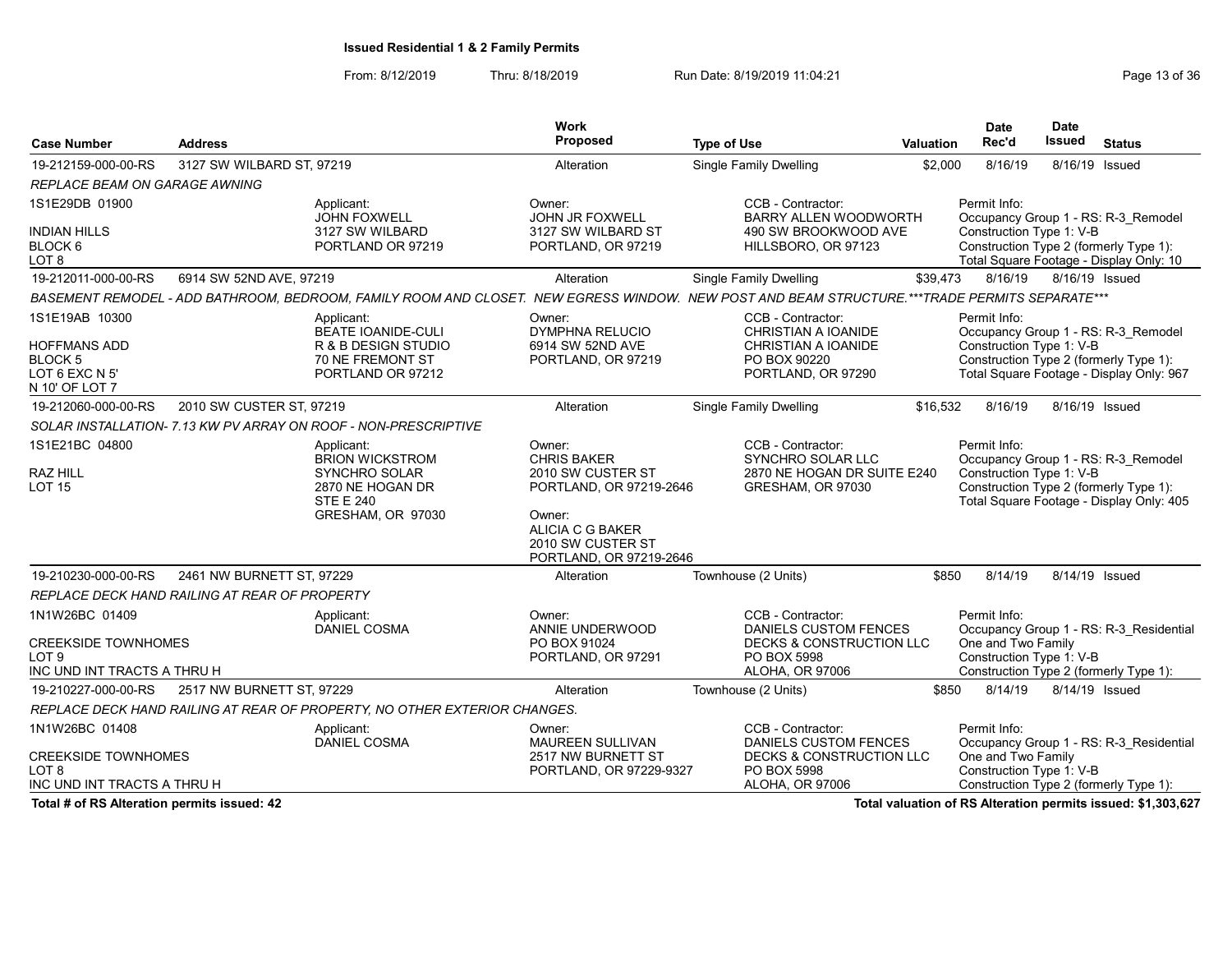|                                                                   |                                    |                                                                                                                   | <b>Work</b>                                                                                                                                              |                                                                                                                              |                  | <b>Date</b>                                                                                                                                     | <b>Date</b>    |                          |
|-------------------------------------------------------------------|------------------------------------|-------------------------------------------------------------------------------------------------------------------|----------------------------------------------------------------------------------------------------------------------------------------------------------|------------------------------------------------------------------------------------------------------------------------------|------------------|-------------------------------------------------------------------------------------------------------------------------------------------------|----------------|--------------------------|
| <b>Case Number</b>                                                | <b>Address</b>                     |                                                                                                                   | <b>Proposed</b>                                                                                                                                          | <b>Type of Use</b>                                                                                                           | <b>Valuation</b> | Rec'd                                                                                                                                           | <b>Issued</b>  | <b>Status</b>            |
| 19-188474-000-00-RS                                               | 14708 NE GLISAN ST. 97230          |                                                                                                                   | <b>Demolition</b>                                                                                                                                        | <b>Accessory Structure</b>                                                                                                   | \$5,000          | 7/3/19                                                                                                                                          | 8/14/19        | Issued                   |
|                                                                   |                                    | SB871 DEMO OF ACCESSORY SHED STRUCTURE REMOVE ALL DEBRIS *** W/19-188438/54-RS ***                                |                                                                                                                                                          |                                                                                                                              |                  |                                                                                                                                                 |                |                          |
| 1N2E36CA 11200<br>ASCOT AC<br>LOT 233<br>POTENTIAL ADDITIONAL TAX |                                    | Applicant:<br>DOUG CIRCOSTA<br>DOUG CIRCOSTA, ARCHITECT<br>14670 SW FOREST DR<br>PORTLAND OR 97007                | Owner:<br>RELAY LIFT I LLC<br>5312 NE 148TH AVE<br>PORTLAND, OR 97230                                                                                    | CCB - Contractor:<br>DON BURKE EXCAVATION &<br><b>CONSTRUCTION INC</b><br>15604 SE RUBY DR<br>MILWAUKIE, OR 97267            |                  | Permit Info:<br>Occupancy Group 1 - RS: U_Private<br>Garage\Utility Misc.<br>Construction Type 1: V-B<br>Construction Type 2 (formerly Type 1): |                |                          |
| 19-196508-000-00-RS                                               | 8308 SE YAMHILL ST. 97216          |                                                                                                                   | Demolition                                                                                                                                               | Garage/Carport                                                                                                               | \$500            | 7/22/19                                                                                                                                         |                | 8/16/19 Under Inspection |
| SB871 - DEMO DETACHED GARAGE, REMOVE ALL DEBRIS                   |                                    |                                                                                                                   |                                                                                                                                                          |                                                                                                                              |                  |                                                                                                                                                 |                |                          |
| 1S2E04BB 17900<br><b>SUNRISE PK</b><br>BLOCK 5<br>LOT 9&10        |                                    | Applicant:<br><b>BRADY LANG</b><br>8308 SE YAMHILL ST<br>PORTLAND, OR 97216                                       | Owner:<br><b>CLYDE EARL</b><br>8308 SE YAMHILL ST<br>PORTLAND, OR 97216<br>Owner:<br><b>BRADY LANG</b><br>8308 SE YAMHILL ST<br>PORTLAND, OR 97216       |                                                                                                                              |                  | Permit Info:<br>Occupancy Group 1 - RS: U Private<br>Garage\Utility Misc.<br>Construction Type 1: V-B<br>Construction Type 2 (formerly Type 1): |                |                          |
| 19-188454-000-00-RS                                               | 14708 NE GLISAN ST, 97230          |                                                                                                                   | Demolition                                                                                                                                               | Garage/Carport                                                                                                               | \$5,000          | 7/3/19                                                                                                                                          | 8/14/19 Issued |                          |
|                                                                   |                                    | SB871 DEMO OF DETACHED GARAGE AND REMOVE ALL DEBRIS *** W/19-188438/74-RS ***                                     |                                                                                                                                                          |                                                                                                                              |                  |                                                                                                                                                 |                |                          |
| 1N2E36CA 11200<br>ASCOT AC<br>LOT 233<br>POTENTIAL ADDITIONAL TAX |                                    | Applicant:<br><b>DOUG CIRCOSTA</b><br><b>DOUG CIRCOSTA, ARCHITECT</b><br>14670 SW FOREST DR<br>PORTLAND OR 97007  | Owner:<br><b>RELAY LIFT I LLC</b><br>5312 NE 148TH AVE<br>PORTLAND, OR 97230                                                                             | CCB - Contractor:<br><b>DON BURKE EXCAVATION &amp;</b><br><b>CONSTRUCTION INC</b><br>15604 SE RUBY DR<br>MILWAUKIE, OR 97267 |                  | Permit Info:<br>Occupancy Group 1 - RS: U Private<br>Garage\Utility Misc.<br>Construction Type 1: V-B<br>Construction Type 2 (formerly Type 1): |                |                          |
| 19-176093-REV-01-RS                                               | 4204 NE 76TH AVE, 97218            |                                                                                                                   | <b>Demolition</b>                                                                                                                                        | Garage/Carport                                                                                                               |                  | \$<br>8/13/19                                                                                                                                   | 8/13/19 Final  |                          |
|                                                                   |                                    | REVISION FOR 300 SF OF SLAB ON GRADE FOUNDATION TO REMAIN FOR DRIVEWAY.                                           |                                                                                                                                                          |                                                                                                                              |                  |                                                                                                                                                 |                |                          |
| 1N2E20DB 17300<br><b>MONTCLAIR</b><br>BLOCK 20<br>LOT 28-30       |                                    | Applicant:<br><b>KEVIN DRISCOLL</b><br><b>KNS CONSTRUCTION</b><br>9033 N EXETER AVE<br>PORTLAND, OR 97203         | Owner:<br><b>MICHAEL HAMMOND</b><br>4204 NE 76TH AVE<br>PORTLAND, OR 97218<br>Owner:<br><b>KELLY STRIDER</b><br>4204 NE 76TH AVE<br>PORTLAND, OR 97218   | CCB - Contractor:<br><b>KEVIN NOLAND DRISCOLL</b><br><b>KEVIN NOLAND DRISCOLL</b><br>9033 N EXETER AVE<br>PORTLAND, OR 97203 |                  | Permit Info:<br>Occupancy Group 1 - RS: U Private<br>Garage\Utility Misc.<br>Construction Type 1: V-B<br>Construction Type 2 (formerly Type 1): |                |                          |
| 19-199553-000-00-RS                                               | 4717 NE RODNEY AVE - Unit B, 97211 |                                                                                                                   | Demolition                                                                                                                                               | Garage/Carport                                                                                                               | \$500            | 7/26/19                                                                                                                                         | 8/13/19 Issued |                          |
|                                                                   |                                    | SB871: DEMOLISH ONE STORY GARAGE; REMOVE ALL DEBRIS NO PLUMBING FIXTURES                                          |                                                                                                                                                          |                                                                                                                              |                  |                                                                                                                                                 |                |                          |
| 1N1E22AD 11500                                                    |                                    | Applicant:<br><b>WEBSTER WILSON</b><br><b>WEBSTER WILSON ARCHITECT</b><br>1001 SE WATER AVE<br>PORTLAND, OR 97214 | Owner:<br>MARGAUX MENNESSON<br>4717 NE RODNEY AVE<br>PORTLAND, OR 97211<br>Owner:<br><b>CHRISTOPHER RYAN</b><br>4717 NE RODNEY AVE<br>PORTLAND, OR 97211 | CCB - Contractor:<br>TRUE BLUE CONSTRUCTION INC<br>307 SE 30TH AVE<br>PORTLAND, OR 97214                                     |                  | Permit Info:<br>Occupancy Group 1 - RS: U Private<br>Garage\Utility Misc.<br>Construction Type 1: V-B<br>Construction Type 2 (formerly Type 1): |                |                          |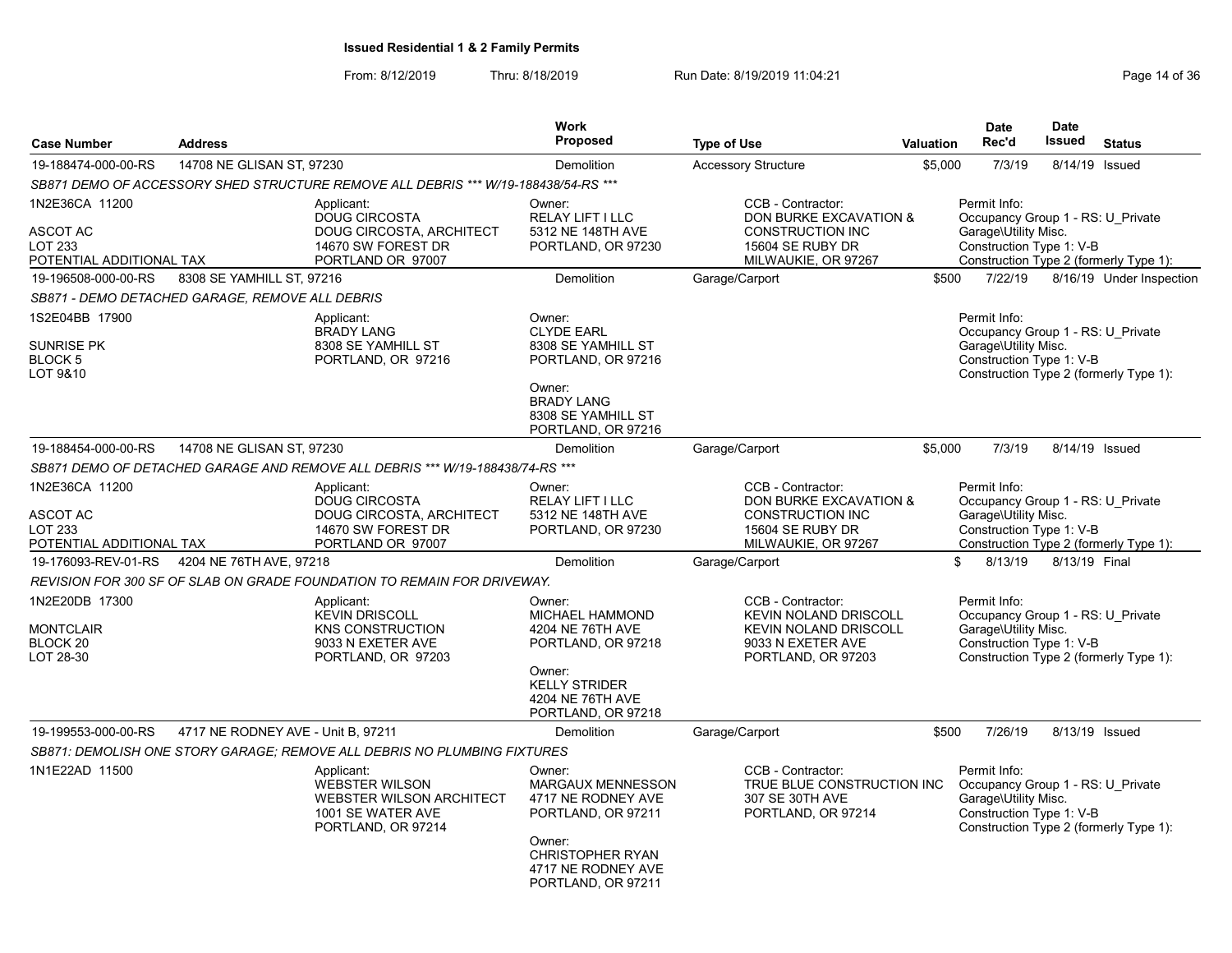|                                                                           |                           |                                                                                                                                                                   | Work                                                                                                                                                       |                    |                                                                                                |           | <b>Date</b>                                                                                                                                     | <b>Date</b>    |                                                                                   |
|---------------------------------------------------------------------------|---------------------------|-------------------------------------------------------------------------------------------------------------------------------------------------------------------|------------------------------------------------------------------------------------------------------------------------------------------------------------|--------------------|------------------------------------------------------------------------------------------------|-----------|-------------------------------------------------------------------------------------------------------------------------------------------------|----------------|-----------------------------------------------------------------------------------|
| <b>Case Number</b>                                                        | <b>Address</b>            |                                                                                                                                                                   | <b>Proposed</b>                                                                                                                                            | <b>Type of Use</b> |                                                                                                | Valuation | Rec'd                                                                                                                                           | Issued         | <b>Status</b>                                                                     |
| 19-192710-000-00-RS                                                       | 1239 SE 35TH AVE, 97214   |                                                                                                                                                                   | Demolition                                                                                                                                                 | Garage/Carport     |                                                                                                | \$4,500   | 7/15/19                                                                                                                                         | 8/13/19 Issued |                                                                                   |
|                                                                           |                           | SB871: DEMO DETACHED GARAGE AND DRIVEWAY *** SEE 19-167978LU***                                                                                                   |                                                                                                                                                            |                    |                                                                                                |           |                                                                                                                                                 |                |                                                                                   |
| 1S1E01AC 14600<br>SUNNYSIDE & PLAT 2 & 3<br>BLOCK 46<br>LOT <sub>13</sub> |                           | Applicant:<br><b>RYAN HEALEY</b><br><b>HEALEY CONSTRUCTION</b><br>PO BOX 19865<br>PORTLAND, OR 97280                                                              | Owner:<br><b>CHRISTY YEOUMANS</b><br>1239 SE 35TH AVE<br>PORTLAND, OR 97214<br>Owner:<br><b>GREGORY YEOUMANS</b><br>1239 SE 35TH AVE<br>PORTLAND, OR 97214 |                    | CCB - Contractor:<br>RYAN JOHN HEALEY<br>PO BOX 19865<br>PORTLAND, OR 97280                    |           | Permit Info:<br>Occupancy Group 1 - RS: U Private<br>Garage\Utility Misc.<br>Construction Type 1: V-B<br>Construction Type 2 (formerly Type 1): |                |                                                                                   |
| 19-194458-000-00-RS                                                       | 2123 NW 30TH AVE, 97210   |                                                                                                                                                                   | Demolition                                                                                                                                                 | Garage/Carport     |                                                                                                | \$2,000   | 7/17/19                                                                                                                                         |                | 8/13/19 Under Inspection                                                          |
|                                                                           |                           | SB871: DEMO DETACHED GARAGE, NO FILL GREATER THAN 24" *** W/ 19-194341-RS ***                                                                                     |                                                                                                                                                            |                    |                                                                                                |           |                                                                                                                                                 |                |                                                                                   |
| 1N1E29DB 03500<br>WILLAMETTE HTS ADD<br>BLOCK 13<br>LOT 2                 |                           | Applicant:<br><b>SCOTT EATON</b><br><b>CAIRN PACIFIC</b><br>2135 NW 29TH AVE<br>PORTLAND OR 97210                                                                 | Owner:<br>CAIRN PACIFIC PROPERTIES 9 LL( DAN RIEHL<br>1015 NW 11TH AVE #242<br>PORTLAND, OR 97209                                                          |                    | CCB - Contractor:<br>DAN RIEHL EXCAVATING INC<br>24801 SE HOFFMEISTER<br>DAMASCUS, OR 97089    |           | Permit Info:<br>Occupancy Group 1 - RS: U Private<br>Garage\Utility Misc.<br>Construction Type 1: V-B                                           |                | Construction Type 2 (formerly Type 1):                                            |
| 19-188438-000-00-RS                                                       | 14708 NE GLISAN ST, 97230 |                                                                                                                                                                   | Demolition                                                                                                                                                 |                    | Single Family Dwelling                                                                         | \$20,000  | 7/3/19                                                                                                                                          | 8/14/19 Issued |                                                                                   |
|                                                                           |                           | SB871 DEMO OF EXISTING SINGLE FAMILY RESIDENCE, NO BASEMENT AND REMOVE ALL DEBRIS. SUBJECT TO 35-DAY DEMOLITION DELAY. RESIDENTIAL COMPREHENSIVE PLAN DESIGNATIO  |                                                                                                                                                            |                    |                                                                                                |           |                                                                                                                                                 |                |                                                                                   |
| 1N2E36CA 11200<br>ASCOT AC                                                |                           | Applicant:<br>DOUG CIRCOSTA<br><b>DOUG CIRCOSTA, ARCHITECT</b>                                                                                                    | Owner:<br>RELAY LIFT I LLC<br>5312 NE 148TH AVE                                                                                                            |                    | CCB - Contractor:<br>DON BURKE EXCAVATION &<br><b>CONSTRUCTION INC</b>                         |           | Permit Info:<br>One and Two Family                                                                                                              |                | Occupancy Group 1 - RS: R-3 Residential                                           |
| LOT 233<br>POTENTIAL ADDITIONAL TAX                                       |                           | 14670 SW FOREST DR<br>PORTLAND OR 97007                                                                                                                           | PORTLAND, OR 97230                                                                                                                                         |                    | 15604 SE RUBY DR<br>MILWAUKIE, OR 97267                                                        |           | Construction Type 1: V-B                                                                                                                        |                | Construction Type 2 (formerly Type 1):                                            |
| 17-262627-REV-01-RS                                                       | 19 NE MORRIS ST, 97212    |                                                                                                                                                                   | <b>Demolition</b>                                                                                                                                          |                    | Single Family Dwelling                                                                         |           | \$<br>8/16/19                                                                                                                                   | 8/16/19 Issued |                                                                                   |
|                                                                           |                           | REVISION TO ADD DIAMETER OF EXISTING TREE AND SUBMIT REVISED ARBORIST REPORT                                                                                      |                                                                                                                                                            |                    |                                                                                                |           |                                                                                                                                                 |                |                                                                                   |
| 1N1E27AA 21900<br>WILLIAMS AVE ADD<br>BLOCK 10<br>LOT 5                   |                           | Applicant:<br><b>KENDRA DUONG</b><br><b>KENDRA CARSON DUONG</b><br><b>ARCHITECT</b><br>3415 NE FREMONT ST<br>PORTLAND OR 97212                                    | Owner:<br><b>BAILEYWICK PROPERTIES II LLC</b><br>535 NE THOMPSON ST<br>PORTLAND, OR 97212-3844                                                             |                    | CCB - Contractor:<br><b>OUR UNITED VILLAGES</b><br>3625 N MISSISSIPPI AV<br>PORTLAND, OR 97227 |           | Permit Info:<br>One and Two Family<br>Construction Type 1: V-B                                                                                  |                | Occupancy Group 1 - RS: R-3 Residential<br>Construction Type 2 (formerly Type 1): |
| 19-199373-000-00-RS                                                       | 11563 SE POWELL CT, 97266 |                                                                                                                                                                   | Demolition                                                                                                                                                 |                    | Single Family Dwelling                                                                         | \$1,000   | 7/30/19                                                                                                                                         |                | 8/13/19 Under Inspection                                                          |
|                                                                           |                           | SB871: DEMOLISH SINGLE FAMILY; REMOVE ALL DEBRIS; SEE 19 194327 IQ Septic Decommissioning Required. Call for Inspection 842.                                      |                                                                                                                                                            |                    |                                                                                                |           |                                                                                                                                                 |                |                                                                                   |
| 1S2E10DB 01600                                                            |                           | Applicant:<br><b>DIONICIO FERNANDEZ</b>                                                                                                                           | Owner:<br>ARLEN D L SCOTT                                                                                                                                  |                    | CCB - Contractor:<br><b>DIONICIO FENANDEZ</b>                                                  |           | Permit Info:                                                                                                                                    |                | Occupancy Group 1 - RS: R-3 Residential                                           |
| <b>RICHARDSON VILLAGE</b><br>BLOCK 13<br>LOT 16                           |                           | 3 DIAMOND CONSTRUCTION LLC<br>2132 SE 117TH AVE<br>PORTLAND OR 97216                                                                                              | 11563 SE POWELL CT<br>PORTLAND, OR 97266-1762                                                                                                              |                    | 3 DIAMOND CONSTRUCTION LLC<br>2132 SE 117 AVE<br>PORTLAND, OR 97216                            |           | One and Two Family<br>Construction Type 1: V-B                                                                                                  |                | Construction Type 2 (formerly Type 1):                                            |
| 18-267241-000-00-RS                                                       | 7438 NE 47TH AVE, 97218   |                                                                                                                                                                   | Demolition                                                                                                                                                 |                    | Single Family Dwelling                                                                         | \$10,000  | 11/16/18                                                                                                                                        | 8/12/19 Issued |                                                                                   |
|                                                                           |                           | SB871 - DEMOLISH SINGLE FAMILY RESIDENCE (NO BASEMENT), CAP SEWER, REMOVE ALL DEBRIS. NOT SUBJECT TO 35-DAY DEMO DELAY; NON-RESIDENTIAL COMPREHENSIVE PLAN MAP D. |                                                                                                                                                            |                    |                                                                                                |           |                                                                                                                                                 |                |                                                                                   |
| 1N2E18BA 00700                                                            |                           | Applicant:<br><b>JEFF WEHRUNG</b>                                                                                                                                 | Owner:<br><b>US BANK TRUST</b>                                                                                                                             |                    | CCB - Contractor:<br><b>H&amp;L EXCAVATION LLC</b>                                             |           | Permit Info:                                                                                                                                    |                | Occupancy Group 1 - RS: R-3 Residential                                           |
| SECTION 18 1N 2E<br>TL 700 0.24 ACRES                                     |                           | <b>RESIPRO</b><br>27368 E WELCHES RD, PO BO 117. IRVING, TX 75063<br>WELCHES OR 97067                                                                             | 3701 REGENT BLVD                                                                                                                                           |                    | 8136 MERIDIAN RD NE<br>SILVERTON, OR 97381                                                     |           | One and Two Family<br>Construction Type 1: V-B                                                                                                  |                | Construction Type 2 (formerly Type 1):                                            |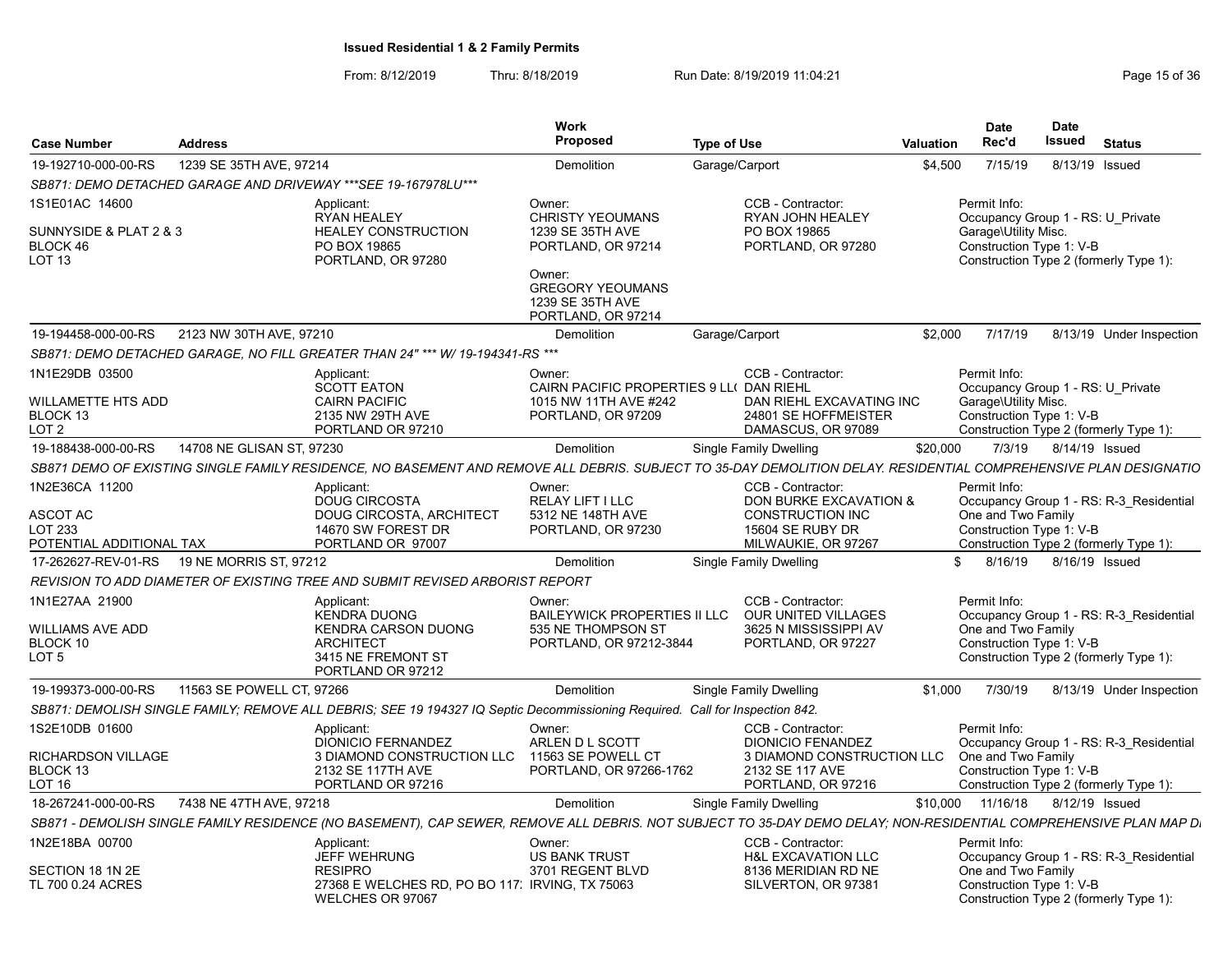| <b>Case Number</b>                                                        | <b>Address</b>              |                                                                                                                                                                       | <b>Work</b><br><b>Proposed</b>                                                         | <b>Type of Use</b>                                                                                           | Valuation | <b>Date</b><br>Rec'd                                                                                     | <b>Date</b><br>Issued | <b>Status</b>                                             |
|---------------------------------------------------------------------------|-----------------------------|-----------------------------------------------------------------------------------------------------------------------------------------------------------------------|----------------------------------------------------------------------------------------|--------------------------------------------------------------------------------------------------------------|-----------|----------------------------------------------------------------------------------------------------------|-----------------------|-----------------------------------------------------------|
| 19-194341-000-00-RS                                                       | 2123 NW 30TH AVE, 97210     |                                                                                                                                                                       | Demolition                                                                             | Single Family Dwelling                                                                                       | \$12,000  | 7/17/19                                                                                                  |                       | 8/13/19 Under Inspection                                  |
|                                                                           |                             | SB871 - DECONSTRUCTION OF SINGLE-FAMILY RESIDENCE, NO BASEMENT; CAP SEWER; REMOVE ALL DEBRIS, NO FILL GREATER THAN 24" ***NOT SUBJECT TO 35 DAY DELAY - ZONING IS EXG |                                                                                        |                                                                                                              |           |                                                                                                          |                       |                                                           |
| 1N1E29DB 03500                                                            |                             | Applicant:<br><b>SCOTT EATON</b>                                                                                                                                      | Owner:<br>CAIRN PACIFIC PROPERTIES 9 LL( DAN RIEHL                                     | CCB - Contractor:                                                                                            |           | Permit Info:                                                                                             |                       | Occupancy Group 1 - RS: R-3 Residential                   |
| WILLAMETTE HTS ADD<br>BLOCK 13<br>LOT 2                                   |                             | <b>CAIRN PACIFIC</b><br>2135 NW 29TH AVE<br>PORTLAND OR 97210                                                                                                         | 1015 NW 11TH AVE #242<br>PORTLAND, OR 97209                                            | DAN RIEHL EXCAVATING INC<br>24801 SE HOFFMEISTER<br>DAMASCUS, OR 97089                                       |           | One and Two Family<br>Construction Type 1: V-B<br>Construction Type 2 (formerly Type 1):                 |                       |                                                           |
| Total # of RS Demolition permits issued: 12                               |                             |                                                                                                                                                                       |                                                                                        |                                                                                                              |           |                                                                                                          |                       | Total valuation of RS Demolition permits issued: \$60,500 |
| 19-208155-000-00-RS                                                       | 1923 NE WYGANT ST. 97211    |                                                                                                                                                                       | Interior Alteration Only                                                               | Single Family Dwelling                                                                                       | \$3,225   | 8/12/19                                                                                                  | 8/12/19 Final         |                                                           |
|                                                                           |                             | VOLUNTARY CONNECTION OF FRAMING TO FOUNDATION. INSTALL AUTOMATIC GAS SHUT-OFF VALVE.                                                                                  |                                                                                        |                                                                                                              |           |                                                                                                          |                       |                                                           |
| 1N1E23AD 09300<br>VERNON<br>BLOCK 38<br>W 1/2 OF LOT 10                   |                             | Applicant:<br><b>MICHAEL WIEBER</b><br>ELYSIUM CONSTRUCTION LLC<br>PO BOX 12010<br>PORTLAND, OR 97212                                                                 | Owner:<br><b>TREVOR JOHNSON</b><br>1923 NE WYGANT ST<br>PORTLAND, OR 97211             | CCB - Contractor:<br><b>MICHAEL WIEBER</b><br>ELYSIUM CONSTRUCTION LLC<br>PO BOX 12010<br>PORTLAND, OR 97212 |           | Permit Info:<br>One and Two Family<br>Construction Type 1: V-B<br>Construction Type 2 (formerly Type 1): |                       | Occupancy Group 1 - RS: R-3 Residential                   |
|                                                                           |                             |                                                                                                                                                                       | Owner:<br><b>MARIA VRANA</b><br>1923 NE WYGANT ST<br>PORTLAND, OR 97211                |                                                                                                              |           |                                                                                                          |                       |                                                           |
| 19-208157-000-00-RS                                                       | 6427 NE 8TH AVE, 97211      |                                                                                                                                                                       | Interior Alteration Only Single Family Dwelling                                        |                                                                                                              | \$25,000  | 8/12/19                                                                                                  | 8/12/19 Issued        |                                                           |
|                                                                           |                             | REMODEL SECOND FLOOR BATHROOM. NO STRUCTURAL CHANGES. TRADES ONLY.                                                                                                    |                                                                                        |                                                                                                              |           |                                                                                                          |                       |                                                           |
| 1N1E14CB 02700<br>WOODLAWN HTS<br>BLOCK 2                                 |                             | Applicant:<br><b>MAXWELL RUSH</b><br><b>GREEN LIGHT CONSTRUCTION</b><br>4705 NE MALLORY AVE                                                                           | Owner:<br>DWARKADISHA KAMHOUT<br>6427 NE 8TH AVE                                       | CCB - Contractor:<br><b>MAXWELL RUSH</b><br>GREEN LIGHT CONSTRUCTION LL One and Two Family                   |           | Permit Info:                                                                                             |                       | Occupancy Group 1 - RS: R-3 Residential                   |
| LOT 18                                                                    |                             | PORTLAND, OR 97211                                                                                                                                                    | PORTLAND, OR 97211                                                                     | 4705 NE MALLORY AVE<br>PORTLAND, OR 97211                                                                    |           | Construction Type 1: V-B<br>Construction Type 2 (formerly Type 1):                                       |                       |                                                           |
| 19-207973-000-00-RS                                                       | 1123 SE LEXINGTON ST, 97202 |                                                                                                                                                                       | Interior Alteration Only                                                               | <b>Single Family Dwelling</b>                                                                                | \$15,000  | 8/9/19                                                                                                   |                       | 8/12/19 Under Inspection                                  |
|                                                                           |                             | SIMPLE BATHROOM PERMIT - REMODEL BATHROOM AND CONVERT CLOSET TO LAUNDRY ROOM.                                                                                         |                                                                                        |                                                                                                              |           |                                                                                                          |                       |                                                           |
| 1S1E23CA 14500<br>CITY VIEW PK<br>BLOCK 3<br>W 36.5' OF E 44.3' OF LOT 12 |                             | Applicant:<br><b>TODD RUNSTEIN</b><br>1123 SE LEXINGTON ST<br>PORTLAND, OR 97202                                                                                      | Owner:<br><b>TODD RUNSTEIN</b><br>1123 SE LEXINGTON ST<br>PORTLAND, OR 97202<br>Owner: |                                                                                                              |           | Permit Info:<br>One and Two Family<br>Construction Type 1: V-B<br>Construction Type 2 (formerly Type 1): |                       | Occupancy Group 1 - RS: R-3_Residential                   |
|                                                                           |                             |                                                                                                                                                                       | <b>KRISTI RUNSTEIN</b><br>1123 SE LEXINGTON ST<br>PORTLAND, OR 97202                   |                                                                                                              |           |                                                                                                          |                       |                                                           |
| 19-208995-000-00-RS                                                       | 6936 SW 55TH AVE, 97219     |                                                                                                                                                                       | Interior Alteration Only                                                               | Single Family Dwelling                                                                                       | \$2,500   | 8/13/19                                                                                                  | 8/13/19 Issued        |                                                           |
|                                                                           |                             | VOLUNTARY INSTALLATION OF CONNECTORS BETWEEN FRAMING AND FOUNDATION OF A HOUSE                                                                                        |                                                                                        |                                                                                                              |           |                                                                                                          |                       |                                                           |
| 1S1E19AB 03600                                                            |                             | Applicant:<br><b>CLYDE MANCHESTER</b>                                                                                                                                 | Owner:<br><b>CAROLINE KLUG</b>                                                         | CCB - Contractor:<br>HELP HOME ENERGY LIFE                                                                   |           | Permit Info:                                                                                             |                       | Occupancy Group 1 - RS: R-3 Residential                   |
| HOFFMANS ADD<br>BLOCK 8<br>W 1/2 OF LOT 7&8                               |                             | <b>HELP GROUP INC</b><br>10006 SW CANYON RD<br>PORTLAND, OR 97225                                                                                                     | 6936 SW 55TH AVE<br>PORTLAND, OR 97219                                                 | PERFORMANCE GROUP INC<br>10006 SW CANYON RD<br>PORTLAND, OR 97225                                            |           | One and Two Family<br>Construction Type 1: V-B<br>Construction Type 2 (formerly Type 1):                 |                       |                                                           |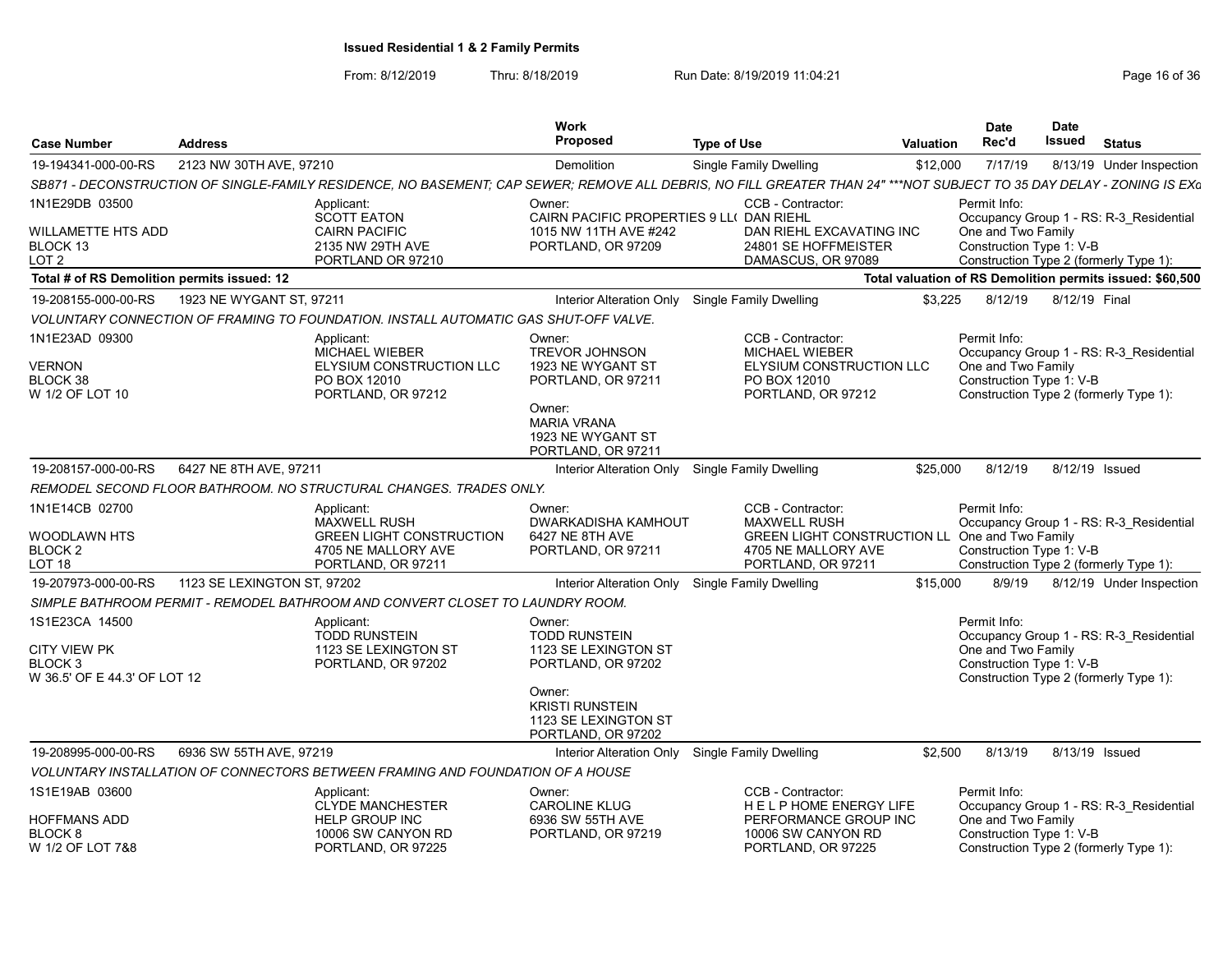| <b>Case Number</b>                                                | <b>Address</b>                                                                                                           | <b>Work</b><br><b>Proposed</b>                                                                                                                          | <b>Type of Use</b>                                                                                                              | <b>Valuation</b> | <b>Date</b><br>Rec'd                                           | <b>Date</b><br>Issued | <b>Status</b>                                                                     |
|-------------------------------------------------------------------|--------------------------------------------------------------------------------------------------------------------------|---------------------------------------------------------------------------------------------------------------------------------------------------------|---------------------------------------------------------------------------------------------------------------------------------|------------------|----------------------------------------------------------------|-----------------------|-----------------------------------------------------------------------------------|
|                                                                   |                                                                                                                          |                                                                                                                                                         |                                                                                                                                 |                  |                                                                |                       |                                                                                   |
| 19-209038-000-00-RS                                               | 4989 SW 31ST DR, 97239                                                                                                   | Interior Alteration Only                                                                                                                                | Single Family Dwelling                                                                                                          | \$5,375          | 8/13/19                                                        | 8/13/19 Final         |                                                                                   |
|                                                                   | VOLUNTARY INSTALLATION OF CONNECTORS BETWEEN FRAMING AND FOUNDATION OF HOUSE                                             |                                                                                                                                                         |                                                                                                                                 |                  |                                                                |                       |                                                                                   |
| 1S1E17AB 08500<br><b>MADA PK</b><br>LOT 5                         | Applicant:<br><b>STEVE GEMMELL</b><br><b>GEMMELL CONSTRUCTION LLC</b><br>210 SE MADISON ST SUITE 1<br>PORTLAND, OR 97214 | Owner:<br><b>MARIANNE MARKS</b><br>4989 SW 31ST DR<br>PORTLAND, OR 97239-1239                                                                           | CCB - Contractor:<br><b>STEVE GEMMELL</b><br><b>GEMMELL CONSTRUCTION LLC</b><br>210 SE MADISON ST SUITE 1<br>PORTLAND, OR 97214 |                  | Permit Info:<br>One and Two Family<br>Construction Type 1: V-B |                       | Occupancy Group 1 - RS: R-3 Residential<br>Construction Type 2 (formerly Type 1): |
| 19-211545-000-00-RS                                               | 6807 N VILLARD AVE, 97217                                                                                                |                                                                                                                                                         | Interior Alteration Only Single Family Dwelling                                                                                 | \$3,405          | 8/16/19                                                        | 8/16/19 Final         |                                                                                   |
|                                                                   | VOLUNTARY INSTALLATION OF CONNECTORS BETWEEN FRAMING AND FOUNDATION OF HOUSE                                             |                                                                                                                                                         |                                                                                                                                 |                  |                                                                |                       |                                                                                   |
| 1N1E16BC 10000<br><b>ARBOR LODGE</b><br>BLOCK 7<br>N 1/2 OF LOT 8 | Applicant:<br><b>STEVE GEMMELL</b><br><b>GEMMELL CONSTRUCTION LLC</b><br>210 SE MADISON ST SUITE 1<br>PORTLAND, OR 97214 | Owner:<br>APRIL GOLDBERG<br>6807 N VILLARD AVE<br>PORTLAND, OR 97217                                                                                    | CCB - Contractor:<br><b>STEVE GEMMELL</b><br><b>GEMMELL CONSTRUCTION LLC</b><br>210 SE MADISON ST SUITE 1<br>PORTLAND, OR 97214 |                  | Permit Info:<br>One and Two Family<br>Construction Type 1: V-B |                       | Occupancy Group 1 - RS: R-3 Residential<br>Construction Type 2 (formerly Type 1): |
| LOT <sub>9</sub>                                                  |                                                                                                                          | Owner:<br><b>CODY GOLDBERG</b><br>6807 N VILLARD AVE<br>PORTLAND, OR 97217                                                                              |                                                                                                                                 |                  |                                                                |                       |                                                                                   |
| 19-210663-000-00-RS                                               | 1927 NE SARATOGA ST, 97211                                                                                               |                                                                                                                                                         | Interior Alteration Only Single Family Dwelling                                                                                 | \$1.500          | 8/15/19                                                        | 8/15/19 Issued        |                                                                                   |
|                                                                   | install sub-panel in garage with 3 circuits. (trade permit only)                                                         |                                                                                                                                                         |                                                                                                                                 |                  |                                                                |                       |                                                                                   |
| 1N1E14AD 21300<br>COLUMBIA HTS<br><b>BLOCK 1</b><br>LOT 8         | Applicant:<br><b>Trace Brash</b><br><b>Trace Brash Construction LLC</b><br>3326 NE 12TH AVE<br>PORTLAND, OR 97212        | Owner:<br><b>MEGAN BRANSON</b><br>1927 NE SARATOGA ST<br>PORTLAND, OR 97211<br>Owner:<br><b>JULIE ROSE</b><br>1927 NE SARATOGA ST<br>PORTLAND, OR 97211 | CCB - Contractor:<br>TRACE BRASH CONSTRUCTION<br><b>LLC</b><br>3326 NE 12TH AVE<br>PORTLAND, OR 97212                           |                  | Permit Info:<br>One and Two Family<br>Construction Type 1: V-B |                       | Occupancy Group 1 - RS: R-3_Residential<br>Construction Type 2 (formerly Type 1): |
| 19-204171-000-00-RS                                               | 5017 SE TOLMAN ST, 97206                                                                                                 |                                                                                                                                                         | Interior Alteration Only Single Family Dwelling                                                                                 | \$94,000         | 8/5/19                                                         | 8/15/19 Issued        |                                                                                   |
| <b>FOUNDATION REPLACEMENT.</b>                                    |                                                                                                                          |                                                                                                                                                         |                                                                                                                                 |                  |                                                                |                       |                                                                                   |
| 1S2E18CD 02600<br>LORRINTON<br>BLOCK 6<br>LOT 9                   | Applicant:<br><b>MICHAEL WIEBER</b><br><b>ELYSIUM CONSTRUCTION LLC</b><br>PO BOX 12010<br>PORTLAND, OR 97212             | Owner:<br><b>GULCIN TARABUS</b><br>5017 SE TOLMAN ST<br>PORTLAND, OR 97206<br>Owner:                                                                    | CCB - Contractor:<br><b>MICHAEL WIEBER</b><br>ELYSIUM CONSTRUCTION LLC<br>PO BOX 12010<br>PORTLAND, OR 97212                    |                  | Permit Info:<br>One and Two Family<br>Construction Type 1: V-B |                       | Occupancy Group 1 - RS: R-3 Residential<br>Construction Type 2 (formerly Type 1): |
|                                                                   |                                                                                                                          | <b>CLAUDE SAUNDERS</b><br>5017 SE TOLMAN ST<br>PORTLAND, OR 97206                                                                                       |                                                                                                                                 |                  |                                                                |                       |                                                                                   |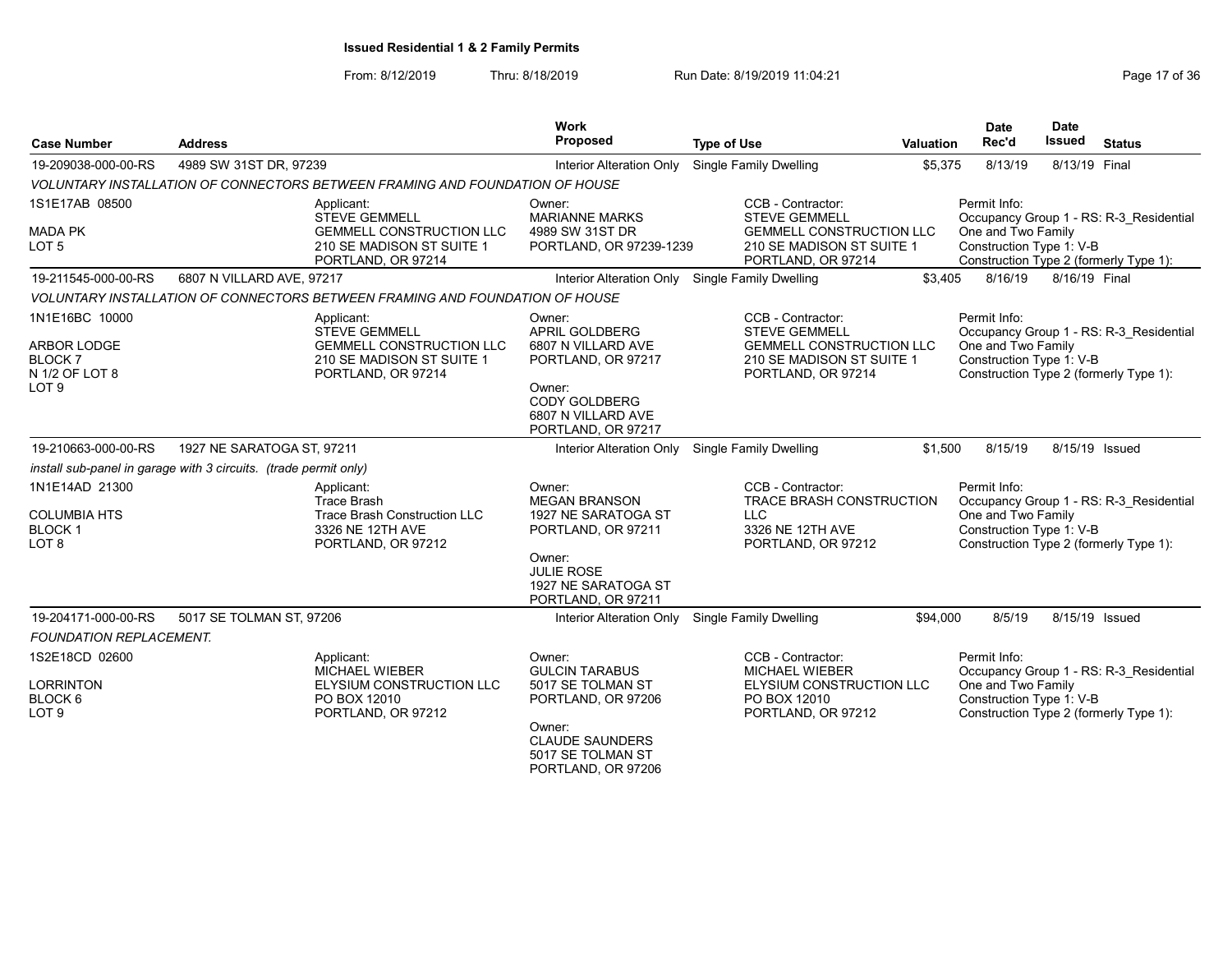| <b>Case Number</b>                                               | <b>Address</b>                                            |                                                                                                                                                                  | <b>Work</b><br>Proposed                                                                                                                                              | <b>Type of Use</b> |                                                                                                                                                              | <b>Valuation</b> | <b>Date</b><br>Rec'd                                                                              | <b>Date</b><br>Issued | <b>Status</b>                                                                                                                      |
|------------------------------------------------------------------|-----------------------------------------------------------|------------------------------------------------------------------------------------------------------------------------------------------------------------------|----------------------------------------------------------------------------------------------------------------------------------------------------------------------|--------------------|--------------------------------------------------------------------------------------------------------------------------------------------------------------|------------------|---------------------------------------------------------------------------------------------------|-----------------------|------------------------------------------------------------------------------------------------------------------------------------|
| 19-211928-000-00-RS                                              | 8420 NW COPELAND ST, 97229                                |                                                                                                                                                                  | Interior Alteration Only                                                                                                                                             |                    | Single Family Dwelling                                                                                                                                       | \$24,000         | 8/16/19                                                                                           | 8/16/19               | Issued                                                                                                                             |
| <b>Remodel Kitchen</b>                                           |                                                           |                                                                                                                                                                  |                                                                                                                                                                      |                    |                                                                                                                                                              |                  |                                                                                                   |                       |                                                                                                                                    |
| 1N1W36CB 03300<br><b>TAYLOR CREST</b><br><b>BLOCK 2</b><br>LOT 2 |                                                           | Applicant:<br><b>MELISSA PELOQUIN</b><br><b>CIRCULATION CONSTRUCTION</b><br>CO.<br>3439 NE SANDY BLVD<br>PORTLAND, OR 97232                                      | Owner:<br><b>CHARLENE RIPPY</b><br>8420 NW COPELAND ST<br>PORTLAND, OR 97229-6765<br>Owner:<br><b>ANDREW RIPPY</b><br>8420 NW COPELAND ST<br>PORTLAND, OR 97229-6765 |                    |                                                                                                                                                              |                  | Permit Info:<br>One and Two Family<br>Construction Type 1: V-B                                    |                       | Occupancy Group 1 - RS: R-3 Residential<br>Construction Type 2 (formerly Type 1):                                                  |
| 19-194512-000-00-RS                                              | 9236 N WILLAMETTE BLVD, 97203                             |                                                                                                                                                                  | Interior Alteration Only Single Family Dwelling                                                                                                                      |                    |                                                                                                                                                              | \$30,000         | 7/17/19                                                                                           | 8/16/19 Issued        |                                                                                                                                    |
|                                                                  | add dormer to rear of house, whole house remodel          |                                                                                                                                                                  |                                                                                                                                                                      |                    |                                                                                                                                                              |                  |                                                                                                   |                       |                                                                                                                                    |
| 1N1W01CC 11000<br>ST JOHNS PK ADD<br><b>BLOCK 12</b><br>LOT 8    |                                                           | Applicant:<br><b>JAMES ARNOLD</b><br><b>JRA GREEN BUILDING INC</b><br>2505 SE 11TH AVE, SUITE 348<br>PORTLAND, OR 97202                                          | Owner:<br>9236 NORTH WILLAMETTE BLVD<br><b>LLC</b><br>800 NE TENNEY RD #110-230<br>VANCOUVER, WA 98685                                                               |                    | CCB - Contractor:<br><b>JAMES ARNOLD</b><br><b>JRA GREEN BUILDING INC</b><br>2505 SE 11TH AVE, SUITE 348<br>PORTLAND, OR 97202                               |                  | Permit Info:<br>One and Two Family<br>Construction Type 1: V-B                                    |                       | Occupancy Group 1 - RS: R-3 Residential<br>Construction Type 2 (formerly Type 1):                                                  |
| 19-209690-000-00-RS                                              | 7237 N CONCORD AVE, 97217                                 |                                                                                                                                                                  | Interior Alteration Only                                                                                                                                             |                    | Single Family Dwelling                                                                                                                                       | \$7,350          | 8/14/19                                                                                           | 8/14/19 Final         |                                                                                                                                    |
|                                                                  |                                                           | VOLUNTARY CONNECTION OF SILL PLATE TO FOUNDATION. INSTALL AUTOMATIC GAS VALVE SHUT-OFF.                                                                          |                                                                                                                                                                      |                    |                                                                                                                                                              |                  |                                                                                                   |                       |                                                                                                                                    |
| 1N1E16AA 04300<br>WORLDS FAIR ADD<br>BLOCK 3<br>LOT 9            |                                                           | Applicant:<br><b>MICHAEL WIEBER</b><br>ELYSIUM CONSTRUCTION LLC<br>PO BOX 12010<br>PORTLAND, OR 97212                                                            | Owner:<br><b>ERIC ALBRIGHT</b><br>7237 N CONCORD AVE<br>PORTLAND, OR 97217<br>Owner:<br><b>NATALIE ALBRIGHT</b><br>7237 N CONCORD AVE<br>PORTLAND, OR 97217          |                    | CCB - Contractor:<br><b>MICHAEL WIEBER</b><br>ELYSIUM CONSTRUCTION LLC<br>PO BOX 12010<br>PORTLAND, OR 97212                                                 |                  | Permit Info:<br>One and Two Family<br>Construction Type 1: V-B                                    |                       | Occupancy Group 1 - RS: R-3 Residential<br>Construction Type 2 (formerly Type 1):                                                  |
|                                                                  | Total # of RS Interior Alteration Only permits issued: 11 |                                                                                                                                                                  |                                                                                                                                                                      |                    | Total valuation of RS Interior Alteration Only permits issued: \$211,355                                                                                     |                  |                                                                                                   |                       |                                                                                                                                    |
| 19-166525-000-00-RS                                              | 1526 SE 40TH AVE - Unit B, 97214                          |                                                                                                                                                                  | <b>New Construction</b>                                                                                                                                              |                    | <b>Accessory Dwelling Unit</b>                                                                                                                               | \$162,260        | 5/17/19                                                                                           |                       | 8/12/19 Under Inspection                                                                                                           |
|                                                                  |                                                           | NEW ACCESSORY DWELLING UNIT/2-STORY/NO GARAGE/FLAT LOT/COMPLEX****ELECTRICAL, MECHANICAL, AND PLUMBING PERMITS TO BE OBTAINED SEPARATELY**** DFS CABLE RAILIN< S |                                                                                                                                                                      |                    |                                                                                                                                                              |                  |                                                                                                   |                       |                                                                                                                                    |
| 1S1E01DA 04500                                                   |                                                           | Applicant:<br><b>BEN VALENTIN</b><br><b>BIRDSMOUTH LLC</b><br>2100-B WATER AVE<br>PORTLAND, OR 97214                                                             | Owner:<br>1615 SE 49TH AVE<br>PORTLAND, OR 97214                                                                                                                     |                    | CCB - Contractor:<br>THUNDERBYRD INVESTMENTS LL BIRDSMOUTH CONSTRUCTION LL Occupancy Group 1 - RS: R-3 Residential<br>1633 SE 55TH AVE<br>PORTLAND, OR 97215 |                  | Permit Info:<br>One and Two Family<br>Construction Type 1: V-B<br>Number of New Dwelling Units: 1 |                       | Construction Type 2 (formerly Type 1): V-B<br>Total Square Footage - Display Only: 1325                                            |
| 18-198733-REV-02-RS                                              | 123 SE 55TH AVE - Unit B, 97215                           |                                                                                                                                                                  | <b>New Construction</b>                                                                                                                                              |                    | <b>Accessory Dwelling Unit</b>                                                                                                                               |                  | \$<br>8/14/19                                                                                     |                       | 8/14/19 Approved to Issue                                                                                                          |
|                                                                  | <b>REVISION TO CHANGE WATER METER FOR ADU</b>             |                                                                                                                                                                  |                                                                                                                                                                      |                    |                                                                                                                                                              |                  |                                                                                                   |                       |                                                                                                                                    |
| 1N2E31DC 12200                                                   |                                                           | Applicant:<br><b>ZAC HORTON</b><br><b>FASTER PERMITS</b><br>2000 SW 1ST AVE, STE 420<br>PORTLAND OR 97201                                                        | Owner:<br>STUMPTOWN FLIPPED LLC<br>13203 SE 172ND AVE #166-204<br>HAPPY VALLEY, OR 97086                                                                             |                    | CCB - Contractor:<br><b>CALVIN BATY</b><br>CRESCENT CUSTOM HOMES LLC<br>317 ANAPUNI LOOP<br>LAHAINA, HI 96761                                                |                  | Permit Info:<br>One and Two Family<br>Construction Type 1: V-B                                    |                       | Occupancy Group 1 - RS: R-3 Residential<br>Construction Type 2 (formerly Type 1): V-B<br>Total Square Footage - Display Only: 1096 |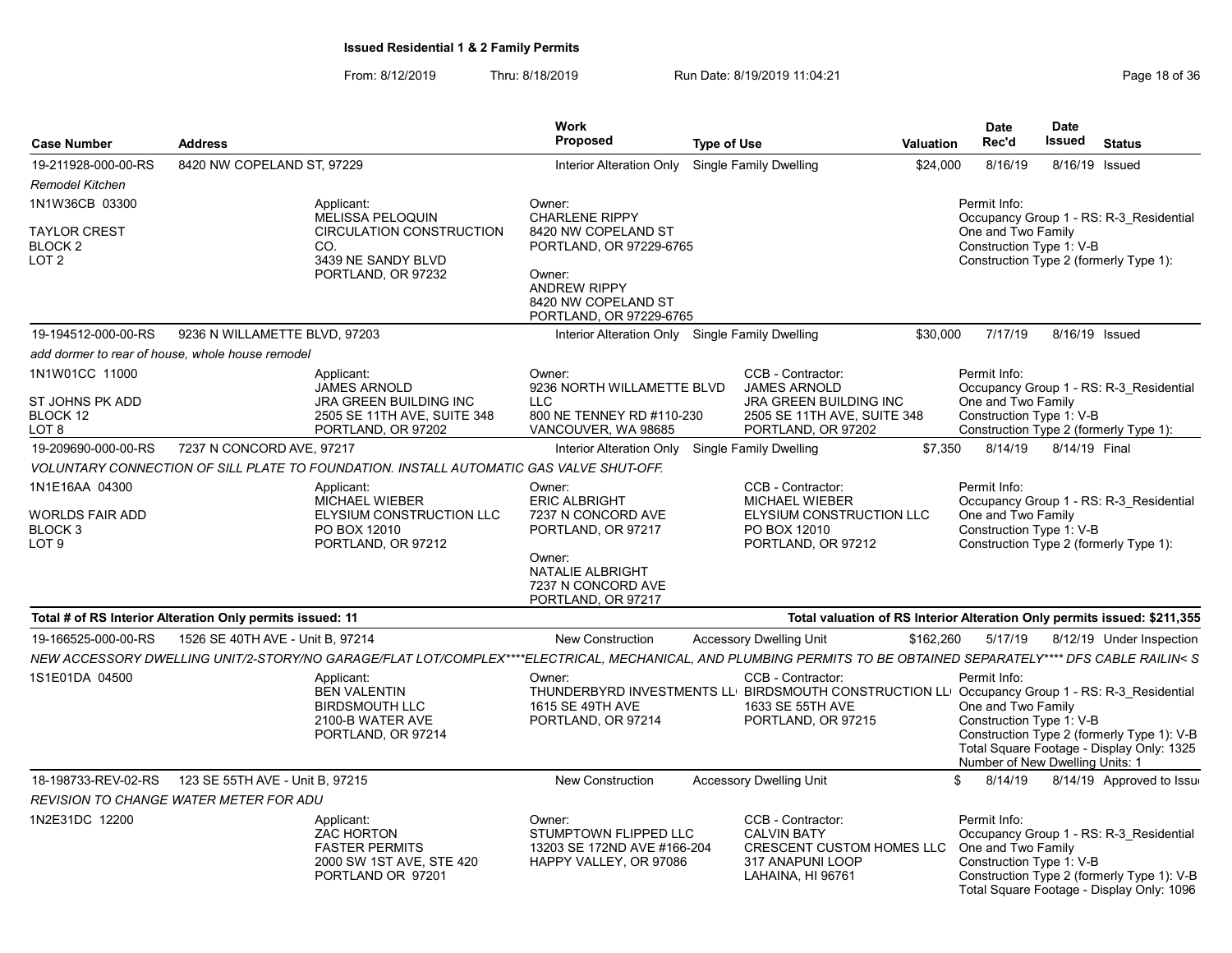|                                                              |                                    |                                                                                                                   | <b>Work</b>                                                                                                                                                     |                                                                                                                                     |           | Date                                                                                              | <b>Date</b>    |                                                                                                                                    |
|--------------------------------------------------------------|------------------------------------|-------------------------------------------------------------------------------------------------------------------|-----------------------------------------------------------------------------------------------------------------------------------------------------------------|-------------------------------------------------------------------------------------------------------------------------------------|-----------|---------------------------------------------------------------------------------------------------|----------------|------------------------------------------------------------------------------------------------------------------------------------|
| <b>Case Number</b>                                           | <b>Address</b>                     |                                                                                                                   | <b>Proposed</b>                                                                                                                                                 | <b>Type of Use</b>                                                                                                                  | Valuation | Rec'd                                                                                             | Issued         | <b>Status</b>                                                                                                                      |
| 18-197481-REV-02-RS                                          | 133 SE 55TH AVE - Unit B, 97215    |                                                                                                                   | <b>New Construction</b>                                                                                                                                         | <b>Accessory Dwelling Unit</b>                                                                                                      |           | \$<br>8/14/19                                                                                     |                | 8/14/19 Approved to Issue                                                                                                          |
| <b>REVISION TO CHANGE WATER METER FOR ADU</b>                |                                    |                                                                                                                   |                                                                                                                                                                 |                                                                                                                                     |           |                                                                                                   |                |                                                                                                                                    |
| 1N2E31DC 12100                                               |                                    | Applicant:<br><b>ZAC HORTON</b><br><b>FASTER PERMITS</b><br>2000 SW 1ST AVE, STE 420<br>PORTLAND OR 97201         | Owner:<br>STUMPTOWN FLIPPED LLC<br>13203 SE 172ND AVE #166-204<br>HAPPY VALLEY, OR 97086                                                                        | CCB - Contractor:<br>Gary L. Phillis<br>PHILLIS CONSTRUCTION CO<br>9409 NE COLFAX ST<br>PORTLAND, OR 97220                          |           | Permit Info:<br>One and Two Family<br>Construction Type 1: V-B                                    |                | Occupancy Group 1 - RS: R-3_Residential<br>Construction Type 2 (formerly Type 1): V-B<br>Total Square Footage - Display Only: 1096 |
| 19-178132-000-00-RS                                          | 4014 SE ANKENY ST - Unit B, 97214  |                                                                                                                   | New Construction                                                                                                                                                | <b>Accessory Dwelling Unit</b>                                                                                                      | \$59,637  | 6/13/19                                                                                           |                | 8/14/19 Under Inspection                                                                                                           |
|                                                              |                                    | NEW 2 STORY ACCESSORY DWELLING UNIT: WORKSHOP/STORAGE AND 1/2 BATH FIRST FLOOR ADU SECOND FLOOR FLAT LOT COMPLEX. |                                                                                                                                                                 |                                                                                                                                     |           |                                                                                                   |                |                                                                                                                                    |
| 1N1E36DD 02000                                               |                                    | Applicant:<br>SHELLEY ZUCKER<br>4014 SE ANKENY ST<br>PORTLAND, OR 97214-2014                                      | Owner:<br><b>SHELLEY ZUCKER</b><br>4014 SE ANKENY ST<br>PORTLAND, OR 97214-2014<br>Owner:<br><b>ADAM ZUCKER</b><br>4014 SE ANKENY ST<br>PORTLAND, OR 97214-2014 |                                                                                                                                     |           | Permit Info:<br>One and Two Family<br>Construction Type 1: V-B<br>Number of New Dwelling Units: 1 |                | Occupancy Group 1 - RS: R-3 Residential<br>Construction Type 2 (formerly Type 1): V-B<br>Total Square Footage - Display Only: 664  |
| 19-177758-000-00-RS                                          | 5526 NE SIMPSON ST - Unit B, 97218 |                                                                                                                   | <b>New Construction</b>                                                                                                                                         | <b>Accessory Dwelling Unit</b>                                                                                                      | \$91,233  | 6/12/19                                                                                           | 8/14/19 Issued |                                                                                                                                    |
| NEW ACCESSORY DWELLING UNIT. 1 STORY/ FLAT LOT/ COMPLEX      |                                    |                                                                                                                   |                                                                                                                                                                 |                                                                                                                                     |           |                                                                                                   |                |                                                                                                                                    |
| 1N2E18DC 02703<br>PARTITION PLAT 2019-27<br>LOT <sub>3</sub> |                                    | Applicant:<br><b>BRADLEE HERSEY</b><br><b>FASTER PERMITS</b><br>2000 SW 1ST AVE, STE 420<br>PORTLAND OR 97201     | Owner:<br><b>DBS GROUP LLC</b><br>PO BOX 96<br>TUALATIN, OR 97062-0096                                                                                          | CCB - Contractor:<br>CAFFALL CONSTRUCTION CO INC Occupancy Group 1 - RS: R-3_Residential<br>8555 SW SAGERT ST<br>TUALATIN, OR 97062 |           | Permit Info:<br>One and Two Family<br>Construction Type 1: V-B<br>Number of New Dwelling Units: 1 |                | Construction Type 2 (formerly Type 1):<br>Total Square Footage - Display Only: 745                                                 |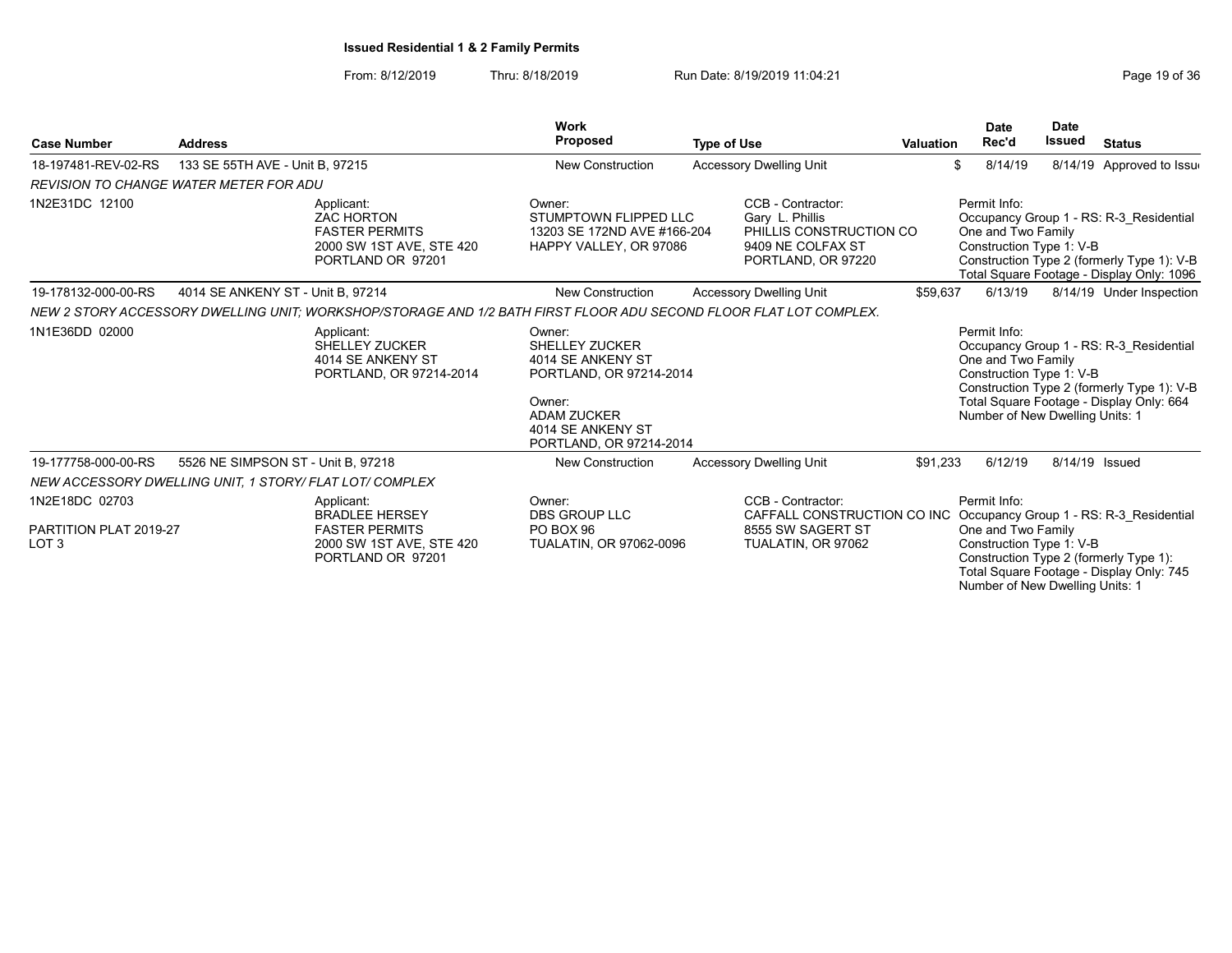| <b>Case Number</b>                                       | <b>Address</b>                                                                                                                                                                                                                                                     | <b>Work</b><br><b>Proposed</b>                                                                                                                                                | <b>Type of Use</b>                                                                                                                                                                                                                                                                                                                                                                                                                                     | <b>Valuation</b> | <b>Date</b><br>Rec'd                                                                                  | <b>Date</b><br><b>Issued</b> | <b>Status</b>                                                                                                                 |
|----------------------------------------------------------|--------------------------------------------------------------------------------------------------------------------------------------------------------------------------------------------------------------------------------------------------------------------|-------------------------------------------------------------------------------------------------------------------------------------------------------------------------------|--------------------------------------------------------------------------------------------------------------------------------------------------------------------------------------------------------------------------------------------------------------------------------------------------------------------------------------------------------------------------------------------------------------------------------------------------------|------------------|-------------------------------------------------------------------------------------------------------|------------------------------|-------------------------------------------------------------------------------------------------------------------------------|
| 19-147816-000-00-RS                                      | 7120 NE 8TH AVE - Unit B, 97211                                                                                                                                                                                                                                    | New Construction                                                                                                                                                              | <b>Accessory Dwelling Unit</b>                                                                                                                                                                                                                                                                                                                                                                                                                         | \$80,824         | 4/12/19                                                                                               |                              | 8/14/19 Under Inspection                                                                                                      |
|                                                          | NEW DETACHED ACCESSORY DWELLING UNIT/ 1-STORY/ PARTIALLY SLOPED LOT/ COMPLEX *** WITH NSFR UNDER 19-147799 RS*** same plan design as permit 19-121418-RS                                                                                                           |                                                                                                                                                                               |                                                                                                                                                                                                                                                                                                                                                                                                                                                        |                  |                                                                                                       |                              |                                                                                                                               |
| 1N1E14BA 15000                                           | Applicant:<br>PETER KUSYK<br>FIRENZE DEVELOPMENT INC<br>7110 SW OLD WILSONVILLE RD<br>WILSONVILLE OR 97070                                                                                                                                                         | Owner:<br><b>HARRY E DUTTON</b><br>2025 NE ROSA PARKS WAY<br>PORTLAND, OR 97211-5346                                                                                          | CCB - Contractor:<br>MARVIN DEE BERGEVIN<br>CONNECTIONS ELECTRIC INC<br>PO BOX 7136<br>SALEM, OR 97303-0026<br>CCB - Contractor:<br>PETER A KUSYK<br>FIRENZE DEVELOPMENT INC<br>7110 SW OLD WILSONVILLE ROAD<br>WILSONVILLE, OR 97070<br>CCB - Contractor:<br><b>JUAN PEREZ GARCIA</b><br>PRO HEATING AND COOLING INC<br>2095 NW ALOCLECK DR STE 1103<br>HILLSBORO, OR 97124<br>CCB - Contractor:<br><b>KRUCKMAN PLUMBING LLC</b><br>462 SW EASTMAN CT |                  | Permit Info:<br>One and Two Family<br>Construction Type 1: V-B<br>Number of New Dwelling Units: 1     |                              | Occupancy Group 1 - RS: R-3_Residential<br>Construction Type 2 (formerly Type 1):<br>Total Square Footage - Display Only: 660 |
| 18-212102-000-00-RS                                      | 2006 SE NEHALEM ST - Unit B, 97202                                                                                                                                                                                                                                 | <b>New Construction</b>                                                                                                                                                       | GRESHAM, OR 97080<br><b>Accessory Dwelling Unit</b>                                                                                                                                                                                                                                                                                                                                                                                                    | \$49.749         | 7/31/18                                                                                               |                              | 8/14/19 Issued                                                                                                                |
|                                                          |                                                                                                                                                                                                                                                                    |                                                                                                                                                                               |                                                                                                                                                                                                                                                                                                                                                                                                                                                        |                  |                                                                                                       |                              |                                                                                                                               |
| 1S1E23DA 04900                                           | NEW ACCESSORY DWELLING UNIT / 1-STORY / NO GARAGE / FLAT LOT / COMPLEX / ***MECHANICAL, ELECTRICAL, AND PLUMBING PERMITS TO BE OBTAINED SEPARATELY***<br>Applicant:<br><b>ARENT WORTEL</b><br><b>RIGHT ARM CONSTRUCTION</b><br>2105 SE OCHOCO<br>PORTLAND OR 97222 | Owner:<br><b>SCOTT A MCNEELY</b><br>2006 SE NEHALEM ST<br>PORTLAND, OR 97202<br>Owner:<br>AIMEE L PANYARD<br>2006 SE NEHALEM ST<br>PORTLAND, OR 97202                         | CCB - Contractor:<br><b>ARENT WORTEL</b><br>RIGHT ARM CONSTRUCTION INC<br>PO BOX 301249<br>PORTLAND, OR 97294                                                                                                                                                                                                                                                                                                                                          |                  | Permit Info:<br>One and Two Family<br>Construction Type 1: V-B<br>Number of New Dwelling Units: 1     |                              | Occupancy Group 1 - RS: R-3 Residential<br>Construction Type 2 (formerly Type 1):<br>Total Square Footage - Display Only: 420 |
| 19-165333-000-00-RS                                      | 2932 SE 119TH AVE, 97266                                                                                                                                                                                                                                           | <b>New Construction</b>                                                                                                                                                       | Accessory Structure                                                                                                                                                                                                                                                                                                                                                                                                                                    | \$35,086         | 5/15/19                                                                                               | 8/12/19 Issued               |                                                                                                                               |
|                                                          | CONSTRUCT NEW ONE STORY ACCESSORY STRUCTURE (GARAGE/SHOP) AT REAR OF PROPERTY AND WIDEN DRIVEWAY BY 12' BY STRUCTURE                                                                                                                                               |                                                                                                                                                                               |                                                                                                                                                                                                                                                                                                                                                                                                                                                        |                  |                                                                                                       |                              |                                                                                                                               |
| 1S2E10AA 04900<br>SECTION 10 1S 2E<br>TL 4900 0.29 ACRES | Applicant:<br><b>GABE NEWBOLD</b><br>CASCADE POLE BUILDINGS<br>39065 SW HARTLEY RD<br>GASTON, OR 97119                                                                                                                                                             | Owner:<br>DRYSDALE, RONALD B TR<br>2932 SE 119TH AVE<br>PORTLAND, OR 97266-1614<br>Owner:<br>HOWE-DRYSDALE, KATHLEEN H<br>TR.<br>2932 SE 119TH AVE<br>PORTLAND, OR 97266-1614 |                                                                                                                                                                                                                                                                                                                                                                                                                                                        |                  | Permit Info:<br>Occupancy Group 1 - RS: U Private<br>Garage\Utility Misc.<br>Construction Type 1: V-B |                              | Construction Type 2 (formerly Type 1):<br>Total Square Footage - Display Only: 720                                            |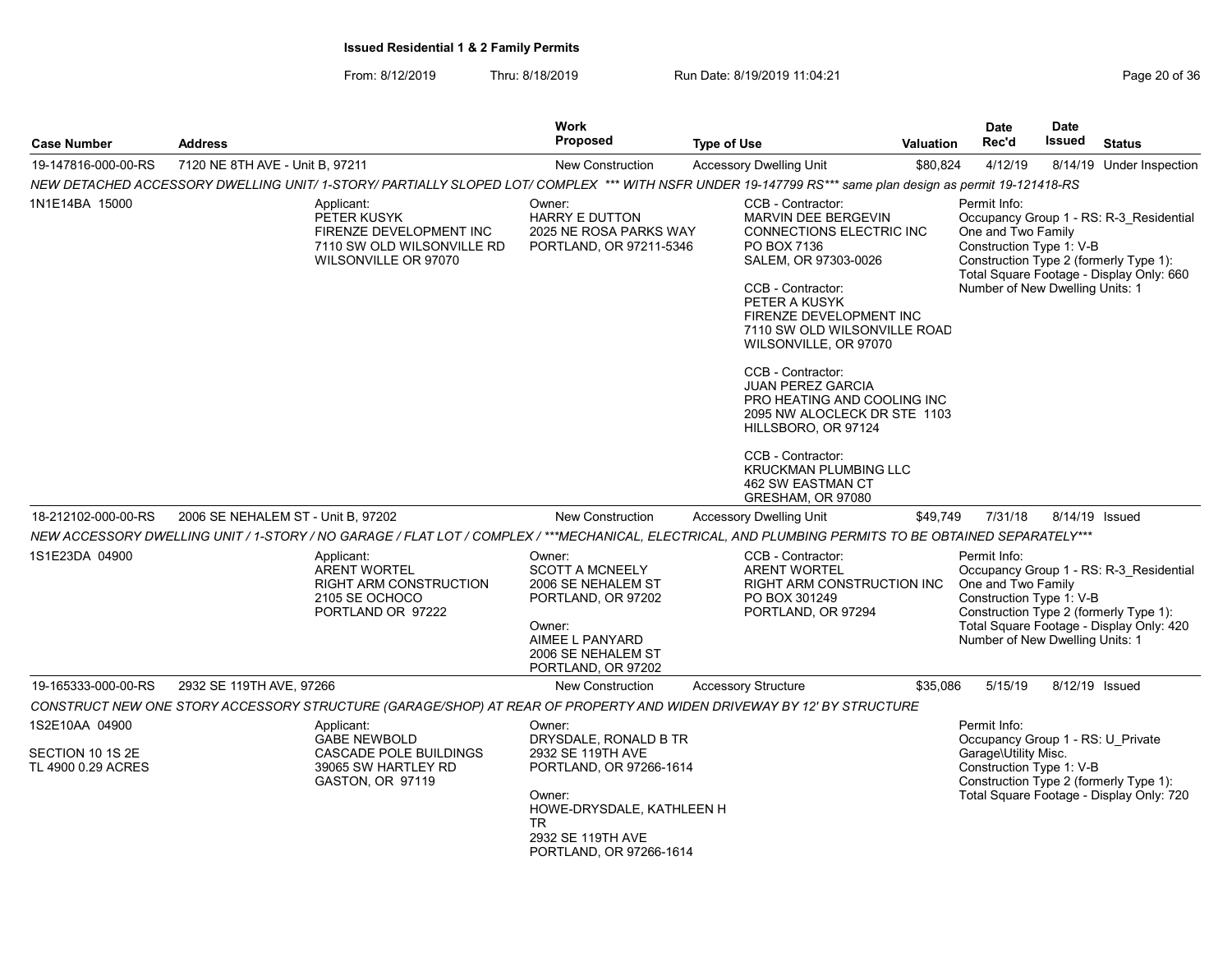| <b>Case Number</b>                                        | <b>Address</b>            |                                                                                                                                                  | <b>Work</b><br><b>Proposed</b>                                                                                                                                   | <b>Type of Use</b> |                                                                                                                                                                                                                               | <b>Valuation</b> | <b>Date</b><br>Rec'd                                                                                                                            | <b>Date</b><br>Issued | <b>Status</b>                                                                                                                      |
|-----------------------------------------------------------|---------------------------|--------------------------------------------------------------------------------------------------------------------------------------------------|------------------------------------------------------------------------------------------------------------------------------------------------------------------|--------------------|-------------------------------------------------------------------------------------------------------------------------------------------------------------------------------------------------------------------------------|------------------|-------------------------------------------------------------------------------------------------------------------------------------------------|-----------------------|------------------------------------------------------------------------------------------------------------------------------------|
| 19-203338-000-00-RS                                       | 909 SW LUCILLE ST, 97219  |                                                                                                                                                  | <b>New Construction</b>                                                                                                                                          |                    | Decks, Fences, Retaining Walls                                                                                                                                                                                                | \$14,000         | 8/15/19                                                                                                                                         | 8/15/19               | Issued                                                                                                                             |
| <b>NEW DECK ON SOUTH ELEVATION</b>                        |                           |                                                                                                                                                  |                                                                                                                                                                  |                    |                                                                                                                                                                                                                               |                  |                                                                                                                                                 |                       |                                                                                                                                    |
| 1S1E28AC 01500                                            |                           | Applicant:                                                                                                                                       | Owner:                                                                                                                                                           |                    | CCB - Contractor:                                                                                                                                                                                                             |                  | Permit Info:                                                                                                                                    |                       |                                                                                                                                    |
| PARTITION PLAT 1991-119<br>LOT 2                          |                           | <b>KENYA WILLIAMS</b><br>909 SW LUCILLE ST<br>PORTLAND OR 97219                                                                                  | <b>AZITA SHAHGALDI</b><br>909 SW LUCILLE ST<br>PORTLAND, OR 97219                                                                                                |                    | <b>DUSTIN BOLEYN</b><br>DECKING SOLUTIONS LLC<br>554 SE 39TH AVE<br>HILLSBORO, OR 97123                                                                                                                                       |                  | Occupancy Group 1 - RS: U Decks,<br>Patios, Porches, Carports<br>Construction Type 1: V-B<br>Construction Type 2 (formerly Type 1):             |                       | Total Square Footage - Display Only: 360                                                                                           |
| 19-176407-DFS-01-RS                                       | 6525 SE 87TH AVE, 97266   |                                                                                                                                                  | <b>New Construction</b>                                                                                                                                          | <b>Duplex</b>      |                                                                                                                                                                                                                               | \$1.500          | 8/13/19                                                                                                                                         |                       | 8/13/19 Issued                                                                                                                     |
| <b>DFS FOR ROOF TRUSSES</b>                               |                           |                                                                                                                                                  |                                                                                                                                                                  |                    |                                                                                                                                                                                                                               |                  |                                                                                                                                                 |                       |                                                                                                                                    |
| 1S2E21BB 00400                                            |                           | Applicant:<br><b>BRADLEE HERSEY</b><br><b>FASTER PERMITS</b><br>2000 SW 1ST AVE, STE 420<br>PORTLAND OR 97201                                    | Owner:<br><b>EAR THAO DUONG</b><br>12219 SE HAROLD ST<br>PORTLAND, OR 97236-4249                                                                                 |                    | CCB - Contractor:<br><b>SCHROEDER &amp; SONS ELECTRIC</b><br><b>INC</b><br><b>PO BOX 748</b><br><b>BORING, OR 97009</b><br>CCB - Contractor:<br>DEVELOPMENT NORTHWEST INC<br>1075 W COLUMBIA RIVER HWY<br>TROUTDALE, OR 97060 |                  | Permit Info:<br>One and Two Family<br>Construction Type 1: V-B                                                                                  |                       | Occupancy Group 1 - RS: R-3 Residential<br>Construction Type 2 (formerly Type 1): V-B<br>Total Square Footage - Display Only: 3862 |
|                                                           |                           |                                                                                                                                                  |                                                                                                                                                                  |                    | CCB - Contractor:<br>CASHATT CONSTRUCTION INC<br>41055 SE KITZMILLER ROAD<br>EAGLE CREEK, OR 97022                                                                                                                            |                  |                                                                                                                                                 |                       |                                                                                                                                    |
| 18-220179-DFS-01-RS                                       | 5258 NE 75TH AVE, 97218   |                                                                                                                                                  | <b>New Construction</b>                                                                                                                                          | <b>Duplex</b>      |                                                                                                                                                                                                                               | \$500            | 8/13/19                                                                                                                                         |                       | 8/13/19 Issued                                                                                                                     |
| <b>DFS ROOF TRUSSES</b>                                   |                           |                                                                                                                                                  |                                                                                                                                                                  |                    |                                                                                                                                                                                                                               |                  |                                                                                                                                                 |                       |                                                                                                                                    |
| 1N2E20AB 00800<br>LUTKE ADD<br>BLOCK 4<br>LOT 8           |                           | Applicant:<br><b>ERIC SOWLE</b><br>NORTHWEST RESTORATION DBA PO BOX 301073<br><b>CONNIC ENTERPRISES</b><br>21515 BENTS CT NE<br>AURORA, OR 97002 | Owner:<br><b>CINDY LOBDELL</b><br>PORTLAND, OR 97294-9073<br>Owner:<br><b>TIMOTHY LOBDELL</b><br>PO BOX 301073<br>PORTLAND, OR 97294-9073                        |                    | CCB - Contractor:<br><b>CONNIC ENTERPRISES INC</b><br>PO BOX 3264<br>TUALATIN, OR 97062                                                                                                                                       |                  | Permit Info:<br>One and Two Family<br>Construction Type 1: V-B                                                                                  |                       | Occupancy Group 1 - RS: R-3 Residential<br>Construction Type 2 (formerly Type 1): V-B<br>Total Square Footage - Display Only: 1650 |
| 19-205642-000-00-RS                                       | 12537 SE STEELE ST, 97236 |                                                                                                                                                  | <b>New Construction</b>                                                                                                                                          | Garage/Carport     |                                                                                                                                                                                                                               | \$24,750         | 8/16/19                                                                                                                                         |                       | 8/16/19 Issued                                                                                                                     |
|                                                           |                           | NEW ONE STORY GARAGE AT REAR OF HOUSE AND REMOVE 198 SF CARPORT AND REMOVE EXISTING DRIVEWAY                                                     |                                                                                                                                                                  |                    |                                                                                                                                                                                                                               |                  |                                                                                                                                                 |                       |                                                                                                                                    |
| 1S2E14BC 04603<br>PARTITION PLAT 1995-79<br>LOT 1 TL 4603 |                           | Applicant:<br><b>TODD ELIAS</b><br>16869 SW 65TH AVENUE #7<br>LAKE OSWEGO OR 97035                                                               | Owner:<br><b>KAREN GROAT</b><br>12537 SE STEELE ST<br>PORTLAND, OR 97236-4243<br>Owner:<br><b>GREGORY GROAT</b><br>12537 SE STEELE ST<br>PORTLAND, OR 97236-4243 |                    | CCB - Contractor:<br><b>SOLARIS SOLUTIONS LLC</b><br>16869 SW 65TH AVE 7<br>LAKE OSWEGO, OR 97035-7865                                                                                                                        |                  | Permit Info:<br>Occupancy Group 1 - RS: U Private<br>Garage\Utility Misc.<br>Construction Type 1: V-B<br>Construction Type 2 (formerly Type 1): |                       | Total Square Footage - Display Only: 483                                                                                           |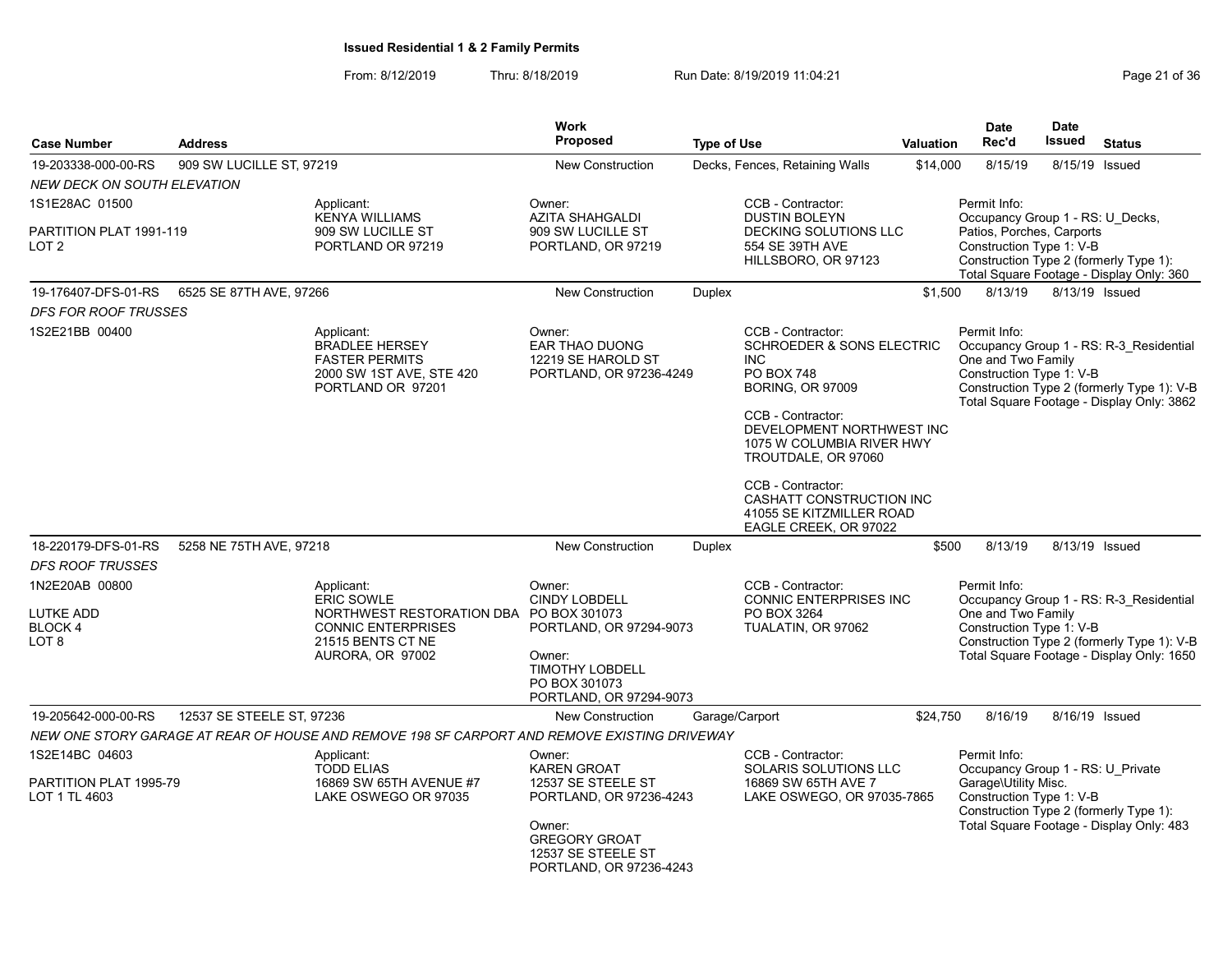| <b>Case Number</b>                                             | <b>Address</b>                  |                                                                                                                                                                       | <b>Work</b><br><b>Proposed</b>                                                                                                                          | <b>Type of Use</b> |                                                                                                                                                                                                                                                                                                                                                                                                                                                        | Valuation | <b>Date</b><br>Rec'd                                                                              | <b>Date</b><br><b>Issued</b> | <b>Status</b>                                                                                                                      |
|----------------------------------------------------------------|---------------------------------|-----------------------------------------------------------------------------------------------------------------------------------------------------------------------|---------------------------------------------------------------------------------------------------------------------------------------------------------|--------------------|--------------------------------------------------------------------------------------------------------------------------------------------------------------------------------------------------------------------------------------------------------------------------------------------------------------------------------------------------------------------------------------------------------------------------------------------------------|-----------|---------------------------------------------------------------------------------------------------|------------------------------|------------------------------------------------------------------------------------------------------------------------------------|
| 19-147799-000-00-RS                                            | 7120 NE 8TH AVE - Unit A, 97211 |                                                                                                                                                                       | <b>New Construction</b>                                                                                                                                 |                    | <b>Single Family Dwelling</b>                                                                                                                                                                                                                                                                                                                                                                                                                          | \$318,833 | 4/12/19                                                                                           |                              | 8/14/19 Under Inspection                                                                                                           |
|                                                                |                                 | NEW SINGLE-FAMILY RESIDENCE/ 2-STORY/ 1-CAR GARAGE/ PARTIALLY SLOPED LOT/ COMPLEX *** WITH DETACHED ADU UNDER 19-147816 RS*** same plan design as permit 19-121418-RS |                                                                                                                                                         |                    |                                                                                                                                                                                                                                                                                                                                                                                                                                                        |           |                                                                                                   |                              |                                                                                                                                    |
| 1N1E14BA 15000                                                 |                                 | Applicant:<br>PETER KUSYK<br>FIRENZE DEVELOPMENT INC<br>7110 SW OLD WILSONVILLE RD<br>WILSONVILLE OR 97070                                                            | Owner:<br>FIRENZE DEVELOPMENT INC<br>7110 SW OLD WILSONVILLE RD<br>WILSONVILLE, OR 97070-7857                                                           |                    | CCB - Contractor:<br><b>MARVIN DEE BERGEVIN</b><br>CONNECTIONS ELECTRIC INC<br>PO BOX 7136<br>SALEM, OR 97303-0026<br>CCB - Contractor:<br>PETER A KUSYK<br>FIRENZE DEVELOPMENT INC<br>7110 SW OLD WILSONVILLE ROAD<br>WILSONVILLE, OR 97070<br>CCB - Contractor:<br><b>JUAN PEREZ GARCIA</b><br>PRO HEATING AND COOLING INC<br>2095 NW ALOCLECK DR STE 1103<br>HILLSBORO, OR 97124<br>CCB - Contractor:<br>KRUCKMAN PLUMBING LLC<br>462 SW EASTMAN CT |           | Permit Info:<br>One and Two Family<br>Construction Type 1: V-B<br>Number of New Dwelling Units: 1 |                              | Occupancy Group 1 - RS: R-3 Residential<br>Construction Type 2 (formerly Type 1): V-B<br>Total Square Footage - Display Only: 2953 |
| 18-267317-DFS-03-RS                                            | 14255 SE 143RD AVE, 97233       |                                                                                                                                                                       | <b>New Construction</b>                                                                                                                                 |                    | GRESHAM, OR 97080<br><b>Single Family Dwelling</b>                                                                                                                                                                                                                                                                                                                                                                                                     | \$2.500   | 7/19/19                                                                                           |                              | 8/15/19 Issued                                                                                                                     |
| DEFFERED RESIDENTIAL FIRE SPRINKLERS                           |                                 |                                                                                                                                                                       |                                                                                                                                                         |                    |                                                                                                                                                                                                                                                                                                                                                                                                                                                        |           |                                                                                                   |                              |                                                                                                                                    |
| 1S2E01CC 12504                                                 |                                 | Applicant:<br><b>BRADLEE HERSEY</b>                                                                                                                                   | Owner:<br><b>HIEU DINH</b>                                                                                                                              |                    |                                                                                                                                                                                                                                                                                                                                                                                                                                                        |           | Permit Info:                                                                                      |                              | Occupancy Group 1 - RS: R-3_Residential                                                                                            |
| <b>ARBOR'S PLOT</b><br>LOT <sub>4</sub><br>INC UND INT TRACT A |                                 | <b>FASTER PERMITS</b><br>2000 SW 1ST AVE, STE 420<br>PORTLAND OR 97201                                                                                                | 7515 SE EVERGREEN ST<br>PORTLAND, OR 97206-7215<br>Owner:<br><b>NGOC NGUYEN</b>                                                                         |                    |                                                                                                                                                                                                                                                                                                                                                                                                                                                        |           | One and Two Family<br>Construction Type 1: V-B                                                    |                              | Construction Type 2 (formerly Type 1): V-B<br>Total Square Footage - Display Only: 1993                                            |
|                                                                |                                 |                                                                                                                                                                       | 7515 SE EVERGREEN ST<br>PORTLAND, OR 97206-7215                                                                                                         |                    |                                                                                                                                                                                                                                                                                                                                                                                                                                                        |           |                                                                                                   |                              |                                                                                                                                    |
| 19-163323-DFS-01-RS<br><b>DFS FOR TRUSSES.</b>                 | 3475 NE 80TH AVE, 97213         |                                                                                                                                                                       | New Construction                                                                                                                                        |                    | Single Family Dwelling                                                                                                                                                                                                                                                                                                                                                                                                                                 | \$5,000   | 7/30/19                                                                                           |                              | 8/16/19 Issued                                                                                                                     |
| 1N2E29AA 04400                                                 |                                 | Applicant:<br>RICHARD ADAMS<br><b>FASTER PERMITS</b><br>2000 SW 1ST AVENUE SUITE 420<br>PORTLAND, OR 97201                                                            | Owner:<br><b>CAMERON MARVIN</b><br>3437 NE 80TH AVE<br>PORTLAND, OR 97213<br>Owner:<br><b>MITCHELL MERWIN</b><br>3437 NE 80TH AVE<br>PORTLAND, OR 97213 |                    | CCB - Contractor:<br><b>MARK WILDE</b><br>WILDE PROPERTIES INC<br>4711 SE BELMONT ST.<br>PORTLAND, OR 97215                                                                                                                                                                                                                                                                                                                                            |           | Permit Info:<br>One and Two Family<br>Construction Type 1: V-B                                    |                              | Occupancy Group 1 - RS: R-3 Residential<br>Construction Type 2 (formerly Type 1): V-B<br>Total Square Footage - Display Only: 1686 |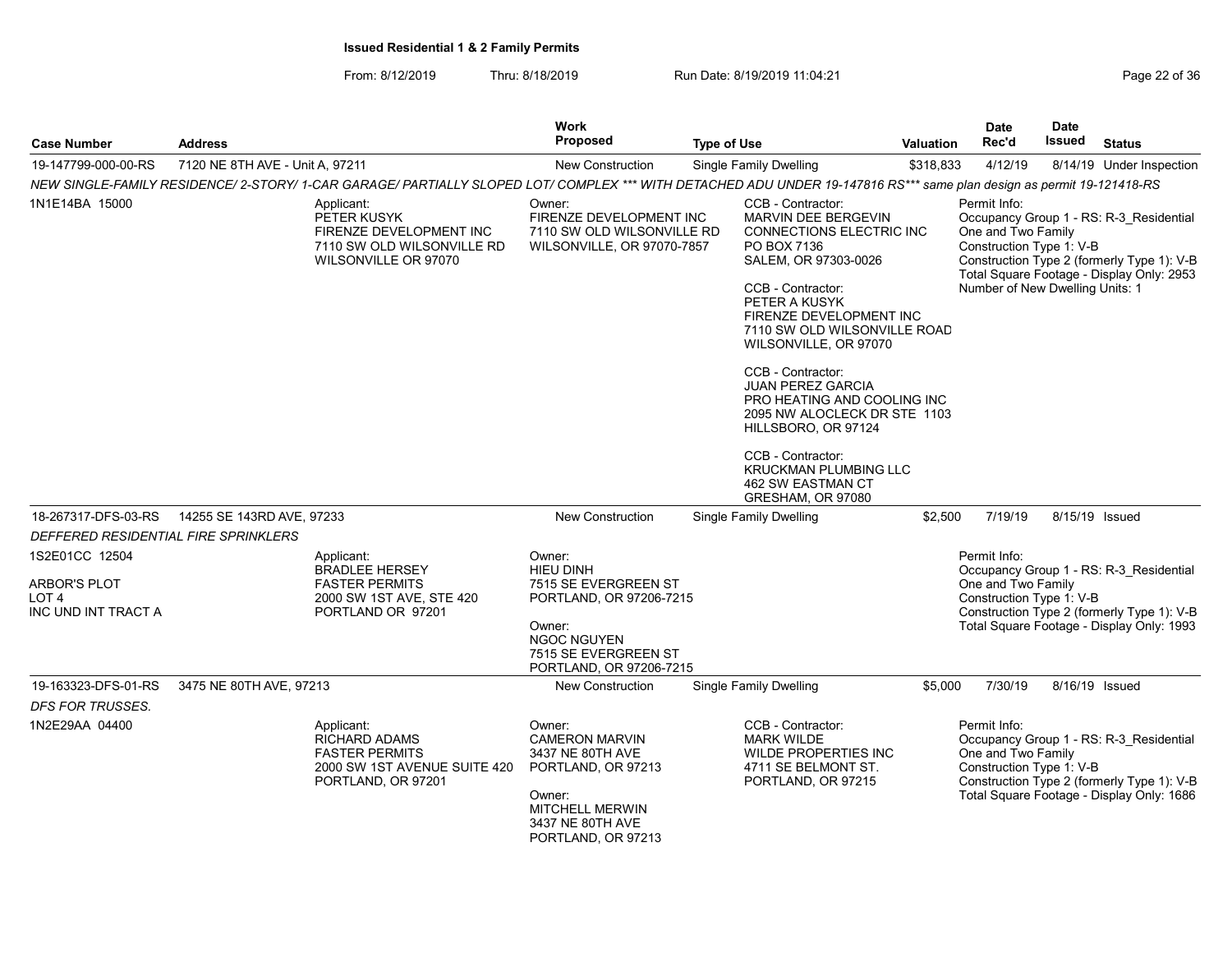| <b>Case Number</b>                                            | <b>Address</b>                  |                                                                                                                                                                 | <b>Work</b><br>Proposed                                                                                                                                    |                    |                                                                                                                                                                                 |                  | <b>Date</b><br>Rec'd                                                                              | <b>Date</b><br><b>Issued</b> | <b>Status</b>                                                                                                                      |
|---------------------------------------------------------------|---------------------------------|-----------------------------------------------------------------------------------------------------------------------------------------------------------------|------------------------------------------------------------------------------------------------------------------------------------------------------------|--------------------|---------------------------------------------------------------------------------------------------------------------------------------------------------------------------------|------------------|---------------------------------------------------------------------------------------------------|------------------------------|------------------------------------------------------------------------------------------------------------------------------------|
|                                                               |                                 |                                                                                                                                                                 |                                                                                                                                                            | <b>Type of Use</b> |                                                                                                                                                                                 | <b>Valuation</b> |                                                                                                   |                              |                                                                                                                                    |
| 19-162951-000-00-RS                                           | 6253 SW HAMILTON WAY, 97221     |                                                                                                                                                                 | <b>New Construction</b>                                                                                                                                    |                    | <b>Single Family Dwelling</b>                                                                                                                                                   | \$373,851        | 5/10/19                                                                                           |                              | 8/13/19 Under Inspection                                                                                                           |
|                                                               |                                 | NEW SINGLE-FAMILY RESIDENCE/2-STORIES/2-CAR GARAGE/SLOPED LOT/COMPLEX****ELECTRICAL, MECHANICAL, AND PLUMBING PERMITS TO BE OBTAINED SEPARATELY****DFS TRUSSES* |                                                                                                                                                            |                    |                                                                                                                                                                                 |                  |                                                                                                   |                              |                                                                                                                                    |
| 1S1E18BB 03100                                                |                                 | Applicant:<br><b>RYAN WALSH</b><br>DRW CONSTRUCTION LLC<br>3812 SE MALDEN ST<br>PORTLAND, OR 97202                                                              | Owner:<br><b>HAMILTON WAY LLC</b><br>10560 NW LEE ST<br>PORTLAND, OR 97229                                                                                 |                    | CCB - Contractor:<br><b>RYAN WALSH</b><br>DRW CONSTRUCTION LLC<br>3812 SE MALDEN ST<br>PORTLAND, OR 97202                                                                       |                  | Permit Info:<br>One and Two Family<br>Construction Type 1: V-B<br>Number of New Dwelling Units: 1 |                              | Occupancy Group 1 - RS: R-3 Residential<br>Construction Type 2 (formerly Type 1): V-B<br>Total Square Footage - Display Only: 3390 |
| 19-167445-DFS-01-RS                                           | 7900 SE 7TH AVE, 97202          |                                                                                                                                                                 | New Construction                                                                                                                                           |                    | <b>Single Family Dwelling</b>                                                                                                                                                   | \$3,200          | 8/5/19                                                                                            |                              | 8/12/19 Issued                                                                                                                     |
| <b>DFS FOR ROOF TRUSSES</b>                                   |                                 |                                                                                                                                                                 |                                                                                                                                                            |                    |                                                                                                                                                                                 |                  |                                                                                                   |                              |                                                                                                                                    |
| 1S1E23CB 06100                                                |                                 | Applicant:<br>MAJID HABIBI<br><b>HABIBI DESIGN &amp; DRAFTING</b><br><b>SERVICES</b><br>P.O. BOX 16116<br>PORTLAND, OR 97292                                    | Owner:<br><b>KRISTEN AHMED</b><br>704 SE LEXINGTON ST<br>PORTLAND, OR 97202<br>Owner:<br><b>SARFRAZ AHMED</b><br>704 SE LEXINGTON ST<br>PORTLAND, OR 97202 |                    |                                                                                                                                                                                 |                  | Permit Info:<br>One and Two Family<br>Construction Type 1: V-B                                    |                              | Occupancy Group 1 - RS: R-3 Residential<br>Construction Type 2 (formerly Type 1): V-B<br>Total Square Footage - Display Only: 2632 |
| 18-282299-DFS-01-RS                                           | 4010 SW POMONA ST, 97219        |                                                                                                                                                                 | <b>New Construction</b>                                                                                                                                    |                    | <b>Single Family Dwelling</b>                                                                                                                                                   |                  | \$5<br>7/2/19                                                                                     |                              | 8/12/19 Issued                                                                                                                     |
| <b>DFS FOR FIRE SPRINKLERS</b>                                |                                 |                                                                                                                                                                 |                                                                                                                                                            |                    |                                                                                                                                                                                 |                  |                                                                                                   |                              |                                                                                                                                    |
| 1S1E32BB 02301                                                |                                 | Applicant:<br><b>RICHARD ADAMS</b><br><b>FASTER PERMITS</b><br>2000 SW 1ST AVENUE SUITE 420<br>PORTLAND, OR 97201                                               | Owner:<br>THAD METZGER CONSTRUCTION THAD METZGER<br><b>INC</b><br>PO BOX 1494<br>SHERWOOD, OR 97140                                                        |                    | CCB - Contractor:<br>THAD METZGER CONSTRUCTION<br>INC.<br>PO BOX 1494<br>SHERWOOD, OR 97140<br>CCB - Contractor:<br>G & B PLUMBING & SONS INC<br>PO BOX 92<br>ST PAUL, OR 97137 |                  | Permit Info:<br>One and Two Family<br>Construction Type 1: V-B                                    |                              | Occupancy Group 1 - RS: R-3 Residential<br>Construction Type 2 (formerly Type 1): V-B<br>Total Square Footage - Display Only: 3630 |
| 17-289817-DFS-01-RS                                           | 5750 SW KNIGHTSBRIDGE DR, 97219 |                                                                                                                                                                 | New Construction                                                                                                                                           |                    | <b>Single Family Dwelling</b>                                                                                                                                                   | \$8,000          | 5/8/19                                                                                            |                              | 8/12/19 Issued                                                                                                                     |
| <b>DFS FOR FIRE SPRINKLERS</b>                                |                                 |                                                                                                                                                                 |                                                                                                                                                            |                    |                                                                                                                                                                                 |                  |                                                                                                   |                              |                                                                                                                                    |
| 1S1E30BD 00800<br>PARTITION PLAT 1991-116<br>LOT <sub>1</sub> |                                 | Applicant:<br><b>CHAD WISNIEWSKI</b><br>MOUTAINWOOD HOMES<br>8324 SW NIMBUS AVE<br>BEAVERTON OR 97008                                                           | Owner:<br><b>LARRY HELMKE</b><br>PO BOX 311<br>PACIFIC CITY, OR 97135<br>Owner:<br><b>JUDY SAMPLES</b><br>PO BOX 311<br>PACIFIC CITY, OR 97135             |                    | CCB - Contractor:<br>MOUNTAINWOOD HOMES INC<br>PO BOX 2257<br>BEAVERTON, OR 97075-2257                                                                                          |                  | Permit Info:<br>One and Two Family<br>Construction Type 1: V-B                                    |                              | Occupancy Group 1 - RS: R-3 Residential<br>Construction Type 2 (formerly Type 1): V-B<br>Total Square Footage - Display Only: 3582 |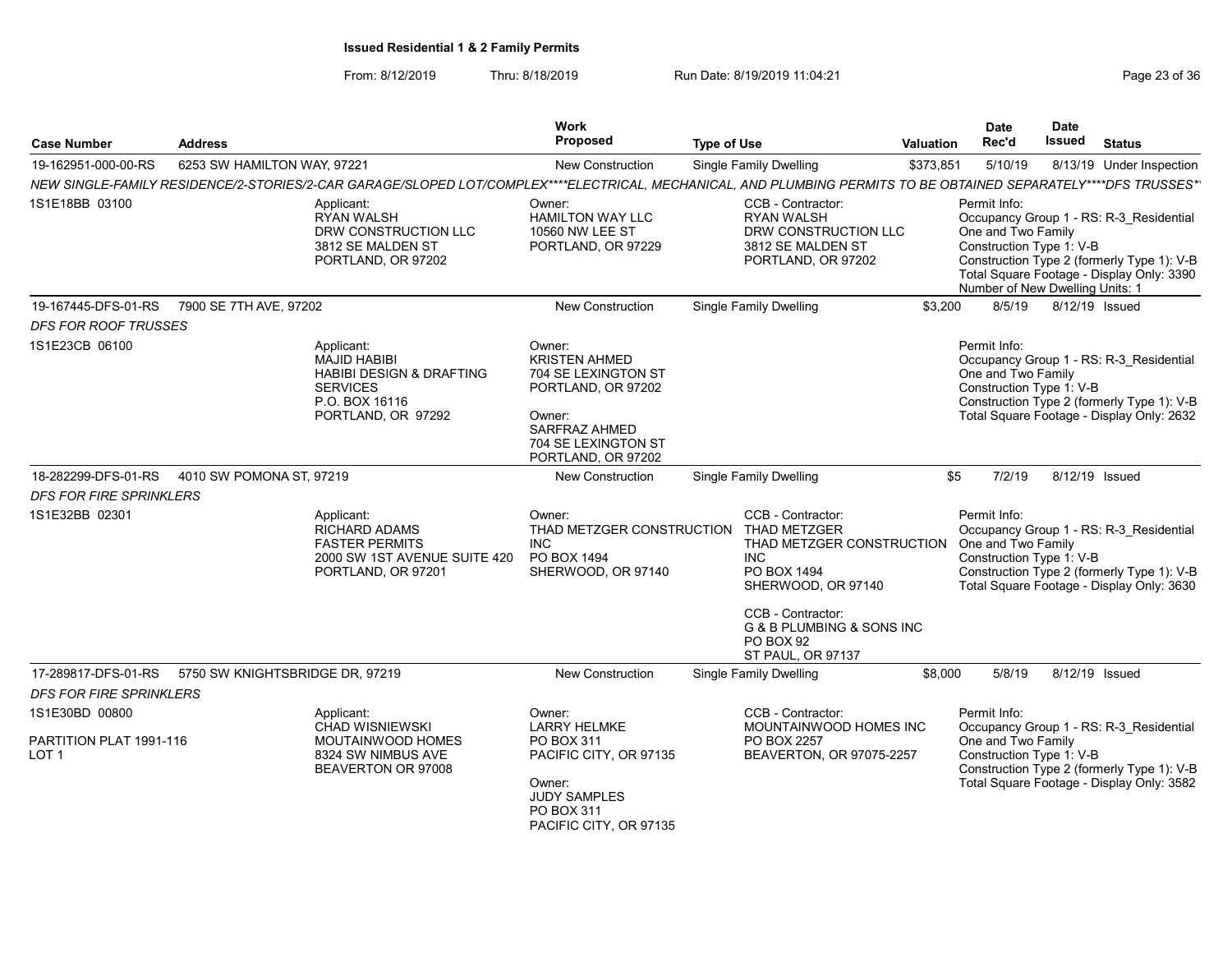| <b>Case Number</b>                                                                                           | <b>Address</b>              |                                                                                                                                                              | Work<br><b>Proposed</b>                                                                                                                                          | <b>Type of Use</b> |                                                                                                                     | Valuation | <b>Date</b><br>Rec'd               | Date<br><b>Issued</b>    | <b>Status</b>                                                                                                                      |
|--------------------------------------------------------------------------------------------------------------|-----------------------------|--------------------------------------------------------------------------------------------------------------------------------------------------------------|------------------------------------------------------------------------------------------------------------------------------------------------------------------|--------------------|---------------------------------------------------------------------------------------------------------------------|-----------|------------------------------------|--------------------------|------------------------------------------------------------------------------------------------------------------------------------|
| 19-101884-REV-02-RS                                                                                          | 15241 SE FLAVEL ST, 97236   |                                                                                                                                                              | New Construction                                                                                                                                                 |                    | <b>Single Family Dwelling</b>                                                                                       |           | 7/16/19<br>\$                      | 8/13/19 Issued           |                                                                                                                                    |
| <b>REVISION TO ROOF TRUSS DESIGN</b>                                                                         |                             |                                                                                                                                                              |                                                                                                                                                                  |                    |                                                                                                                     |           |                                    |                          |                                                                                                                                    |
| 1S2E24AC 04200                                                                                               |                             | Applicant:<br><b>EMERALD WEEKS</b><br>DR HORTON<br>4380 SW MACADAM AVE #100<br>PORTLAND, OR 97239                                                            | Owner:<br><b>LF II 152 LLC</b><br>5285 MEADOWS RD #161<br>LAKE OSWEGO, OR 97035-5251                                                                             |                    | CCB - Contractor:<br>Andy Tiemann<br>DR HORTON INC PORTLAND<br>4380 SW MACADAM AVE STE 200<br>PORTLAND, OR 97239    |           | Permit Info:<br>One and Two Family | Construction Type 1: V-B | Occupancy Group 1 - RS: R-3 Residential<br>Construction Type 2 (formerly Type 1): V-B<br>Total Square Footage - Display Only: 3042 |
| 15-192617-REV-02-RS                                                                                          | 6353 SE YAMHILL ST, 97215   |                                                                                                                                                              | <b>New Construction</b>                                                                                                                                          |                    | Single Family Dwelling                                                                                              |           | 4/16/19<br>\$                      | 8/15/19 Issued           |                                                                                                                                    |
|                                                                                                              |                             | REVISION TO DELETE RETAINING WALLS ON WEST, NORTH AND SOUTH SIDES OF PROPERTY AND REPLACE WITH BASEMENT. CONVERT GARAGE INTO A GUEST BEDROOMREVISION TO STOF |                                                                                                                                                                  |                    |                                                                                                                     |           |                                    |                          |                                                                                                                                    |
| 1S2E05BC 00301<br>PARTITION PLAT 2015-34<br>LOT <sub>1</sub>                                                 |                             | Applicant:<br><b>VONDA MOBERG</b><br>1124 NW COUCH ST, STE 300<br>PORTLAND OR 97209                                                                          | Owner:<br><b>VONDA MOBERG</b><br>3420 SE 36TH AVE<br>PORTLAND, OR 97202<br>Owner:<br><b>WALTER MOBERG</b>                                                        |                    | Primary Contractor:<br><b>ANDY LERRITZ</b><br><b>DEFORM NW LLC</b><br>PO BOX 42404<br>PORTLAND, OR 97242            |           | Permit Info:<br>One and Two Family | Construction Type 1: V-B | Occupancy Group 1 - RS: R-3 Residential<br>Construction Type 2 (formerly Type 1): V-B<br>Total Square Footage - Display Only: 5343 |
| 18-279780-REV-01-RS                                                                                          | 02085 SW MILITARY RD, 97219 |                                                                                                                                                              | 3420 SE 36TH AVE<br>PORTLAND, OR 97202<br><b>New Construction</b>                                                                                                |                    | <b>Single Family Dwelling</b>                                                                                       |           | 7/1/19<br>\$                       | 8/13/19 Issued           |                                                                                                                                    |
|                                                                                                              |                             | REVISION TO REPLACE EXISTING DRIVEWAY TO LAKE OSWEGO FIRE REQUIREMENTS AND REMOVE A 26" TREE                                                                 |                                                                                                                                                                  |                    |                                                                                                                     |           |                                    |                          |                                                                                                                                    |
| 1S1E35BC 00606                                                                                               |                             | Applicant:<br>JOHN DUNCAN<br>1001 NW LOVEJOY ST #812<br>PORTLAND, OR 97209                                                                                   | Owner:<br>TIMBERRIDGE DEVELOPMENT INC JOHN DUNCAN<br>1001 NW LOVEJOY ST #812<br>PORTLAND, OR 97209                                                               |                    | CCB - Contractor:<br>TIMBERRIDGE DEVELOPMENT INC One and Two Family<br>1001 NW LOVEJOY ST 812<br>PORTLAND, OR 97209 |           | Permit Info:                       | Construction Type 1: V-B | Occupancy Group 1 - RS: R-3 Residential<br>Construction Type 2 (formerly Type 1): V-B<br>Total Square Footage - Display Only: 6122 |
| 18-267286-DFS-01-RS                                                                                          | 14267 SE 143RD AVE, 97233   |                                                                                                                                                              | <b>New Construction</b>                                                                                                                                          |                    | <b>Single Family Dwelling</b>                                                                                       | \$2.500   | 7/19/19                            | 8/15/19 Issued           |                                                                                                                                    |
| DFS: RESIDENTIAL FIRE SPRINKLERS                                                                             |                             |                                                                                                                                                              |                                                                                                                                                                  |                    |                                                                                                                     |           |                                    |                          |                                                                                                                                    |
| 1S2E01CC 12503<br><b>ARBOR'S PLOT</b><br>LOT <sub>3</sub><br>INC UND INT TRACT A<br>POTENTIAL ADDITIONAL TAX |                             | Applicant:<br><b>BRADLEE HERSEY</b><br><b>FASTER PERMITS</b><br>2000 SW 1ST AVE, STE 420<br>PORTLAND OR 97201                                                | Owner:<br><b>HIEU DINH</b><br>7515 SE EVERGREEN ST<br>PORTLAND, OR 97206-7215<br>Owner:<br><b>NGOC NGUYEN</b><br>7515 SE EVERGREEN ST<br>PORTLAND, OR 97206-7215 |                    |                                                                                                                     |           | Permit Info:<br>One and Two Family | Construction Type 1: V-B | Occupancy Group 1 - RS: R-3 Residential<br>Construction Type 2 (formerly Type 1): V-B<br>Total Square Footage - Display Only: 1993 |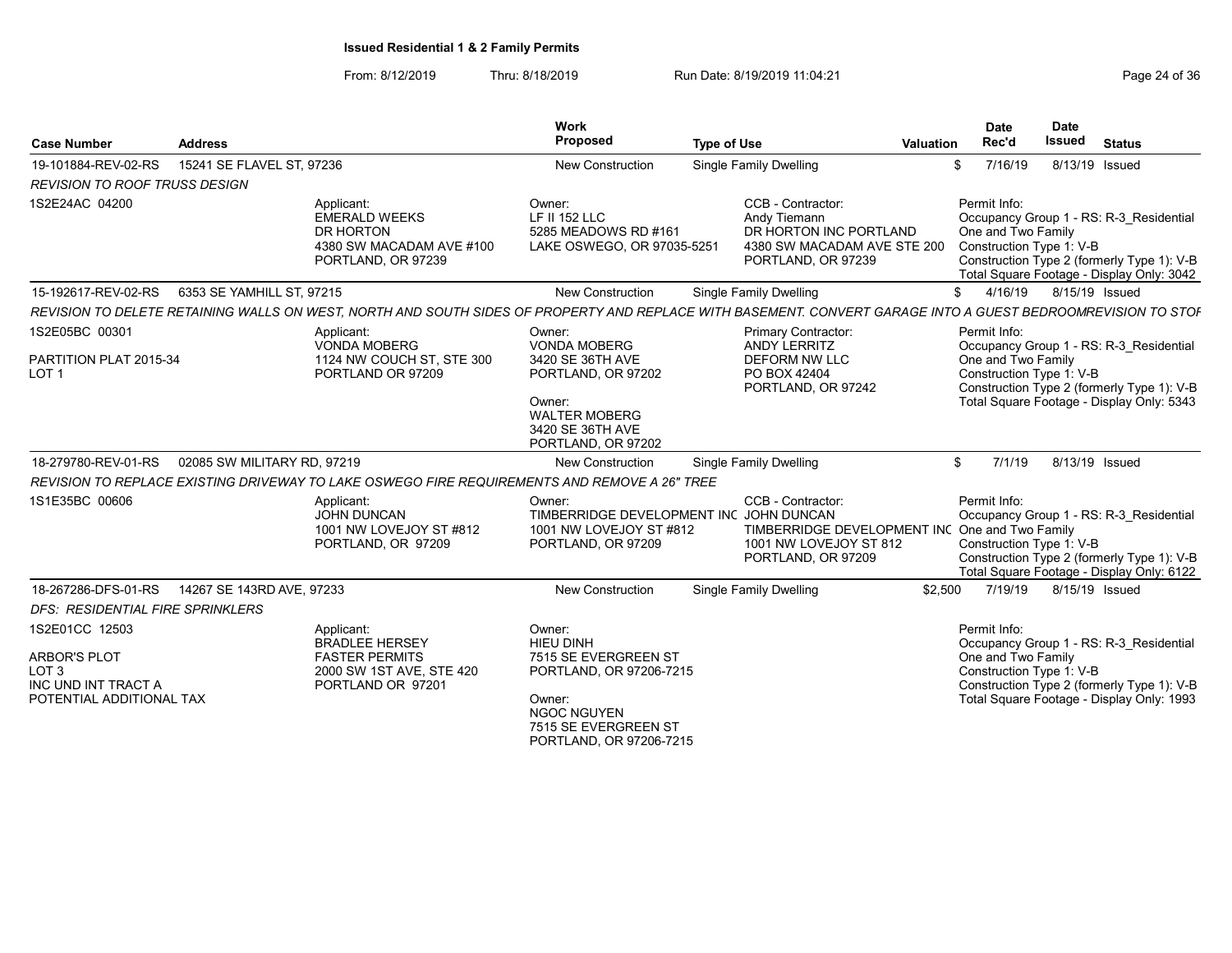From: 8/12/2019 Thru: 8/18/2019 Run Date: 8/19/2019 11:04:21

|                                                                                                    | Work<br><b>Proposed</b>                                                                                | <b>Type of Use</b>                                                                                                                                                                                                               |                                                                                                                                                                                                                                                                                                                                                  | <b>Date</b><br>Rec'd                                                                                                                                                                                                                                                                                                                 | <b>Date</b><br>Issued             | <b>Status</b>                                                                                                                                                                                                                                                                                                                                                                |
|----------------------------------------------------------------------------------------------------|--------------------------------------------------------------------------------------------------------|----------------------------------------------------------------------------------------------------------------------------------------------------------------------------------------------------------------------------------|--------------------------------------------------------------------------------------------------------------------------------------------------------------------------------------------------------------------------------------------------------------------------------------------------------------------------------------------------|--------------------------------------------------------------------------------------------------------------------------------------------------------------------------------------------------------------------------------------------------------------------------------------------------------------------------------------|-----------------------------------|------------------------------------------------------------------------------------------------------------------------------------------------------------------------------------------------------------------------------------------------------------------------------------------------------------------------------------------------------------------------------|
|                                                                                                    | <b>New Construction</b>                                                                                | <b>Single Family Dwelling</b>                                                                                                                                                                                                    |                                                                                                                                                                                                                                                                                                                                                  | 8/12/19                                                                                                                                                                                                                                                                                                                              |                                   | 8/12/19 Issued                                                                                                                                                                                                                                                                                                                                                               |
|                                                                                                    |                                                                                                        |                                                                                                                                                                                                                                  |                                                                                                                                                                                                                                                                                                                                                  |                                                                                                                                                                                                                                                                                                                                      |                                   |                                                                                                                                                                                                                                                                                                                                                                              |
| Applicant:<br><b>KEVIN PARTAIN</b><br>URBAN VISIONS<br>223 NE 56TH AVE<br>PORTLAND OR 97213        | Owner:<br><b>GARY FLAMING</b><br>16635 NW LAKERIDGE CT<br>BEAVERTON, OR 97006                          | CCB - Contractor:<br><b>INC</b><br>PO BOX 66207<br>CCB - Contractor:<br>CENTRAL AIR INC<br>PO BOX 433<br>CCB - Contractor:<br>CCB - Contractor:                                                                                  |                                                                                                                                                                                                                                                                                                                                                  | Permit Info:                                                                                                                                                                                                                                                                                                                         |                                   |                                                                                                                                                                                                                                                                                                                                                                              |
|                                                                                                    |                                                                                                        | GRESHAM, OR 97030                                                                                                                                                                                                                |                                                                                                                                                                                                                                                                                                                                                  |                                                                                                                                                                                                                                                                                                                                      |                                   |                                                                                                                                                                                                                                                                                                                                                                              |
|                                                                                                    | <b>New Construction</b>                                                                                | Single Family Dwelling                                                                                                                                                                                                           |                                                                                                                                                                                                                                                                                                                                                  | 8/14/19                                                                                                                                                                                                                                                                                                                              |                                   | 8/14/19 Approved to Issue                                                                                                                                                                                                                                                                                                                                                    |
|                                                                                                    |                                                                                                        |                                                                                                                                                                                                                                  |                                                                                                                                                                                                                                                                                                                                                  |                                                                                                                                                                                                                                                                                                                                      |                                   |                                                                                                                                                                                                                                                                                                                                                                              |
| Applicant:<br>ZAC HORTON<br><b>FASTER PERMITS</b><br>2000 SW 1ST AVE, STE 420<br>PORTLAND OR 97201 | Owner:                                                                                                 | CCB - Contractor:<br>Gary L. Phillis<br>9409 NE COLFAX ST<br>CCB - Contractor:<br>PO BOX 642<br><b>BORING, OR 97009</b><br>CCB - Contractor:<br><b>CALVIN BATY</b><br>317 ANAPUNI LOOP<br>LAHAINA, HI 96761<br>CCB - Contractor: |                                                                                                                                                                                                                                                                                                                                                  | Permit Info:                                                                                                                                                                                                                                                                                                                         |                                   |                                                                                                                                                                                                                                                                                                                                                                              |
|                                                                                                    | 3330 SE 67TH AVE, 97206<br>123 SE 55TH AVE - UNIT A, 97215<br>S 52.58' OF N 100' OF LOT 8 EXC PT IN ST |                                                                                                                                                                                                                                  | VALUE-ADDED REVISION TO ADD BAR SINK AND WASHER/DRYER TO BASEMENT. REVISE ROOF TRUSS ENGINEERING<br>PORTLAND, OR 97290<br>PO BOX 1053<br>REVISION TO CHANGE WATER METERS, MOVE CURB CUT AND ALTER PLANTING STRIP, REMOVE (1) STREET TREE<br>STUMPTOWN FLIPPED LLC<br>13203 SE 172ND AVE #166-204<br>HAPPY VALLEY, OR 97086<br>PORTLAND, OR 97230 | SCHUMACHER CUSTOM HOMES<br>CLACKAMAS, OR 97015<br><b>GRIZZLY ELECTRIC INC</b><br>2114 MAIN ST STE 100-117<br>VANCOUVER, WA 98660<br>PINNACLE PLUMBING INC<br>PHILLIS CONSTRUCTION CO<br>PORTLAND, OR 97220<br>LIQUID TIGHT PLUMBING INC<br><b>CRESCENT CUSTOM HOMES LLC</b><br>ELITE ELECTRIC GROUP LLC<br>4226 NE 161ST AVE SUITE B | <b>Valuation</b><br>\$1,000<br>\$ | Occupancy Group 1 - RS: R-3 Residential<br>One and Two Family<br>Construction Type 1: V-B<br>Construction Type 2 (formerly Type 1): V-B<br>Total Square Footage - Display Only: 3800<br>Occupancy Group 1 - RS: R-3 Residential<br>One and Two Family<br>Construction Type 1: V-B<br>Construction Type 2 (formerly Type 1): V-B<br>Total Square Footage - Display Only: 3555 |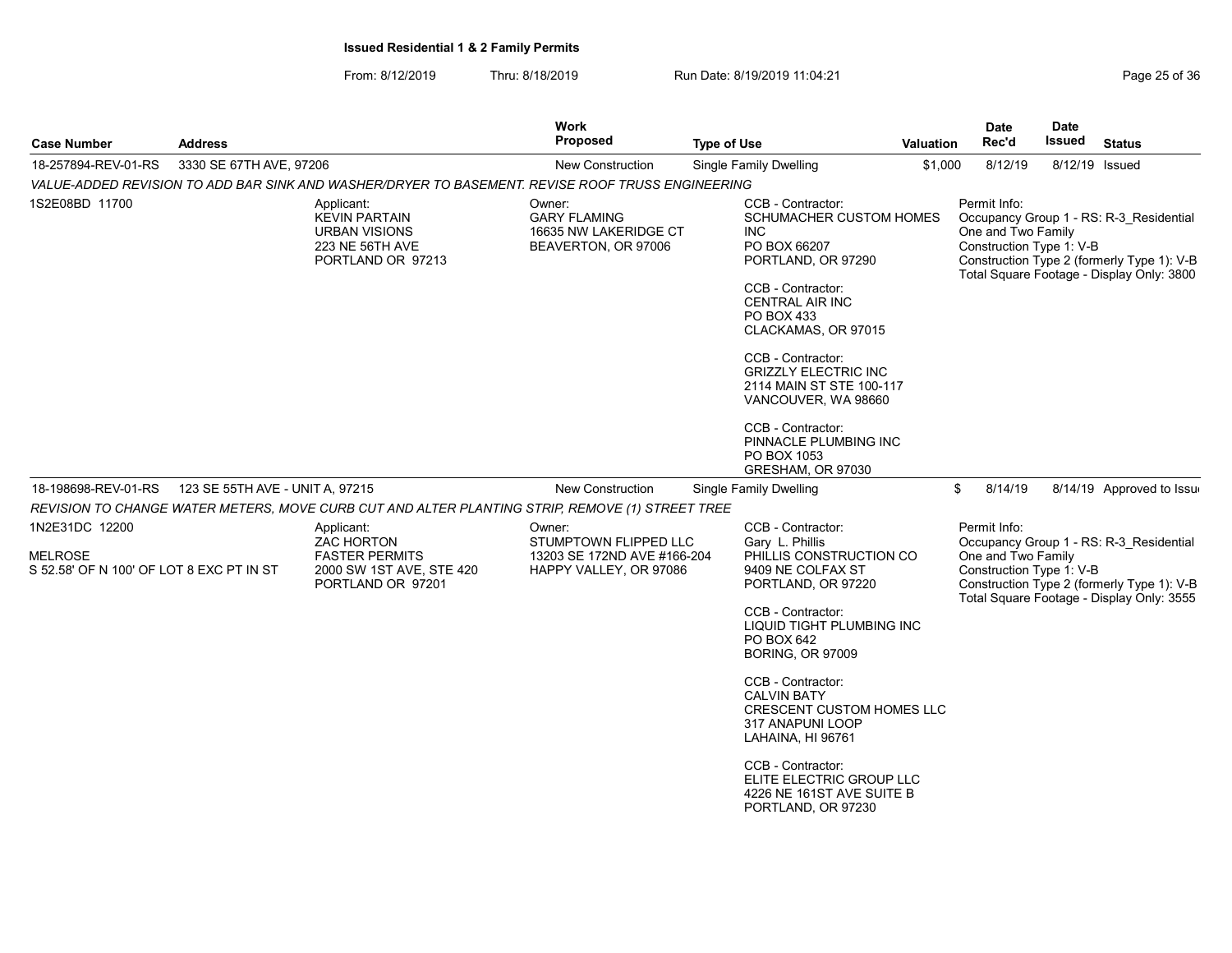| <b>Case Number</b>                                              | <b>Address</b>                  |                                                                                                                               | <b>Work</b><br><b>Proposed</b>                                                           | <b>Type of Use</b>                                                                                                                                                                                                                                                                                                                                                                                                                                                       | Valuation | <b>Date</b><br>Rec'd                                                                              | <b>Date</b><br>Issued | <b>Status</b>                                                                                                                      |
|-----------------------------------------------------------------|---------------------------------|-------------------------------------------------------------------------------------------------------------------------------|------------------------------------------------------------------------------------------|--------------------------------------------------------------------------------------------------------------------------------------------------------------------------------------------------------------------------------------------------------------------------------------------------------------------------------------------------------------------------------------------------------------------------------------------------------------------------|-----------|---------------------------------------------------------------------------------------------------|-----------------------|------------------------------------------------------------------------------------------------------------------------------------|
| 18-197438-REV-02-RS                                             | 133 SE 55TH AVE - UNIT A, 97215 |                                                                                                                               | <b>New Construction</b>                                                                  | Single Family Dwelling                                                                                                                                                                                                                                                                                                                                                                                                                                                   |           | 8/14/19<br>\$                                                                                     |                       | 8/14/19 Approved to Issue                                                                                                          |
| <b>REVISION TO CHANGE WATER METER TO 3/4" FOR HOUSE</b>         |                                 |                                                                                                                               |                                                                                          |                                                                                                                                                                                                                                                                                                                                                                                                                                                                          |           |                                                                                                   |                       |                                                                                                                                    |
| 1N2E31DC 12100<br><b>MELROSE</b><br>S 50' OF LOT 8 EXC PT IN ST |                                 | Applicant:<br><b>ZAC HORTON</b><br><b>FASTER PERMITS</b><br>2000 SW 1ST AVE, STE 420<br>PORTLAND OR 97201                     | Owner:<br>STUMPTOWN FLIPPED LLC<br>13203 SE 172ND AVE #166-204<br>HAPPY VALLEY, OR 97086 | CCB - Contractor:<br>Gary L. Phillis<br>PHILLIS CONSTRUCTION CO<br>9409 NE COLFAX ST<br>PORTLAND, OR 97220                                                                                                                                                                                                                                                                                                                                                               |           | Permit Info:<br>One and Two Family<br>Construction Type 1: V-B                                    |                       | Occupancy Group 1 - RS: R-3 Residential<br>Construction Type 2 (formerly Type 1): V-B<br>Total Square Footage - Display Only: 3555 |
| 19-150306-000-00-RS                                             | 8270 N FOSS AVE, 97203          |                                                                                                                               | <b>New Construction</b>                                                                  | Single Family Dwelling                                                                                                                                                                                                                                                                                                                                                                                                                                                   | \$189,089 | 4/17/19                                                                                           |                       | 8/14/19 Issued                                                                                                                     |
|                                                                 |                                 | NEW SINGLE-FAMILY REISDENCE/ 2-STORY/ 1-CAR GARAGE/ FLAT LOT/ COMPLEX to be developed on Lot 38, Block 138 of University Park |                                                                                          |                                                                                                                                                                                                                                                                                                                                                                                                                                                                          |           |                                                                                                   |                       |                                                                                                                                    |
| 1N1E08DB 03700                                                  |                                 | Applicant:<br><b>KEVIN PARTAIN</b><br><b>URBAN VISIONS</b><br>4832 SE HARRISON STREET<br>PORTLAND, OR 97215                   | Owner:<br>MAC REDEVELOPMENT LLC<br>6045 SE STARK<br>PORTLAND OR 97205                    | CCB - Contractor:<br>WHITE LIGHTNING ELECTRIC INC<br>2310 NE 82ND AVE<br>PORTLAND, OR 97220<br>CCB - Contractor:<br><b>CLINT WEILER</b><br><b>GROUND BREAKERS CONST &amp;</b><br><b>DEVELOPMENT INC</b><br>6045 SE STARK ST<br>PORTLAND, OR 97215<br>CCB - Contractor:<br>ALL PLUMBING LLC<br>9312 NW SKYLINE BLVD<br>PORTLAND, OR 97231<br>CCB - Contractor:<br><b>Bare Metal Heating</b><br><b>BARE METAL HEATING INC</b><br>31499 SE HIGHWAY 211<br>MOLALLA, OR 97038 |           | Permit Info:<br>One and Two Family<br>Construction Type 1: V-B<br>Number of New Dwelling Units: 1 |                       | Occupancy Group 1 - RS: R-3 Residential<br>Construction Type 2 (formerly Type 1): V-B<br>Total Square Footage - Display Only: 1723 |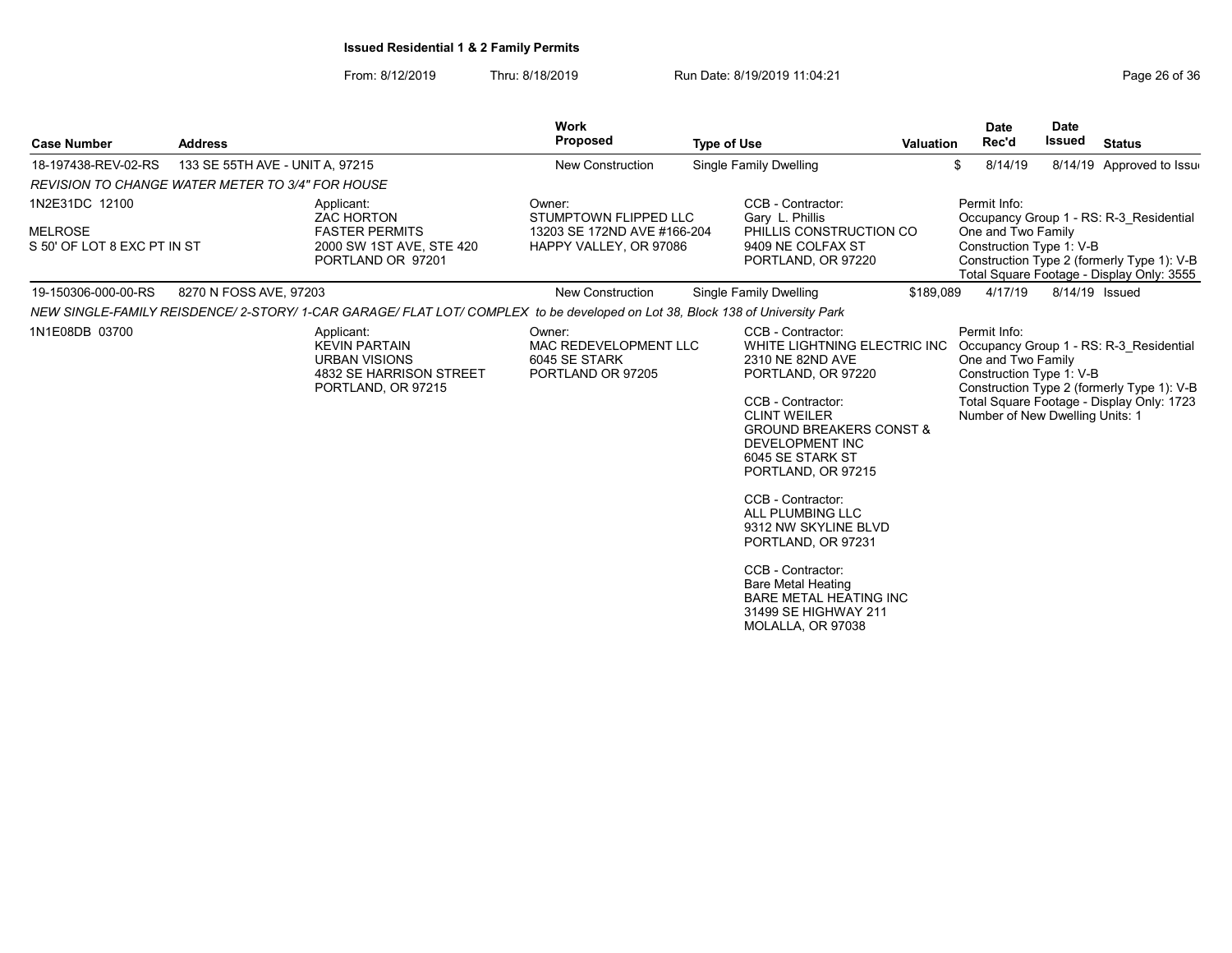From: 8/12/2019 Thru: 8/18/2019 Run Date: 8/19/2019 11:04:21

| <b>Case Number</b>  | <b>Address</b>                                                                                      | Work<br><b>Proposed</b>                                                               | <b>Type of Use</b>                                                                                                                                                                                                                                                                                                                                                                                                                                  | Valuation | Date<br>Rec'd                                                  | <b>Date</b><br>Issued | <b>Status</b>                                                                                                                      |
|---------------------|-----------------------------------------------------------------------------------------------------|---------------------------------------------------------------------------------------|-----------------------------------------------------------------------------------------------------------------------------------------------------------------------------------------------------------------------------------------------------------------------------------------------------------------------------------------------------------------------------------------------------------------------------------------------------|-----------|----------------------------------------------------------------|-----------------------|------------------------------------------------------------------------------------------------------------------------------------|
| 19-100100-000-00-RS | 6816 N BANK ST, 97203                                                                               | New Construction                                                                      | <b>Single Family Dwelling</b>                                                                                                                                                                                                                                                                                                                                                                                                                       | \$181,820 | 1/2/19                                                         |                       | 8/14/19 Issued                                                                                                                     |
|                     | NEW SINGLE FAMILY RESIDENCE/ 2 STORY/ 1 CAR GARAGE/ FLAT LOT/ COMPLEX                               |                                                                                       |                                                                                                                                                                                                                                                                                                                                                                                                                                                     |           |                                                                |                       |                                                                                                                                    |
| 1N1E06DB 11900      | Applicant:<br><b>KEVIN PARTAIN</b><br><b>URBAN VISIONS</b><br>223 NE 56TH AVE<br>PORTLAND, OR 97213 | Owner:<br><b>JIMMY E THOMPSON</b><br>10121 N OREGONIAN AVE<br>PORTLAND, OR 97203-1379 | CCB - Contractor:<br>KIMCO PROPERTIES LTD<br>PO BOX 1540<br>SANDY, OR 97055-1540<br>CCB - Contractor:<br>JIM THOMPSON ENTERPRISES IN Number of New Dwelling Units: 1<br>PO BOX 1055<br><b>BORING, OR 97009</b><br>CCB - Contractor:<br><b>Bare Metal Heating</b><br>BARE METAL HEATING INC<br>31499 SE HIGHWAY 211<br>MOLALLA, OR 97038<br>CCB - Contractor:<br><b>BARNSON ELECTRIC INC</b><br>17057 SW 123RD AVE                                   |           | Permit Info:<br>One and Two Family<br>Construction Type 1: V-B |                       | Occupancy Group 1 - RS: R-3 Residential<br>Construction Type 2 (formerly Type 1): V-B<br>Total Square Footage - Display Only: 1668 |
| 18-262478-000-00-RS | 11763 SE MAIN ST, 97216                                                                             | <b>New Construction</b>                                                               | <b>TIGARD, OR 97224</b><br><b>Single Family Dwelling</b>                                                                                                                                                                                                                                                                                                                                                                                            | \$176,101 | 11/5/18                                                        |                       | 8/14/19 Issued                                                                                                                     |
|                     | NEW SINGLE FAMILY RESIDENCE / 1-STORY / ATTACHED GARAGE / FLAT LOT / SIMPLE                         |                                                                                       |                                                                                                                                                                                                                                                                                                                                                                                                                                                     |           |                                                                |                       |                                                                                                                                    |
| 1S2E03AD 02400      | Applicant:<br><b>KEVIN PARTAIN</b><br><b>URBAN VISIONS</b><br>223 NE 56TH AVE<br>PORTLAND OR 97213  | Owner:<br><b>FX HOMES</b><br>PO BOX 1540<br>SANDY, OR 97055-1540                      | CCB - Contractor:<br>KIMCO PROPERTIES LTD<br>PO BOX 1540<br>SANDY, OR 97055-1540<br>CCB - Contractor:<br>JIM THOMPSON ENTERPRISES IN Number of New Dwelling Units: 1<br>PO BOX 1055<br><b>BORING, OR 97009</b><br>CCB - Contractor:<br><b>Bare Metal Heating</b><br><b>BARE METAL HEATING INC</b><br>31499 SE HIGHWAY 211<br>MOLALLA, OR 97038<br>CCB - Contractor:<br><b>BARNSON ELECTRIC INC</b><br>17057 SW 123RD AVE<br><b>TIGARD, OR 97224</b> |           | Permit Info:<br>One and Two Family<br>Construction Type 1: V-B |                       | Occupancy Group 1 - RS: R-3 Residential<br>Construction Type 2 (formerly Type 1): V-B<br>Total Square Footage - Display Only: 1640 |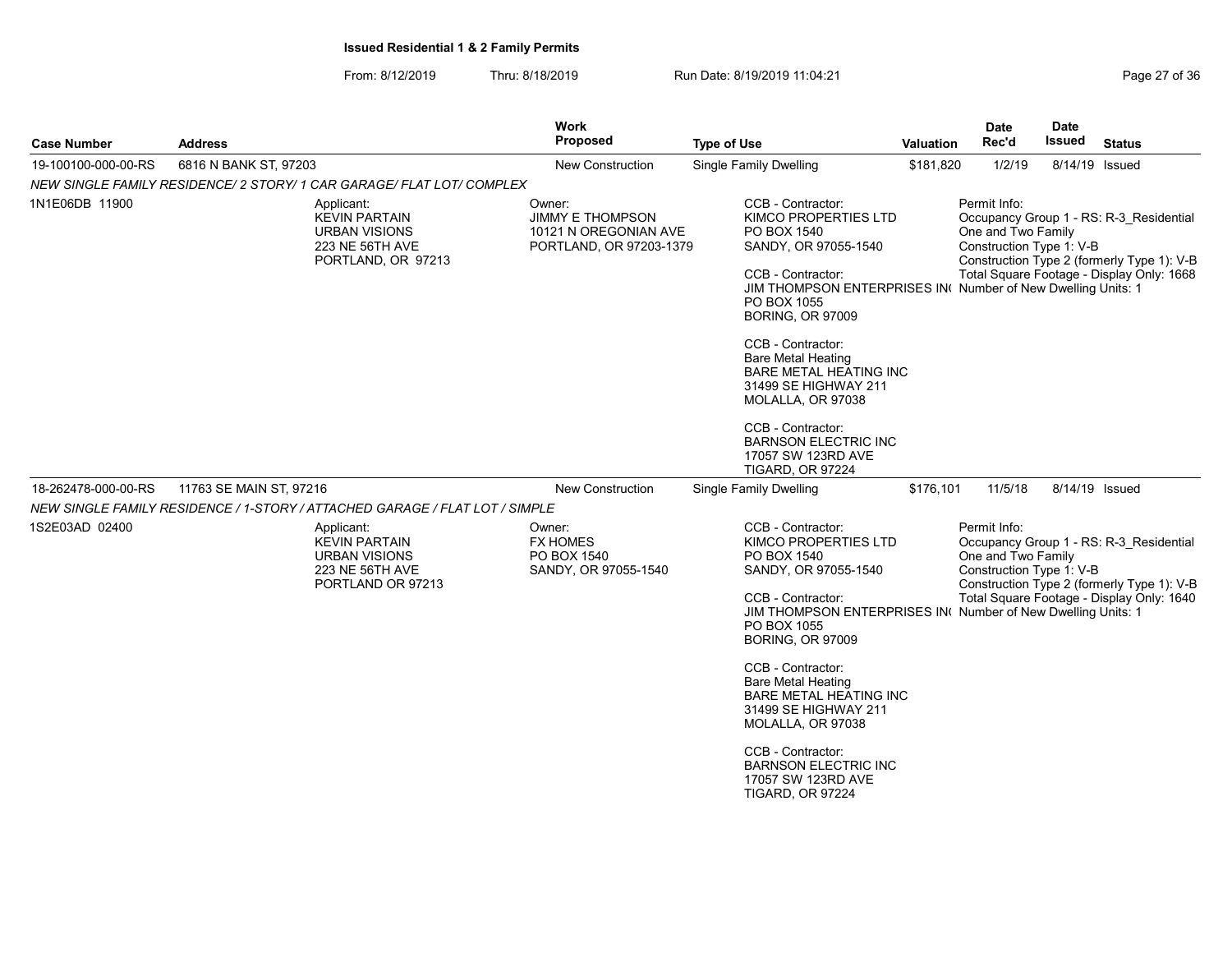| Page 28 of 3 |  |  |
|--------------|--|--|
|              |  |  |

| <b>Case Number</b>  | <b>Address</b>                                                                                              | <b>Work</b><br>Proposed                                                | <b>Type of Use</b>                                                                                                                                                                                                                                                                                                                                                   | <b>Valuation</b> | <b>Date</b><br>Rec'd                                                                              | Date<br><b>Issued</b> | <b>Status</b>                                                                                                                      |
|---------------------|-------------------------------------------------------------------------------------------------------------|------------------------------------------------------------------------|----------------------------------------------------------------------------------------------------------------------------------------------------------------------------------------------------------------------------------------------------------------------------------------------------------------------------------------------------------------------|------------------|---------------------------------------------------------------------------------------------------|-----------------------|------------------------------------------------------------------------------------------------------------------------------------|
| 19-165342-000-00-RS | 5720 SE 134TH PL, 97236                                                                                     | <b>New Construction</b>                                                | <b>Single Family Dwelling</b>                                                                                                                                                                                                                                                                                                                                        | \$189,864        | 5/15/19                                                                                           |                       | 8/14/19 Under Inspection                                                                                                           |
|                     | NEW SINGLE-FAMILY RESIDENCE/2-STORIES/1-CAR GARAGE/FLAT LOT/SIMPLE                                          |                                                                        |                                                                                                                                                                                                                                                                                                                                                                      |                  |                                                                                                   |                       |                                                                                                                                    |
| 1S2E14DB 03500      | Applicant:<br><b>KEVIN PARTAIN</b><br><b>URBAN VISIONS</b><br>4832 SE HARRISON STREET<br>PORTLAND, OR 97215 | Owner:<br>AF HOESLY INC<br>5539 SE 67TH AVE<br>PORTLAND, OR 97206-5313 | CCB - Contractor:<br>LIQUID TIGHT PLUMBING INC<br>PO BOX 642<br><b>BORING, OR 97009</b><br>CCB - Contractor:<br><b>ACTION HEATING &amp; AIR</b><br><b>CONDITIONING LLC</b><br>6419 SE 84TH AVE<br>PORTLAND, OR 97266<br>portland or 97266<br>CCB - Contractor:<br>JB CEREGHINO CONSTRUCTION<br><b>INC</b><br>13820 S JOHN WAYNE LN<br>MULINO, OR 97042               |                  | Permit Info:<br>One and Two Family<br>Construction Type 1: V-B<br>Number of New Dwelling Units: 1 |                       | Occupancy Group 1 - RS: R-3 Residential<br>Construction Type 2 (formerly Type 1): V-B<br>Total Square Footage - Display Only: 1719 |
| 19-165369-000-00-RS | 5732 SE 134TH PL, 97236                                                                                     | New Construction                                                       | Single Family Dwelling                                                                                                                                                                                                                                                                                                                                               | \$188,866        | 5/15/19                                                                                           |                       | 8/14/19 Under Inspection                                                                                                           |
|                     | NEW SINGLE-FAMILY RESIDENCE/2-STORIES/1-CAR GARAGE/FLAT LOT/SIMPLE                                          |                                                                        |                                                                                                                                                                                                                                                                                                                                                                      |                  |                                                                                                   |                       |                                                                                                                                    |
| 1S2E14DB 03500      | Applicant:<br><b>KEVIN PARTAIN</b><br><b>URBAN VISIONS</b><br>4832 SE HARRISON STREET<br>PORTLAND, OR 97215 | Owner:<br>AF HOESLY INC<br>5539 SE 67TH AVE<br>PORTLAND, OR 97206-5313 | CCB - Contractor:<br><b>LIQUID TIGHT PLUMBING INC</b><br>PO BOX 642<br><b>BORING, OR 97009</b><br>CCB - Contractor:<br><b>ACTION HEATING &amp; AIR</b><br><b>CONDITIONING LLC</b><br>6419 SE 84TH AVE<br>PORTLAND, OR 97266<br>portland or 97266<br>CCB - Contractor:<br><b>JB CEREGHINO CONSTRUCTION</b><br><b>INC</b><br>13820 S JOHN WAYNE LN<br>MULINO, OR 97042 |                  | Permit Info:<br>One and Two Family<br>Construction Type 1: V-B<br>Number of New Dwelling Units: 1 |                       | Occupancy Group 1 - RS: R-3 Residential<br>Construction Type 2 (formerly Type 1): V-B<br>Total Square Footage - Display Only: 1727 |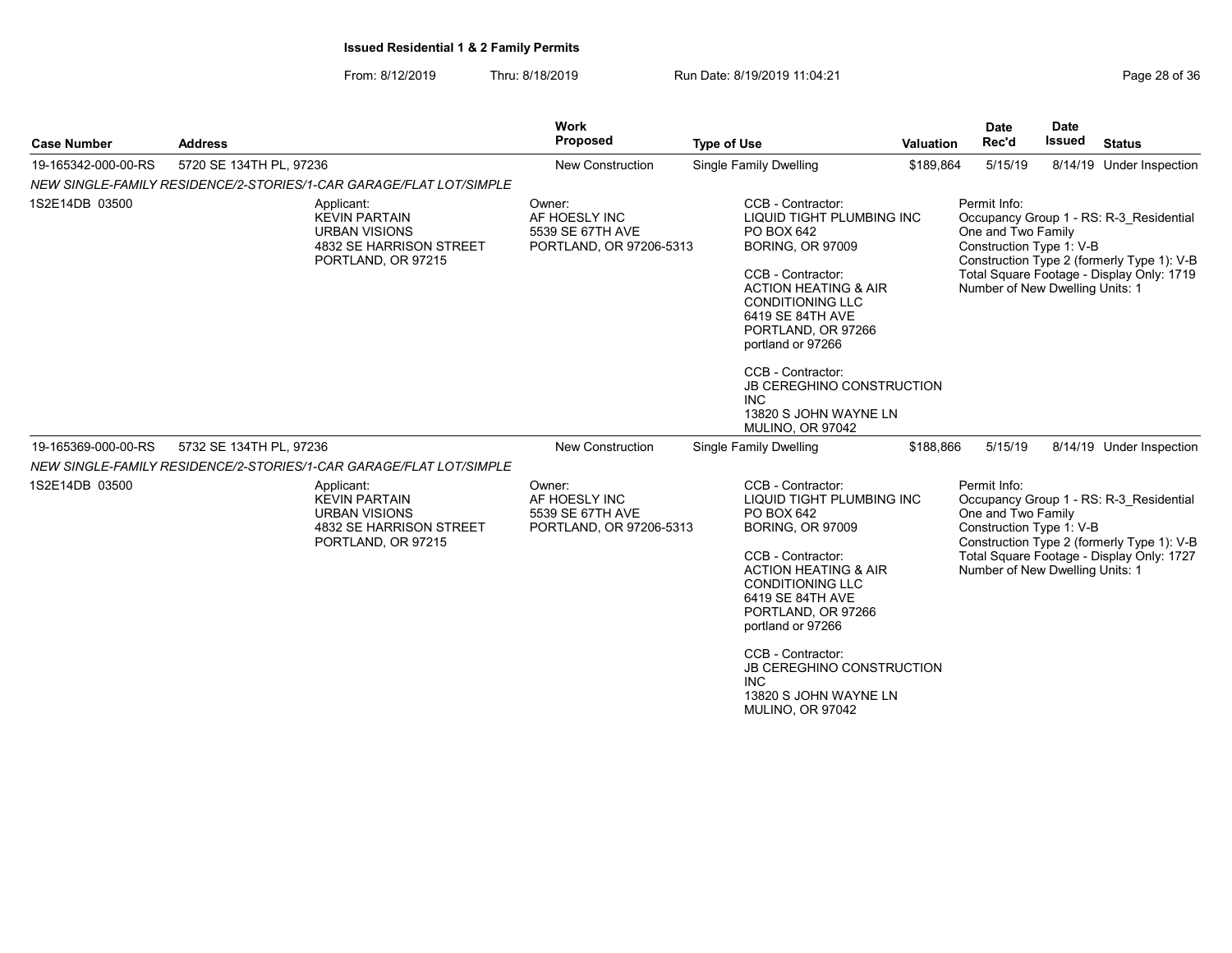From: 8/12/2019 Thru: 8/18/2019 Run Date: 8/19/2019 11:04:21

| Page 29 of 36 |  |  |  |  |
|---------------|--|--|--|--|
|---------------|--|--|--|--|

|                                                                           |                                                                                                     | Work                                                                            |                                                                                                                                                                                                                                                                                                                                                           |                  | <b>Date</b>                                                                                       | <b>Date</b>    |                                                                                                                                    |
|---------------------------------------------------------------------------|-----------------------------------------------------------------------------------------------------|---------------------------------------------------------------------------------|-----------------------------------------------------------------------------------------------------------------------------------------------------------------------------------------------------------------------------------------------------------------------------------------------------------------------------------------------------------|------------------|---------------------------------------------------------------------------------------------------|----------------|------------------------------------------------------------------------------------------------------------------------------------|
| <b>Case Number</b>                                                        | <b>Address</b>                                                                                      | <b>Proposed</b>                                                                 | <b>Type of Use</b>                                                                                                                                                                                                                                                                                                                                        | <b>Valuation</b> | Rec'd                                                                                             | <b>Issued</b>  | <b>Status</b>                                                                                                                      |
| 19-165594-000-00-RS                                                       | 5712 SE 134TH PL, 97236                                                                             | <b>New Construction</b>                                                         | Single Family Dwelling                                                                                                                                                                                                                                                                                                                                    | \$189,864        | 5/17/19                                                                                           |                | 8/14/19 Under Inspection                                                                                                           |
|                                                                           | NEW SINGLE-FAMILY RESIDENCE/2 STORY/1 CAR GARAGE/FLAT LOT/SIMPLE                                    |                                                                                 |                                                                                                                                                                                                                                                                                                                                                           |                  |                                                                                                   |                |                                                                                                                                    |
| 1S2E14DB 03500                                                            | Applicant:<br><b>KEVIN PARTAIN</b><br><b>URBAN VISIONS</b><br>223 NE 56TH AVE<br>PORTLAND, OR 97213 | Owner:<br>AF HOESLY INC<br>5539 SE 67TH AVE<br>PORTLAND, OR 97206-5313          | CCB - Contractor:<br>LIQUID TIGHT PLUMBING INC<br>PO BOX 642<br><b>BORING, OR 97009</b><br>CCB - Contractor:<br>SUNLIGHT ELECTRIC INC<br>2804 NE 65TH AVE D<br>VANCOUVER, WA 98661<br>CCB - Contractor:<br><b>ACTION HEATING &amp; AIR</b><br><b>CONDITIONING LLC</b><br>6419 SE 84TH AVE<br>PORTLAND, OR 97266<br>portland or 97266<br>CCB - Contractor: |                  | Permit Info:<br>One and Two Family<br>Construction Type 1: V-B<br>Number of New Dwelling Units: 1 |                | Occupancy Group 1 - RS: R-3 Residential<br>Construction Type 2 (formerly Type 1): V-B<br>Total Square Footage - Display Only: 1719 |
|                                                                           |                                                                                                     |                                                                                 | <b>JB CEREGHINO CONSTRUCTION</b><br><b>INC</b><br>13820 S JOHN WAYNE LN<br>MULINO, OR 97042                                                                                                                                                                                                                                                               |                  |                                                                                                   |                |                                                                                                                                    |
| 18-181640-DFS-01-RS                                                       | 8012 NE HOLLADAY ST, 97213                                                                          | <b>New Construction</b>                                                         | Townhouse (2 Units)                                                                                                                                                                                                                                                                                                                                       | \$5,000          | 3/5/19                                                                                            | 8/16/19 Final  |                                                                                                                                    |
| DFS ROOF TRUSSES                                                          |                                                                                                     |                                                                                 |                                                                                                                                                                                                                                                                                                                                                           |                  |                                                                                                   |                |                                                                                                                                    |
| 1N2E32AD 03100                                                            | Applicant:<br>PETER ZENCZAK<br>Z DESIGN-BUILD LLC<br>6124 SE SHERMAN ST<br>PORTLAND, OR 97215       | Owner:<br>SWIFT DEVELOPMENT LLC<br>4526 NE 7TH AVE<br>PORTLAND, OR 97211        | CCB - Contractor:<br>Z DESIGN BUILD LLC<br>PO BOX 33761<br>PORTLAND, OR 97292                                                                                                                                                                                                                                                                             |                  | Permit Info:<br>One and Two Family<br>Construction Type 1: V-B                                    |                | Occupancy Group 1 - RS: R-3 Residential<br>Construction Type 2 (formerly Type 1): V-B<br>Total Square Footage - Display Only: 1755 |
| 18-181641-DFS-01-RS                                                       | 8016 NE HOLLADAY ST, 97213                                                                          | <b>New Construction</b>                                                         | Townhouse (2 Units)                                                                                                                                                                                                                                                                                                                                       | \$5,000          | 3/5/19                                                                                            | 8/16/19 Final  |                                                                                                                                    |
| DFS ROOF TRUSSES                                                          |                                                                                                     |                                                                                 |                                                                                                                                                                                                                                                                                                                                                           |                  |                                                                                                   |                |                                                                                                                                    |
| 1N2E32AD 03100                                                            | Applicant:<br>PETER ZENCZAK<br>Z DESIGN-BUILD LLC<br>6124 SE SHERMAN ST<br>PORTLAND, OR 97215       | Owner:<br><b>SWIFT DEVELOPMENT LLC</b><br>4526 NE 7TH AVE<br>PORTLAND, OR 97211 | CCB - Contractor:<br>Z DESIGN BUILD LLC<br>PO BOX 33761<br>PORTLAND, OR 97292                                                                                                                                                                                                                                                                             |                  | Permit Info:<br>One and Two Family<br>Construction Type 1: V-B                                    |                | Occupancy Group 1 - RS: R-3 Residential<br>Construction Type 2 (formerly Type 1): V-B<br>Total Square Footage - Display Only: 1755 |
| 18-181637-DFS-01-RS                                                       | 990 NE 80TH AVE, 97213                                                                              | New Construction                                                                | Townhouse (2 Units)                                                                                                                                                                                                                                                                                                                                       | \$5,000          | 3/5/19                                                                                            | 8/16/19 Issued |                                                                                                                                    |
| DFS FOR ROOF TRUSSES                                                      |                                                                                                     |                                                                                 |                                                                                                                                                                                                                                                                                                                                                           |                  |                                                                                                   |                |                                                                                                                                    |
| 1N2E32AD 03100                                                            | Applicant:<br>PETER ZENCZAK                                                                         | Owner:<br><b>SWIFT DEVELOPMENT LLC</b>                                          | CCB - Contractor:<br><b>Z DESIGN BUILD LLC</b>                                                                                                                                                                                                                                                                                                            |                  | Permit Info:                                                                                      |                | Occupancy Group 1 - RS: R-3_Residential                                                                                            |
| <b>HYLES ADD &amp; EXTD</b><br>BLOCK <sub>7</sub><br>LOT 14 EXC PT IN STS | Z DESIGN-BUILD LLC<br>6124 SE SHERMAN ST<br>PORTLAND, OR 97215                                      | 4526 NE 7TH AVE<br>PORTLAND, OR 97211                                           | PO BOX 33761<br>PORTLAND, OR 97292                                                                                                                                                                                                                                                                                                                        |                  | One and Two Family<br>Construction Type 1: V-B                                                    |                | Construction Type 2 (formerly Type 1):<br>Total Square Footage - Display Only: 1094                                                |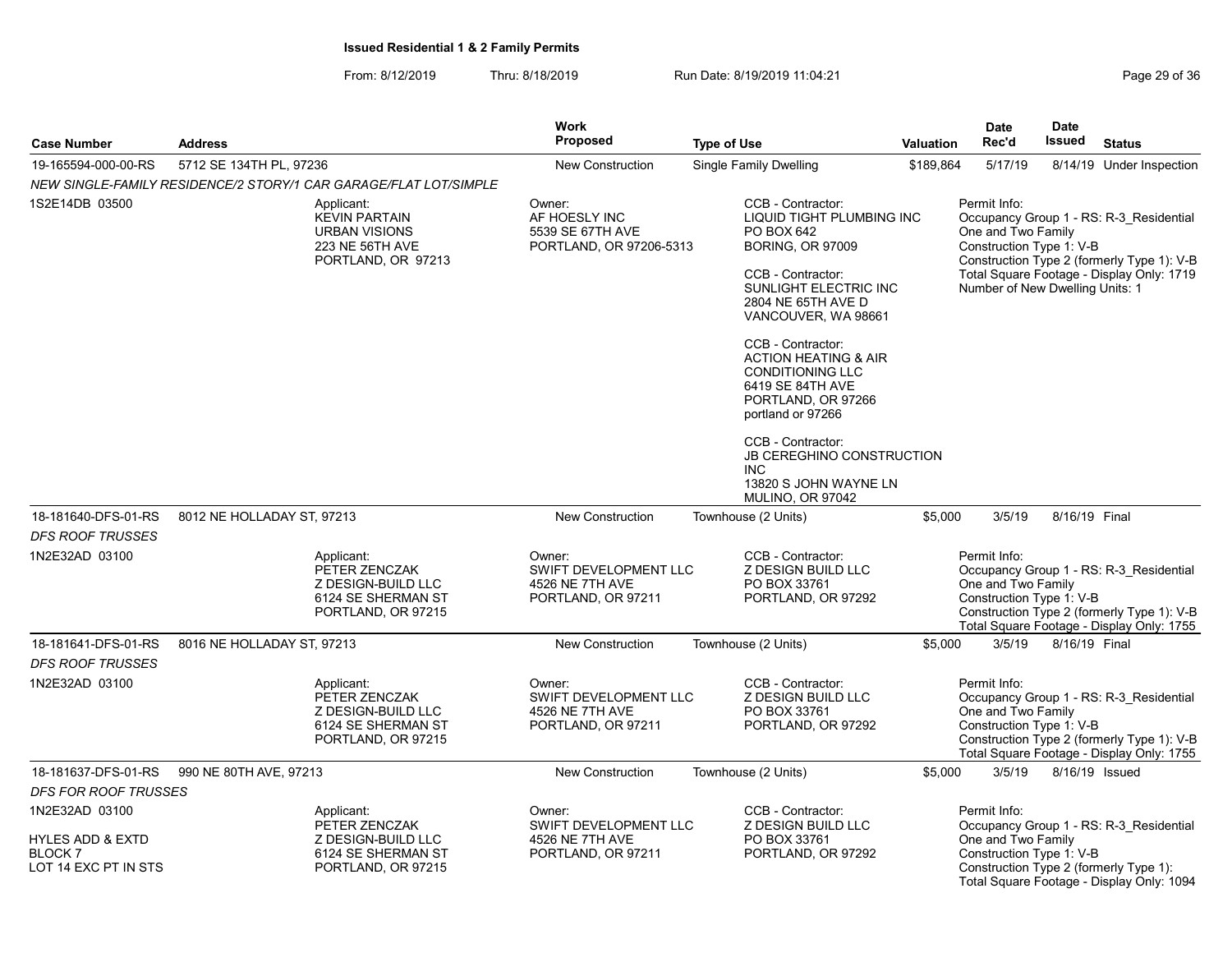|                                                |                                                                                                     | Work                                                                            |                                                                                                                                                                                                                                                                                                                                                                                                                                                          |                  | <b>Date</b>                                                                                       | <b>Date</b>   |                                                                                                                                    |
|------------------------------------------------|-----------------------------------------------------------------------------------------------------|---------------------------------------------------------------------------------|----------------------------------------------------------------------------------------------------------------------------------------------------------------------------------------------------------------------------------------------------------------------------------------------------------------------------------------------------------------------------------------------------------------------------------------------------------|------------------|---------------------------------------------------------------------------------------------------|---------------|------------------------------------------------------------------------------------------------------------------------------------|
| <b>Case Number</b>                             | <b>Address</b>                                                                                      | <b>Proposed</b>                                                                 | <b>Type of Use</b>                                                                                                                                                                                                                                                                                                                                                                                                                                       | <b>Valuation</b> | Rec'd                                                                                             | <b>Issued</b> | <b>Status</b>                                                                                                                      |
| 18-181639-DFS-01-RS<br><b>DFS ROOF TRUSSES</b> | 986 NE 80TH AVE, 97213                                                                              | <b>New Construction</b>                                                         | Townhouse (2 Units)                                                                                                                                                                                                                                                                                                                                                                                                                                      | \$5,000          | 3/5/19                                                                                            |               | 8/16/19 Issued                                                                                                                     |
| 1N2E32AD 03100                                 | Applicant:<br>PETER ZENCZAK<br>Z DESIGN-BUILD LLC<br>6124 SE SHERMAN ST<br>PORTLAND, OR 97215       | Owner:<br><b>SWIFT DEVELOPMENT LLC</b><br>4526 NE 7TH AVE<br>PORTLAND, OR 97211 | CCB - Contractor:<br><b>Z DESIGN BUILD LLC</b><br>PO BOX 33761<br>PORTLAND, OR 97292                                                                                                                                                                                                                                                                                                                                                                     |                  | Permit Info:<br>One and Two Family<br>Construction Type 1: V-B                                    |               | Occupancy Group 1 - RS: R-3 Residential<br>Construction Type 2 (formerly Type 1): V-B<br>Total Square Footage - Display Only: 1139 |
| 19-165590-000-00-RS                            | 5792 SE 134TH PL, 97236                                                                             | <b>New Construction</b>                                                         | Townhouse (2 Units)                                                                                                                                                                                                                                                                                                                                                                                                                                      | \$206,044        | 5/17/19                                                                                           |               | 8/14/19 Under Inspection                                                                                                           |
|                                                | NEW ONE OF TWO UNIT TOWNHOME/2-STORY/1-CAR GARAGE/FLAT LOT/SIMPLE                                   |                                                                                 |                                                                                                                                                                                                                                                                                                                                                                                                                                                          |                  |                                                                                                   |               |                                                                                                                                    |
| 1S2E14DB 03500                                 | Applicant:<br><b>KEVIN PARTAIN</b><br><b>URBAN VISIONS</b><br>223 NE 56TH AVE<br>PORTLAND, OR 97213 | Owner:<br>AF HOESLY INC<br>5539 SE 67TH AVE<br>PORTLAND, OR 97206-5313          | CCB - Contractor:<br>LIQUID TIGHT PLUMBING INC<br>PO BOX 642<br><b>BORING, OR 97009</b><br>CCB - Contractor:<br>SUNLIGHT ELECTRIC INC<br>2804 NE 65TH AVE D<br>VANCOUVER, WA 98661<br>CCB - Contractor:<br><b>ACTION HEATING &amp; AIR</b><br><b>CONDITIONING LLC</b><br>6419 SE 84TH AVE<br>PORTLAND, OR 97266<br>portland or 97266<br>CCB - Contractor:<br><b>JB CEREGHINO CONSTRUCTION</b><br><b>INC</b><br>13820 S JOHN WAYNE LN<br>MULINO, OR 97042 |                  | Permit Info:<br>One and Two Family<br>Construction Type 1: V-B<br>Number of New Dwelling Units: 1 |               | Occupancy Group 1 - RS: R-3 Residential<br>Construction Type 2 (formerly Type 1): V-B<br>Total Square Footage - Display Only: 1815 |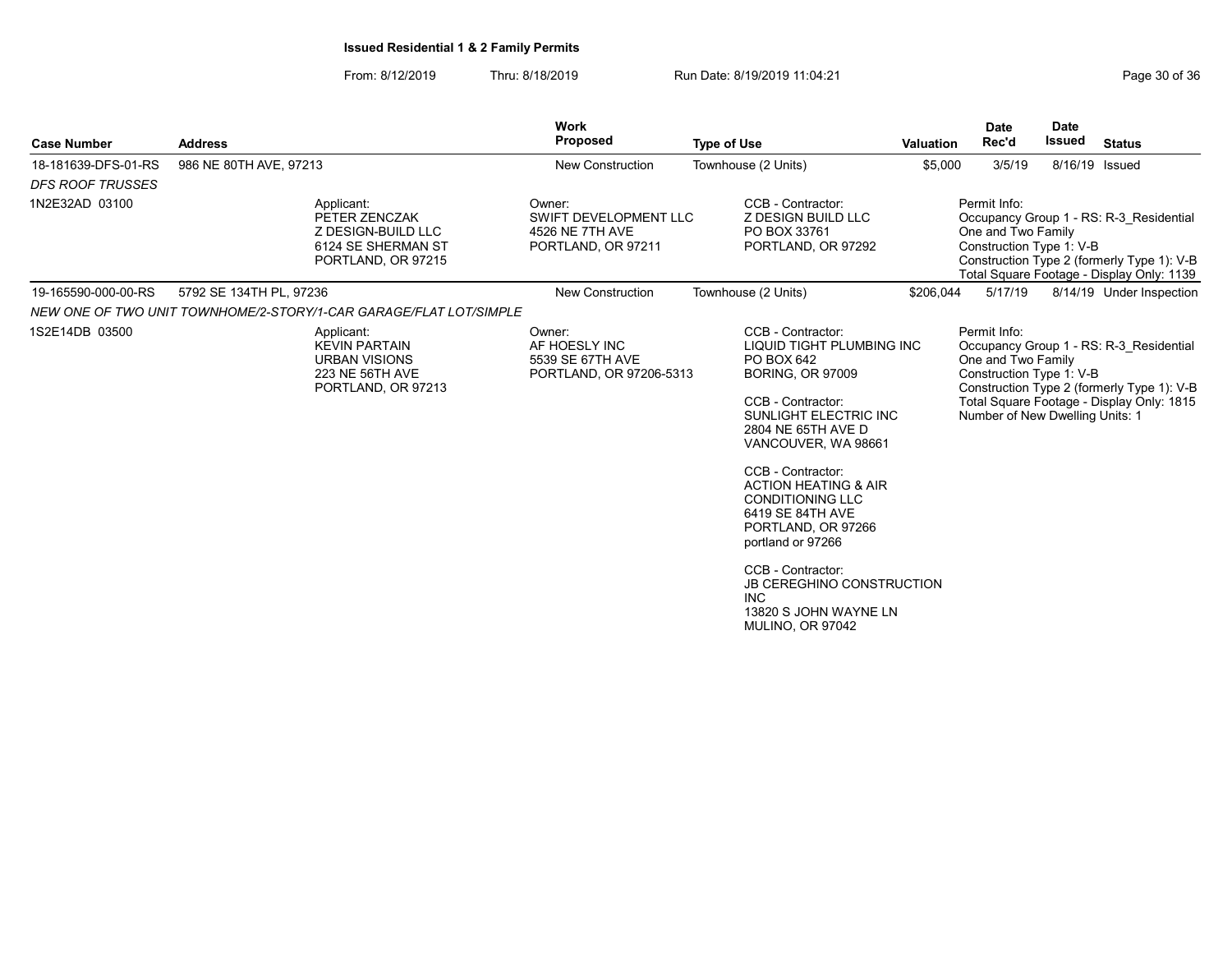From: 8/12/2019 Thru: 8/18/2019 Run Date: 8/19/2019 11:04:21 From: 8/12/2019 11:04:21

| <b>Case Number</b>  | <b>Address</b>                                                                                                                                                            | Work<br>Proposed                                                          | <b>Type of Use</b>                                                                                                                                                                                                                                                                                                                                                                                                                                       | Valuation | <b>Date</b><br>Rec'd                                                                              | <b>Date</b><br>Issued | <b>Status</b>                                                                                                                      |
|---------------------|---------------------------------------------------------------------------------------------------------------------------------------------------------------------------|---------------------------------------------------------------------------|----------------------------------------------------------------------------------------------------------------------------------------------------------------------------------------------------------------------------------------------------------------------------------------------------------------------------------------------------------------------------------------------------------------------------------------------------------|-----------|---------------------------------------------------------------------------------------------------|-----------------------|------------------------------------------------------------------------------------------------------------------------------------|
| 19-165605-000-00-RS | 5786 SE 134TH PL, 97236                                                                                                                                                   | New Construction                                                          | Townhouse (2 Units)                                                                                                                                                                                                                                                                                                                                                                                                                                      | \$206,044 | 5/17/19                                                                                           |                       | 8/14/19 Under Inspection                                                                                                           |
|                     | NEW TWO OF TWO UNIT TOWNHOME/2-STORY/1-CAR GARAGE/FLAT LOT/SIMPLE                                                                                                         |                                                                           |                                                                                                                                                                                                                                                                                                                                                                                                                                                          |           |                                                                                                   |                       |                                                                                                                                    |
| 1S2E14DB 03500      | Applicant:<br><b>KEVIN PARTAIN</b><br><b>URBAN VISIONS</b><br>223 NE 56TH AVE<br>PORTLAND, OR 97213                                                                       | Owner:<br>AF HOESLY INC<br>5539 SE 67TH AVE<br>PORTLAND, OR 97206-5313    | CCB - Contractor:<br>LIQUID TIGHT PLUMBING INC<br>PO BOX 642<br><b>BORING, OR 97009</b><br>CCB - Contractor:<br>SUNLIGHT ELECTRIC INC<br>2804 NE 65TH AVE D<br>VANCOUVER, WA 98661<br>CCB - Contractor:<br><b>ACTION HEATING &amp; AIR</b><br><b>CONDITIONING LLC</b><br>6419 SE 84TH AVE<br>PORTLAND, OR 97266<br>portland or 97266<br>CCB - Contractor:<br><b>JB CEREGHINO CONSTRUCTION</b><br><b>INC</b><br>13820 S JOHN WAYNE LN<br>MULINO, OR 97042 |           | Permit Info:<br>One and Two Family<br>Construction Type 1: V-B<br>Number of New Dwelling Units: 1 |                       | Occupancy Group 1 - RS: R-3 Residential<br>Construction Type 2 (formerly Type 1): V-B<br>Total Square Footage - Display Only: 1815 |
| 18-114353-000-00-RS | 11331 SW CAPITOL HWY, 97219                                                                                                                                               | <b>New Construction</b>                                                   | Townhouse (3 or more units)                                                                                                                                                                                                                                                                                                                                                                                                                              | \$177,426 | 1/30/18                                                                                           | 8/15/19 Issued        |                                                                                                                                    |
|                     | NEW, UNIT CLUSTER-1, UNIT B; 2 OF 3-UNIT TOWNHOUSE on shared tax lot / 3-STORY / TUCK UNDER GARAGE / SLOPED LOT / COMPLEX ***ROOF TRUSSES TO BE DEFERRED SUBMITTAL***MECI |                                                                           |                                                                                                                                                                                                                                                                                                                                                                                                                                                          |           |                                                                                                   |                       |                                                                                                                                    |
| 1S1E31BD 02200      | Applicant:<br><b>JAMES ARONOFF</b><br><b>TALUS PDX LLC</b><br>7623 SW 34TH AVE<br>PORTLAND, OR 97219                                                                      | Owner:<br>11365 CAPITOL HWY LLC<br>7623 SW 34TH AVE<br>PORTLAND, OR 97219 | CCB - Contractor:<br><b>BC CONSTRUCTION</b><br>DEVELOPMENT CORP<br>410 HIGH ST<br>OREGON CITY, OR 97045                                                                                                                                                                                                                                                                                                                                                  |           | Permit Info:<br>One and Two Family<br>Construction Type 1: V-B<br>Number of New Dwelling Units: 1 |                       | Occupancy Group 1 - RS: R-3 Residential<br>Construction Type 2 (formerly Type 1): V-B<br>Total Square Footage - Display Only: 1800 |
| 18-114344-000-00-RS | 11335 SW CAPITOL HWY, 97219                                                                                                                                               | <b>New Construction</b>                                                   | Townhouse (3 or more units)                                                                                                                                                                                                                                                                                                                                                                                                                              | \$177,426 | 1/30/18                                                                                           | 8/15/19 Issued        |                                                                                                                                    |
|                     | NEW, UNIT CLUSTER-1, UNIT A: 1 OF 3-UNIT TOWNHOUSE on shared tax lot / 3-STORY / TUCK UNDER GARAGE / SLOPED LOT / COMPLEX ***ROOF TRUSSES TO BE DEFERRED SUBMITTAL***MECI |                                                                           |                                                                                                                                                                                                                                                                                                                                                                                                                                                          |           |                                                                                                   |                       |                                                                                                                                    |
| 1S1E31BD 02200      | Applicant:<br>JAMES ARONOFF<br><b>TALUS PDX LLC</b><br>7623 SW 34TH AVE<br>PORTLAND, OR 97219                                                                             | Owner:<br>11365 CAPITOL HWY LLC<br>7623 SW 34TH AVE<br>PORTLAND, OR 97219 | CCB - Contractor:<br><b>BC CONSTRUCTION</b><br>DEVELOPMENT CORP<br>410 HIGH ST<br>OREGON CITY, OR 97045                                                                                                                                                                                                                                                                                                                                                  |           | Permit Info:<br>One and Two Family<br>Construction Type 1: V-B                                    |                       | Occupancy Group 1 - RS: R-3 Residential<br>Construction Type 2 (formerly Type 1): V-B                                              |

Total Square Footage - Display Only: 1800 Number of New Dwelling Units: 1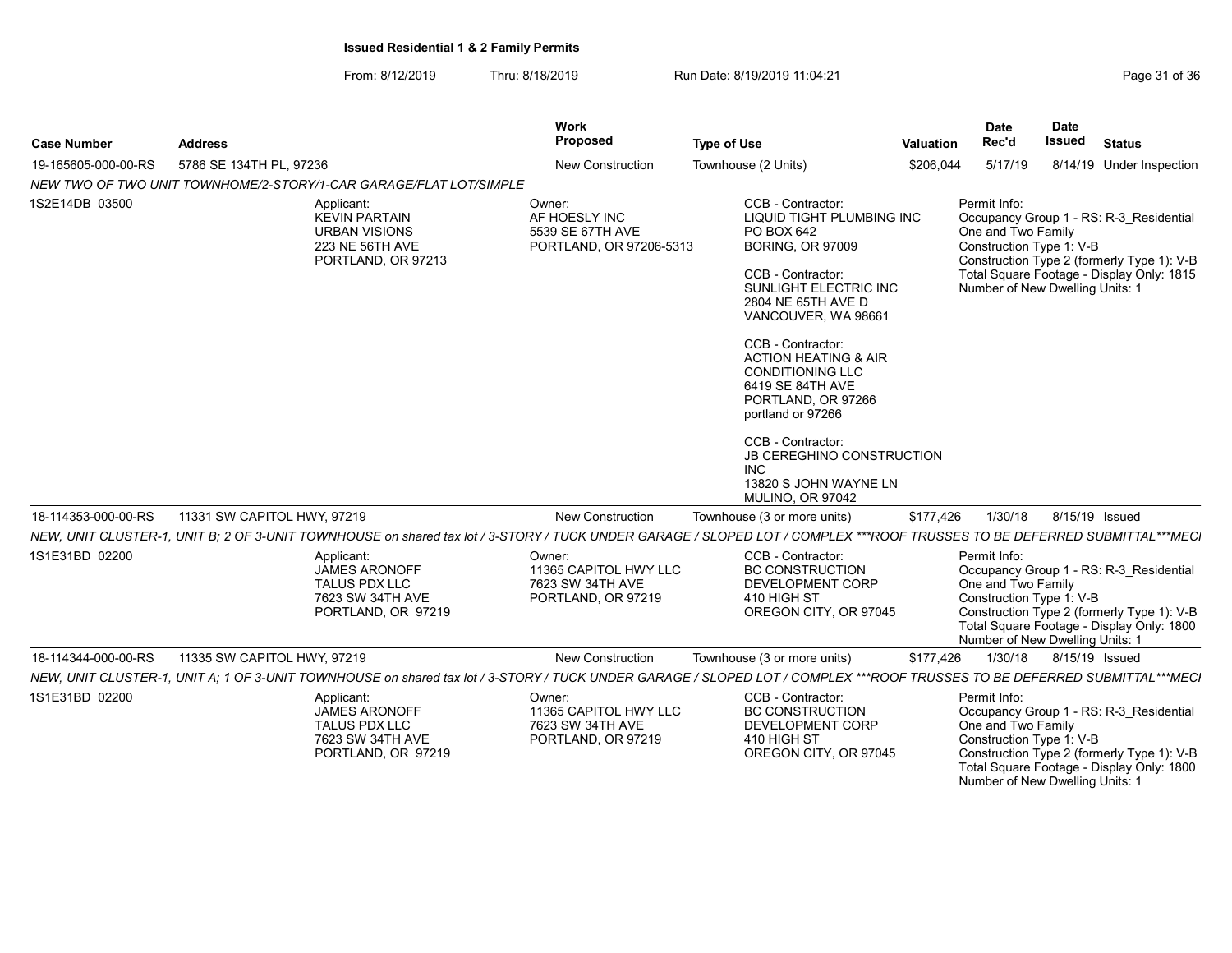From: 8/12/2019 Thru: 8/18/2019 Run Date: 8/19/2019 11:04:21 From: 8/12/2019 11:04:21

| <b>Case Number</b>                | <b>Address</b>                                                                                                                                                            | <b>Work</b><br><b>Proposed</b>                                            | <b>Type of Use</b>                                                                                                                                                                                                                                                                                                                                                                  | <b>Valuation</b> | <b>Date</b><br>Rec'd                                           | <b>Date</b><br>Issued | <b>Status</b>                                                                                                                      |
|-----------------------------------|---------------------------------------------------------------------------------------------------------------------------------------------------------------------------|---------------------------------------------------------------------------|-------------------------------------------------------------------------------------------------------------------------------------------------------------------------------------------------------------------------------------------------------------------------------------------------------------------------------------------------------------------------------------|------------------|----------------------------------------------------------------|-----------------------|------------------------------------------------------------------------------------------------------------------------------------|
| 18-144491-REV-03-RS               | 2904 SE 87TH AVE, 97266                                                                                                                                                   | <b>New Construction</b>                                                   | Townhouse (3 or more units)                                                                                                                                                                                                                                                                                                                                                         |                  | 8/15/19                                                        | 8/15/19 Issued        |                                                                                                                                    |
| <b>REVISION TO TRUSS SUPPLIER</b> |                                                                                                                                                                           |                                                                           |                                                                                                                                                                                                                                                                                                                                                                                     |                  |                                                                |                       |                                                                                                                                    |
| 1S2E09BA 06500                    | Applicant:<br><b>KEVIN PARTAIN</b><br><b>URBAN VISIONS</b><br><b>223 NE 56TH AVE</b><br>PORTLAND, OR 97213                                                                | Owner:<br><b>ZHI HUANG</b><br>20425 WILLAMETTE DR<br>WEST LINN, OR 97068  | CCB - Contractor:<br>WHITE LIGHTNING ELECTRIC INC<br>2310 NE 82ND AVE<br>PORTLAND, OR 97220<br>CCB - Contractor:<br><b>COUNTRY AIR CUSTOM HOMES</b><br><b>LLC</b><br><b>PO BOX 489</b><br>WEST LINN, OR 97068<br>CCB - Contractor:<br><b>CENTRAL AIR INC</b><br>PO BOX 433<br>CLACKAMAS, OR 97015<br>CCB - Contractor:<br>PINNACLE PLUMBING INC<br>PO BOX 1053<br>GRESHAM, OR 97030 |                  | Permit Info:<br>One and Two Family<br>Construction Type 1: V-B |                       | Occupancy Group 1 - RS: R-3 Residential<br>Construction Type 2 (formerly Type 1): V-B<br>Total Square Footage - Display Only: 1553 |
| 18-114357-000-00-RS               | 11327 SW CAPITOL HWY, 97219                                                                                                                                               | <b>New Construction</b>                                                   | Townhouse (3 or more units)                                                                                                                                                                                                                                                                                                                                                         | \$177,426        | 1/30/18                                                        | 8/15/19 Issued        |                                                                                                                                    |
|                                   | NEW, UNIT CLUSTER-1, UNIT C: 3 OF 3-UNIT TOWNHOUSE on shared tax lot / 3-STORY / TUCK UNDER GARAGE / SLOPED LOT / COMPLEX ***ROOF TRUSSES TO BE DEFERRED SUBMITTAL***MECi |                                                                           |                                                                                                                                                                                                                                                                                                                                                                                     |                  |                                                                |                       |                                                                                                                                    |
| 1S1E31BD 02200                    | Applicant:<br><b>JAMES ARONOFF</b><br><b>TALUS PDX LLC</b><br>7623 SW 34TH AVE<br>PORTLAND, OR 97219                                                                      | Owner:<br>11365 CAPITOL HWY LLC<br>7623 SW 34TH AVE<br>PORTLAND, OR 97219 | CCB - Contractor:<br><b>BC CONSTRUCTION</b><br>DEVELOPMENT CORP<br>410 HIGH ST<br>OREGON CITY, OR 97045                                                                                                                                                                                                                                                                             |                  | Permit Info:<br>One and Two Family<br>Construction Type 1: V-B |                       | Occupancy Group 1 - RS: R-3 Residential<br>Construction Type 2 (formerly Type 1): V-B<br>Total Square Footage - Display Only: 1800 |

Total Square Footage - Display Only: 1800 Number of New Dwelling Units: 1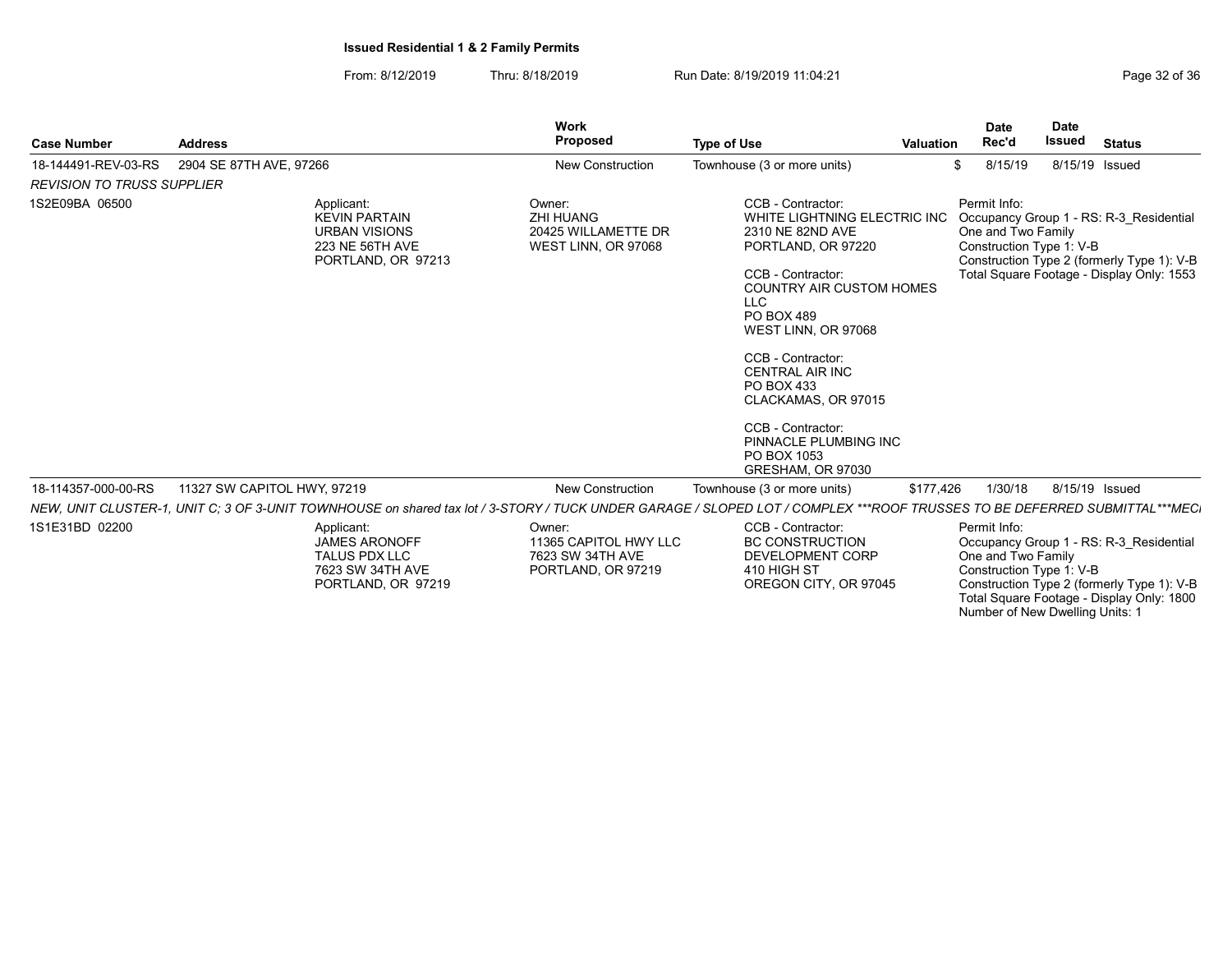| <b>Case Number</b>                                                         | <b>Address</b>                                                                | Work<br><b>Proposed</b>                          |                                            | <b>Type of Use</b>                                                                                                                                                                                                                                                                                                                                                                                         | Valuation | <b>Date</b><br>Rec'd                                           | <b>Date</b><br><b>Issued</b> | <b>Status</b>                                                                                                                      |
|----------------------------------------------------------------------------|-------------------------------------------------------------------------------|--------------------------------------------------|--------------------------------------------|------------------------------------------------------------------------------------------------------------------------------------------------------------------------------------------------------------------------------------------------------------------------------------------------------------------------------------------------------------------------------------------------------------|-----------|----------------------------------------------------------------|------------------------------|------------------------------------------------------------------------------------------------------------------------------------|
| 18-144470-REV-03-RS                                                        | 2880 SE 87TH AVE, 97266                                                       |                                                  | <b>New Construction</b>                    | Townhouse (3 or more units)                                                                                                                                                                                                                                                                                                                                                                                | \$171,969 | 8/15/19                                                        | 8/15/19 Issued               |                                                                                                                                    |
| <b>REVISION TO TRUSS SUPPLIER</b>                                          |                                                                               |                                                  |                                            |                                                                                                                                                                                                                                                                                                                                                                                                            |           |                                                                |                              |                                                                                                                                    |
| 1S2E09BA 06500<br>JOHNSTON AC<br>BLOCK <sub>3</sub><br>LOT 10 EXC PT IN ST | Applicant:<br><b>KEVIN PARTAIN</b><br><b>URBAN VISIONS</b><br>223 NE 56TH AVE | Owner:<br><b>ZHI HUANG</b><br>PORTLAND, OR 97213 | 20425 WILLAMETTE DR<br>WEST LINN, OR 97068 | CCB - Contractor:<br>WHITE LIGHTNING ELECTRIC INC Occupancy Group 1 - RS: R-3 Residential<br>2310 NE 82ND AVE<br>PORTLAND, OR 97220<br>CCB - Contractor:<br>COUNTRY AIR CUSTOM HOMES<br><b>LLC</b><br>PO BOX 489<br>WEST LINN, OR 97068<br>CCB - Contractor:<br>CENTRAL AIR INC<br>PO BOX 433<br>CLACKAMAS, OR 97015<br>CCB - Contractor:<br>STEPHEN WALSH PLUMBING INC<br>PO BOX 132<br>GRESHAM, OR 97030 |           | Permit Info:<br>One and Two Family<br>Construction Type 1: V-B |                              | Construction Type 2 (formerly Type 1): V-B<br>Total Square Footage - Display Only: 1553                                            |
| 18-144474-REV-03-RS                                                        | 2884 SE 87TH AVE, 97266                                                       |                                                  | <b>New Construction</b>                    | Townhouse (3 or more units)                                                                                                                                                                                                                                                                                                                                                                                |           | \$<br>8/15/19                                                  | 8/15/19 Issued               |                                                                                                                                    |
| <b>REVISION TO TRUSS SUPPLIER</b>                                          |                                                                               |                                                  |                                            |                                                                                                                                                                                                                                                                                                                                                                                                            |           |                                                                |                              |                                                                                                                                    |
| 1S2E09BA 06500                                                             | Applicant:<br><b>KEVIN PARTAIN</b><br><b>URBAN VISIONS</b><br>223 NE 56TH AVE | Owner:<br><b>ZHI HUANG</b><br>PORTLAND, OR 97213 | 20425 WILLAMETTE DR<br>WEST LINN, OR 97068 | CCB - Contractor:<br>WHITE LIGHTNING ELECTRIC INC<br>2310 NE 82ND AVE<br>PORTLAND, OR 97220<br>CCB - Contractor:<br><b>COUNTRY AIR CUSTOM HOMES</b><br><b>LLC</b><br>PO BOX 489<br>WEST LINN, OR 97068<br>CCB - Contractor:<br><b>CENTRAL AIR INC</b><br>PO BOX 433<br>CLACKAMAS, OR 97015<br>CCB - Contractor:<br>STEPHEN WALSH PLUMBING INC<br>PO BOX 132<br>GRESHAM, OR 97030                           |           | Permit Info:<br>One and Two Family<br>Construction Type 1: V-B |                              | Occupancy Group 1 - RS: R-3 Residential<br>Construction Type 2 (formerly Type 1): V-B<br>Total Square Footage - Display Only: 1592 |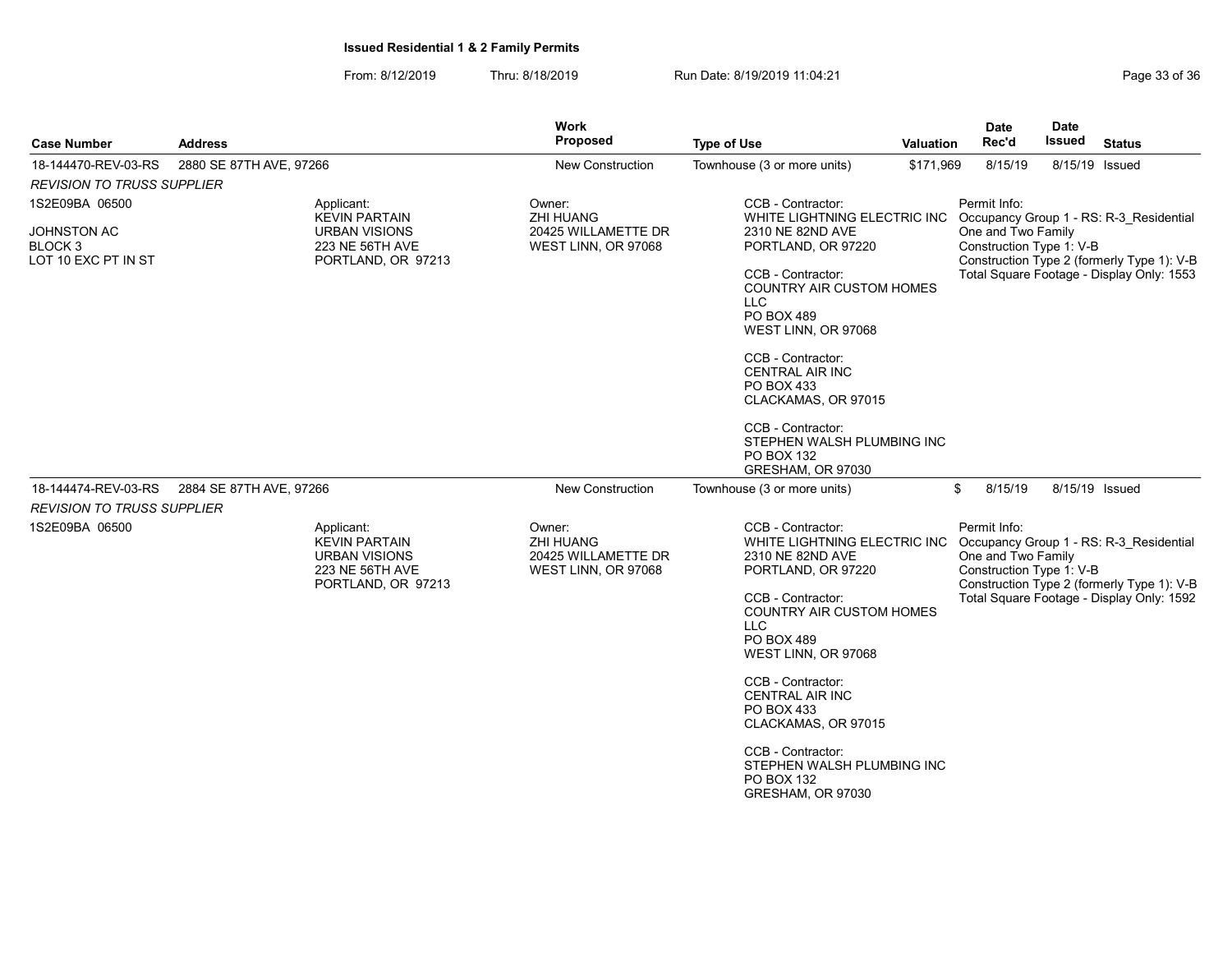| <b>Case Number</b>                | <b>Address</b>                                                                                      | Work<br><b>Proposed</b>                                                  | <b>Type of Use</b><br><b>Valuation</b>                                                                                                                                                                                                                                                                                                                                                                                    | <b>Date</b><br>Rec'd                                           | <b>Date</b><br><b>Issued</b> | <b>Status</b>                                                                                                                      |
|-----------------------------------|-----------------------------------------------------------------------------------------------------|--------------------------------------------------------------------------|---------------------------------------------------------------------------------------------------------------------------------------------------------------------------------------------------------------------------------------------------------------------------------------------------------------------------------------------------------------------------------------------------------------------------|----------------------------------------------------------------|------------------------------|------------------------------------------------------------------------------------------------------------------------------------|
| 18-144476-REV-03-RS               | 2888 SE 87TH AVE, 97266                                                                             | New Construction                                                         | Townhouse (3 or more units)                                                                                                                                                                                                                                                                                                                                                                                               | \$<br>8/15/19                                                  | 8/15/19 Issued               |                                                                                                                                    |
| <b>REVISION TO TRUSS SUPPLIER</b> |                                                                                                     |                                                                          |                                                                                                                                                                                                                                                                                                                                                                                                                           |                                                                |                              |                                                                                                                                    |
| 1S2E09BA 06500                    | Applicant:<br><b>KEVIN PARTAIN</b><br><b>URBAN VISIONS</b><br>223 NE 56TH AVE<br>PORTLAND, OR 97213 | Owner:<br><b>ZHI HUANG</b><br>20425 WILLAMETTE DR<br>WEST LINN, OR 97068 | CCB - Contractor:<br>WHITE LIGHTNING ELECTRIC INC Occupancy Group 1 - RS: R-3 Residential<br>2310 NE 82ND AVE<br>PORTLAND, OR 97220<br>CCB - Contractor:<br><b>COUNTRY AIR CUSTOM HOMES</b><br>LLC.<br>PO BOX 489<br>WEST LINN, OR 97068<br>CCB - Contractor:<br><b>CENTRAL AIR INC</b><br>PO BOX 433<br>CLACKAMAS, OR 97015<br>CCB - Contractor:<br>STEPHEN WALSH PLUMBING INC<br><b>PO BOX 132</b><br>GRESHAM, OR 97030 | Permit Info:<br>One and Two Family<br>Construction Type 1: V-B |                              | Construction Type 2 (formerly Type 1): V-B<br>Total Square Footage - Display Only: 1553                                            |
| 18-144486-REV-03-RS               | 2892 SE 87TH AVE, 97266                                                                             | New Construction                                                         | Townhouse (3 or more units)                                                                                                                                                                                                                                                                                                                                                                                               | 8/15/19<br>\$                                                  | 8/15/19 Issued               |                                                                                                                                    |
| <b>REVISION TO TRUSS SUPPLIER</b> |                                                                                                     |                                                                          |                                                                                                                                                                                                                                                                                                                                                                                                                           |                                                                |                              |                                                                                                                                    |
| 1S2E09BA 06500                    | Applicant:<br>KEVIN PARTAIN<br><b>URBAN VISIONS</b><br>223 NE 56TH AVE<br>PORTLAND, OR 97213        | Owner:<br><b>ZHI HUANG</b><br>20425 WILLAMETTE DR<br>WEST LINN, OR 97068 | CCB - Contractor:<br>WHITE LIGHTNING ELECTRIC INC<br>2310 NE 82ND AVE<br>PORTLAND, OR 97220<br>CCB - Contractor:<br><b>COUNTRY AIR CUSTOM HOMES</b><br>LLC.<br>PO BOX 489<br>WEST LINN, OR 97068<br>CCB - Contractor:<br><b>CENTRAL AIR INC</b><br>PO BOX 433<br>CLACKAMAS, OR 97015<br>CCB - Contractor:<br>STEPHEN WALSH PLUMBING INC<br>PO BOX 132<br>GRESHAM, OR 97030                                                | Permit Info:<br>One and Two Family<br>Construction Type 1: V-B |                              | Occupancy Group 1 - RS: R-3_Residential<br>Construction Type 2 (formerly Type 1): V-B<br>Total Square Footage - Display Only: 1553 |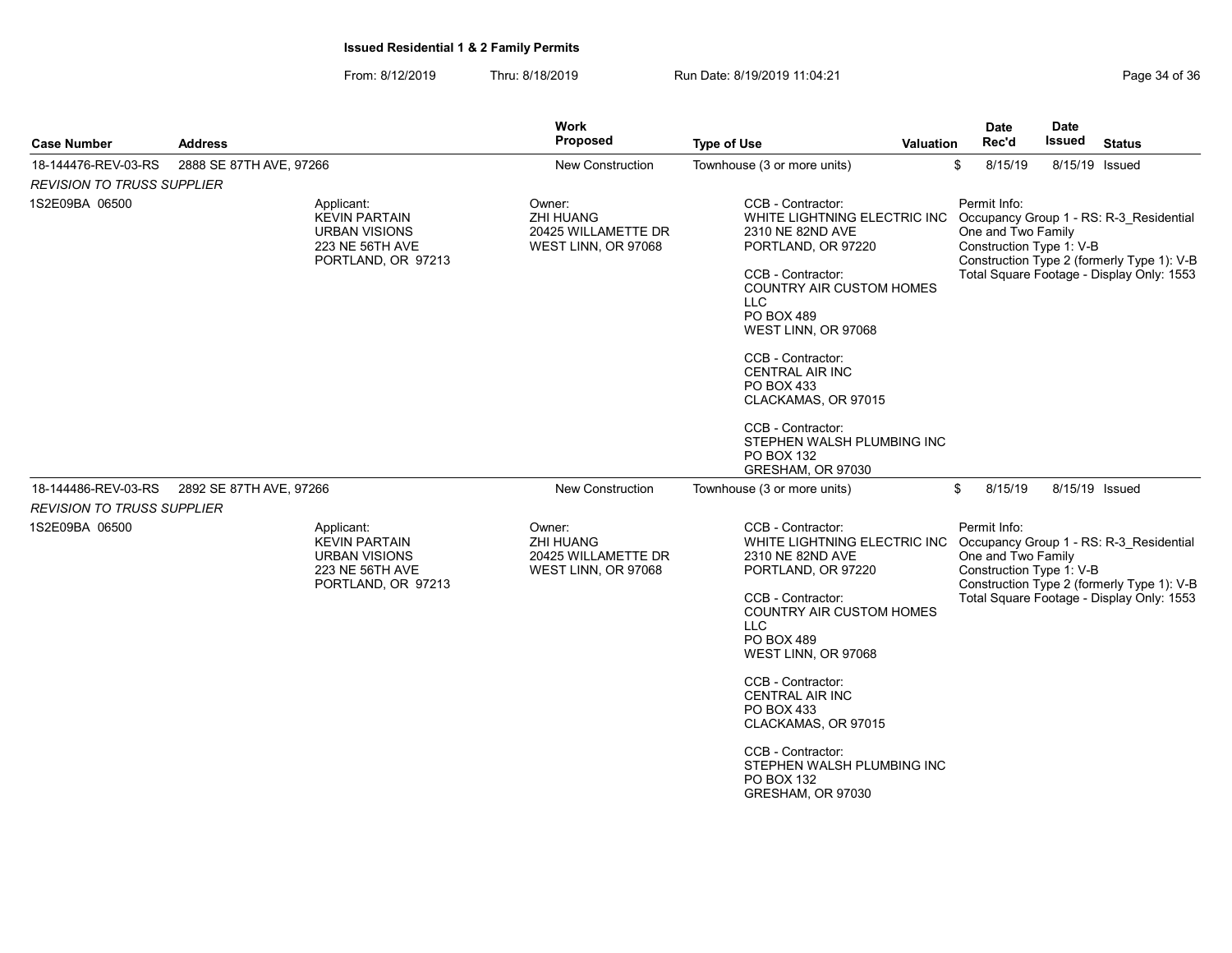| <b>Case Number</b>                                | <b>Address</b>          |                                                                                                     | <b>Work</b><br><b>Proposed</b>                                           | <b>Type of Use</b><br><b>Valuation</b>                                                                                                                                                                                                                                                                                                                                                                             | Date<br>Rec'd                                                  | <b>Date</b><br>Issued | <b>Status</b>                                                                                                                      |
|---------------------------------------------------|-------------------------|-----------------------------------------------------------------------------------------------------|--------------------------------------------------------------------------|--------------------------------------------------------------------------------------------------------------------------------------------------------------------------------------------------------------------------------------------------------------------------------------------------------------------------------------------------------------------------------------------------------------------|----------------------------------------------------------------|-----------------------|------------------------------------------------------------------------------------------------------------------------------------|
| 18-144490-REV-03-RS                               | 2900 SE 87TH AVE, 97266 |                                                                                                     | New Construction                                                         | Townhouse (3 or more units)                                                                                                                                                                                                                                                                                                                                                                                        | \$<br>8/15/19                                                  |                       | 8/15/19 Issued                                                                                                                     |
| <b>REVISION TO TRUSS SUPPLIER</b>                 |                         |                                                                                                     |                                                                          |                                                                                                                                                                                                                                                                                                                                                                                                                    |                                                                |                       |                                                                                                                                    |
| 1S2E09BA 06500                                    |                         | Applicant:<br><b>KEVIN PARTAIN</b><br><b>URBAN VISIONS</b><br>223 NE 56TH AVE<br>PORTLAND, OR 97213 | Owner:<br><b>ZHI HUANG</b><br>20425 WILLAMETTE DR<br>WEST LINN, OR 97068 | CCB - Contractor:<br>WHITE LIGHTNING ELECTRIC INC Occupancy Group 1 - RS: R-3_Residential<br>2310 NE 82ND AVE<br>PORTLAND, OR 97220<br>CCB - Contractor:<br><b>COUNTRY AIR CUSTOM HOMES</b><br>LLC.<br>PO BOX 489<br>WEST LINN, OR 97068<br>CCB - Contractor:<br><b>CENTRAL AIR INC</b><br>PO BOX 433<br>CLACKAMAS, OR 97015<br>CCB - Contractor:<br>STEPHEN WALSH PLUMBING INC<br>PO BOX 132<br>GRESHAM, OR 97030 | Permit Info:<br>One and Two Family<br>Construction Type 1: V-B |                       | Construction Type 2 (formerly Type 1): V-B<br>Total Square Footage - Display Only: 1592                                            |
| 18-144487-REV-03-RS                               | 2896 SE 87TH AVE, 97266 |                                                                                                     | <b>New Construction</b>                                                  | Townhouse (3 or more units)                                                                                                                                                                                                                                                                                                                                                                                        | \$<br>8/15/19                                                  |                       | 8/15/19 Issued                                                                                                                     |
| <b>REVISION TO TRUSS SUPPLIER</b>                 |                         |                                                                                                     |                                                                          |                                                                                                                                                                                                                                                                                                                                                                                                                    |                                                                |                       |                                                                                                                                    |
| 1S2E09BA 06500                                    |                         | Applicant:<br><b>KEVIN PARTAIN</b><br><b>URBAN VISIONS</b><br>223 NE 56TH AVE<br>PORTLAND, OR 97213 | Owner:<br><b>ZHI HUANG</b><br>20425 WILLAMETTE DR<br>WEST LINN, OR 97068 | CCB - Contractor:<br>WHITE LIGHTNING ELECTRIC INC<br>2310 NE 82ND AVE<br>PORTLAND, OR 97220<br>CCB - Contractor:<br><b>COUNTRY AIR CUSTOM HOMES</b><br><b>LLC</b><br>PO BOX 489<br>WEST LINN, OR 97068<br>CCB - Contractor:<br><b>CENTRAL AIR INC</b><br>PO BOX 433<br>CLACKAMAS, OR 97015<br>CCB - Contractor:<br>STEPHEN WALSH PLUMBING INC<br><b>PO BOX 132</b><br>GRESHAM, OR 97030                            | Permit Info:<br>One and Two Family<br>Construction Type 1: V-B |                       | Occupancy Group 1 - RS: R-3 Residential<br>Construction Type 2 (formerly Type 1): V-B<br>Total Square Footage - Display Only: 1592 |
| Total # of RS New Construction permits issued: 48 |                         |                                                                                                     |                                                                          | Total valuation of RS New Construction permits issued: \$3,486,367                                                                                                                                                                                                                                                                                                                                                 |                                                                |                       |                                                                                                                                    |